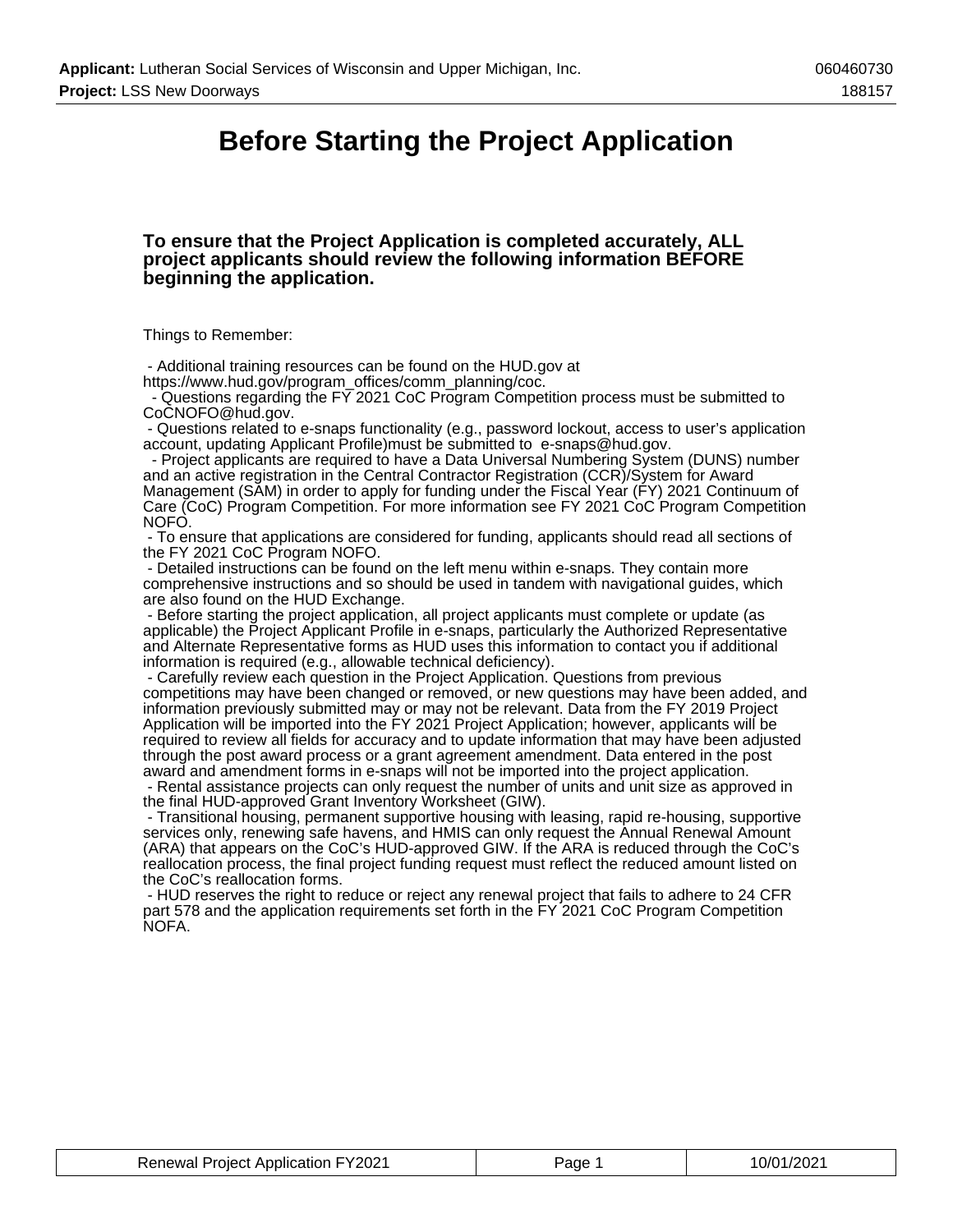# **1A. SF-424 Application Type**

| <b>1. Type of Submission:</b> Application                                                                                                                                                                                                                                                     |                                                     |
|-----------------------------------------------------------------------------------------------------------------------------------------------------------------------------------------------------------------------------------------------------------------------------------------------|-----------------------------------------------------|
|                                                                                                                                                                                                                                                                                               | 2. Type of Application: Renewal Project Application |
| If "Revision", select appropriate letter(s):                                                                                                                                                                                                                                                  |                                                     |
| If "Other", specify:                                                                                                                                                                                                                                                                          |                                                     |
| <b>3. Date Received: 10/01/2021</b>                                                                                                                                                                                                                                                           |                                                     |
| 4. Applicant Identifier:                                                                                                                                                                                                                                                                      |                                                     |
| 5a. Federal Entity Identifier:                                                                                                                                                                                                                                                                |                                                     |
| 5b. Federal Award Identifier:<br>This is the first 6 digits of the Grant Number,<br>known as the PIN, that will also be indicated<br>on Screen 3A Project Detail. This number<br>must match the first 6 digits of the grant<br>number on the HUD approved Grant Inventory<br>Worksheet (GIW). | WI0209                                              |
| <b>Check to confrim that the Federal Award</b><br>Identifier has been updated to reflect the<br>most recently awarded grant number                                                                                                                                                            | $\mathsf{X}$                                        |
| 6. Date Received by State:                                                                                                                                                                                                                                                                    |                                                     |
| 7. State Application Identifier:                                                                                                                                                                                                                                                              |                                                     |

| <b>Renewal Project Application FY2021</b> | Page 2 | 10/01/2021 |
|-------------------------------------------|--------|------------|
|-------------------------------------------|--------|------------|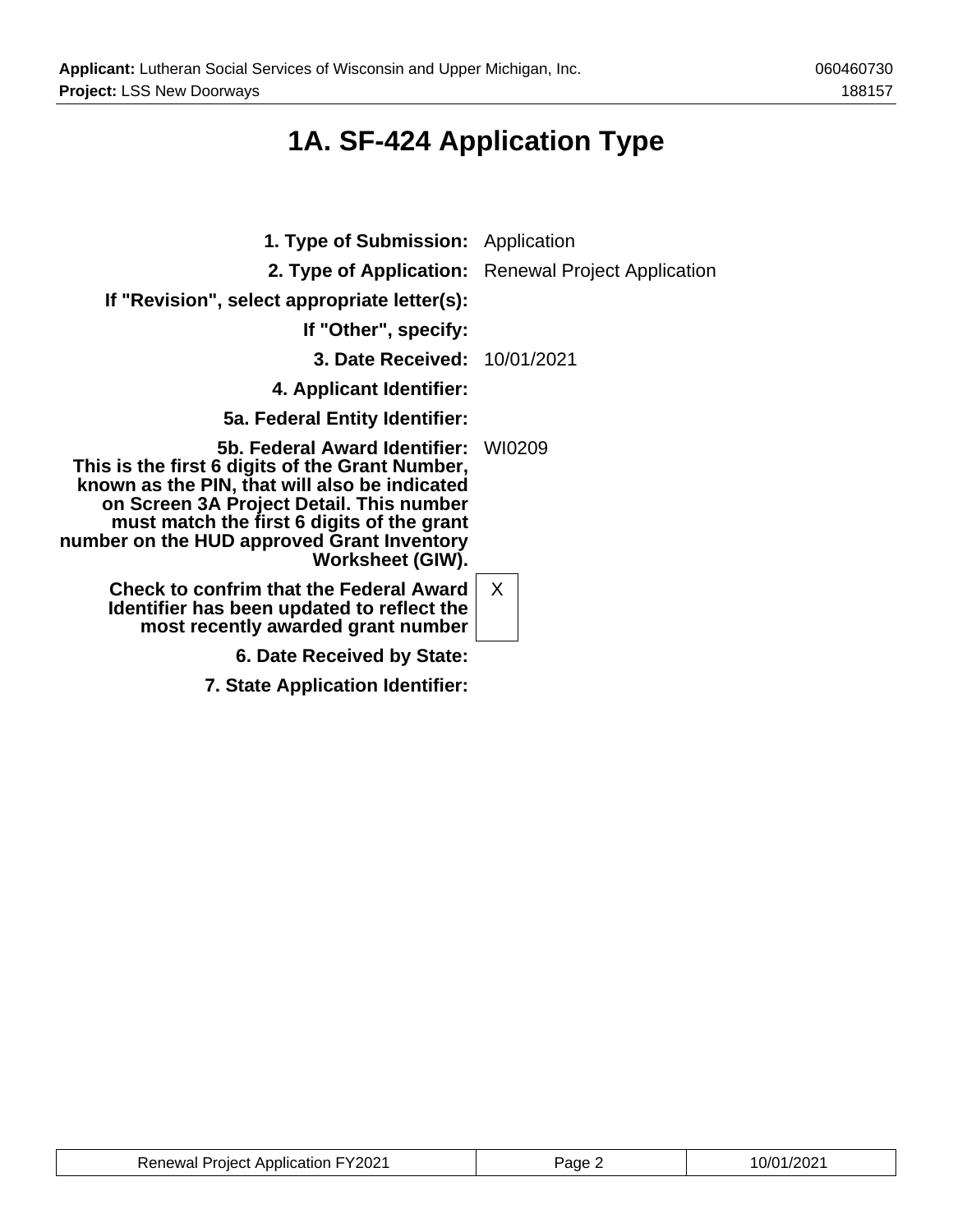# **1B. SF-424 Legal Applicant**

| 8. Applicant<br>b. Employer/Taxpayer Identification Number 39-0816846<br>(EIN/TIN): | a. Legal Name: Lutheran Social Services of Wisconsin and<br>Upper Michigan, In |  |
|-------------------------------------------------------------------------------------|--------------------------------------------------------------------------------|--|
| c. Organizational DUNS:                                                             | PLUS <sub>4</sub><br>060460730                                                 |  |
| d. Address<br><b>Street 2:</b>                                                      | <b>Street 1:</b> 6737 W. Washington Street, Suite 2275                         |  |
|                                                                                     | <b>City: West Allis</b>                                                        |  |
|                                                                                     | <b>County: Milwaukee</b>                                                       |  |
|                                                                                     | <b>State: Wisconsin</b>                                                        |  |
|                                                                                     | <b>Country: United States</b>                                                  |  |
| Zip / Postal Code: 53214                                                            |                                                                                |  |
| e. Organizational Unit (optional)                                                   |                                                                                |  |

| <b>Department Name:</b> Homeless Programs |
|-------------------------------------------|
|                                           |
|                                           |
|                                           |

**Middle Name:**

**Title:** Vice President **Organizational Affiliation:** Lutheran Social Services of Wisconsin and Upper Michigan, In

**Prefix:** Mr.

**First Name:** Dennis

**Last Name:** Hanson

**Suffix:**

| <b>Renewal Project Application FY2021</b> | Page | 10/01/2021 |
|-------------------------------------------|------|------------|
|-------------------------------------------|------|------------|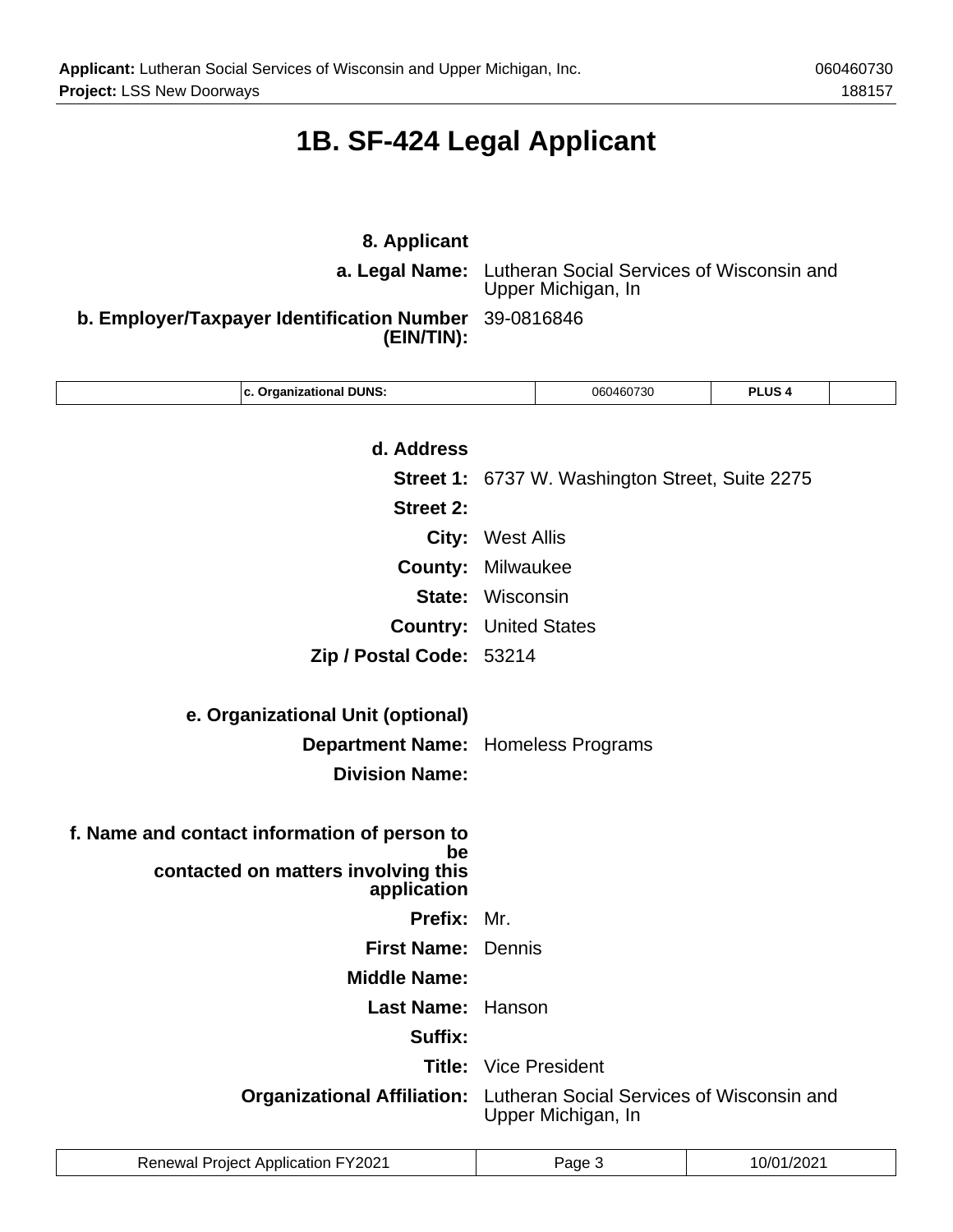| <b>Telephone Number:</b> (414) 246-2711 |                                        |
|-----------------------------------------|----------------------------------------|
| <b>Extension:</b>                       |                                        |
|                                         | <b>Fax Number:</b> (414) 246-2524      |
|                                         | <b>Email:</b> Dennis.Hanson@Isswis.org |

| <b>Renewal Project Application FY2021</b> | Page | 10/01/2021 |
|-------------------------------------------|------|------------|
|-------------------------------------------|------|------------|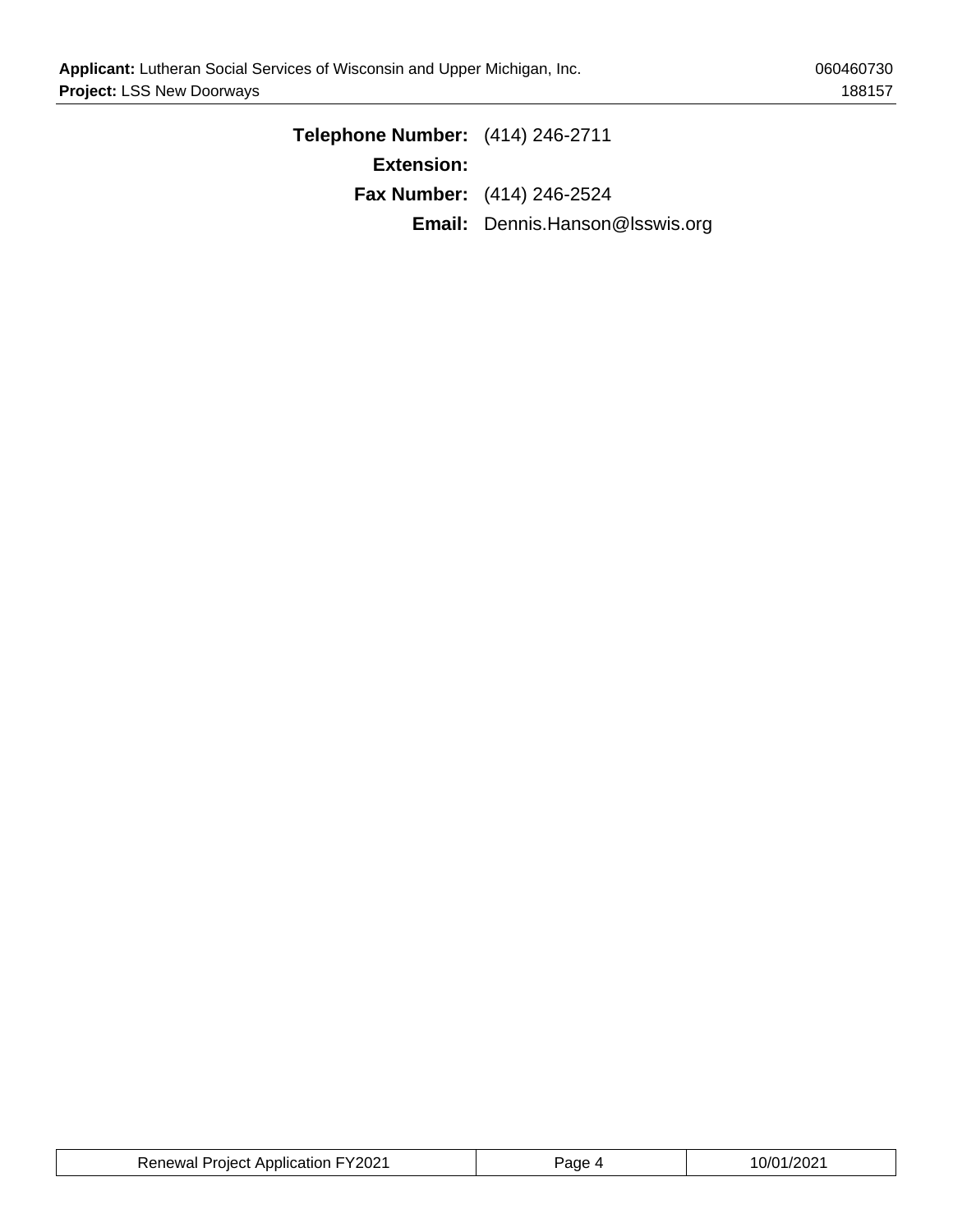٦

# **1C. SF-424 Application Details**

|                                                                  | 9. Type of Applicant: M. Nonprofit with 501C3 IRS Status                |
|------------------------------------------------------------------|-------------------------------------------------------------------------|
|                                                                  | 10. Name of Federal Agency: Department of Housing and Urban Development |
| 11. Catalog of Federal Domestic Assistance CoC Program<br>Title: |                                                                         |
| CFDA Number: 14.267                                              |                                                                         |
| 12. Funding Opportunity Number: FR-6500-N25                      |                                                                         |
|                                                                  | <b>Title:</b> Continuum of Care Homeless Assistance<br>Competition      |
| <b>13. Competition Identification Number:</b>                    |                                                                         |

**Title:**

| Renewal Project Application FY2021 | aae ? | 10/01/2021 |
|------------------------------------|-------|------------|
|                                    |       |            |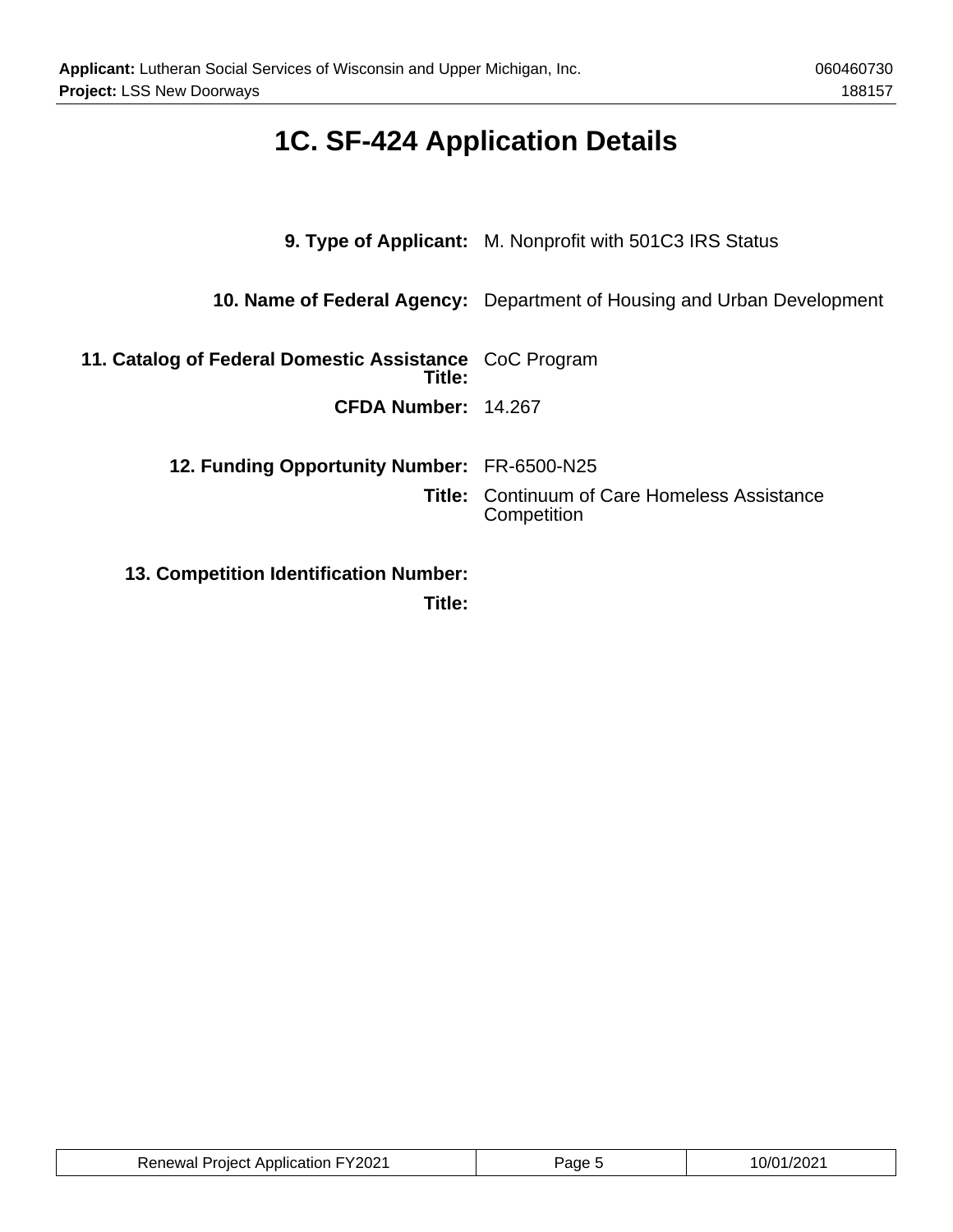# **1D. SF-424 Congressional District(s)**

**14. Area(s) affected by the project (State(s)** Wisconsin **only): (for multiple selections hold CTRL key) 15. Descriptive Title of Applicant's Project:** LSS New Doorways **16. Congressional District(s): a. Applicant:** WI-004 **(for multiple selections hold CTRL key) b. Project: (for multiple selections hold CTRL key)** WI-002 **17. Proposed Project a. Start Date:** 01/01/2023 **b. End Date:** 12/31/2023 **18. Estimated Funding (\$) a. Federal: b. Applicant: c. State: d. Local: e. Other: f. Program Income: g. Total:**

| <b>Renewal Project Application FY2021</b> | Page 6 | 10/01/2021 |
|-------------------------------------------|--------|------------|
|-------------------------------------------|--------|------------|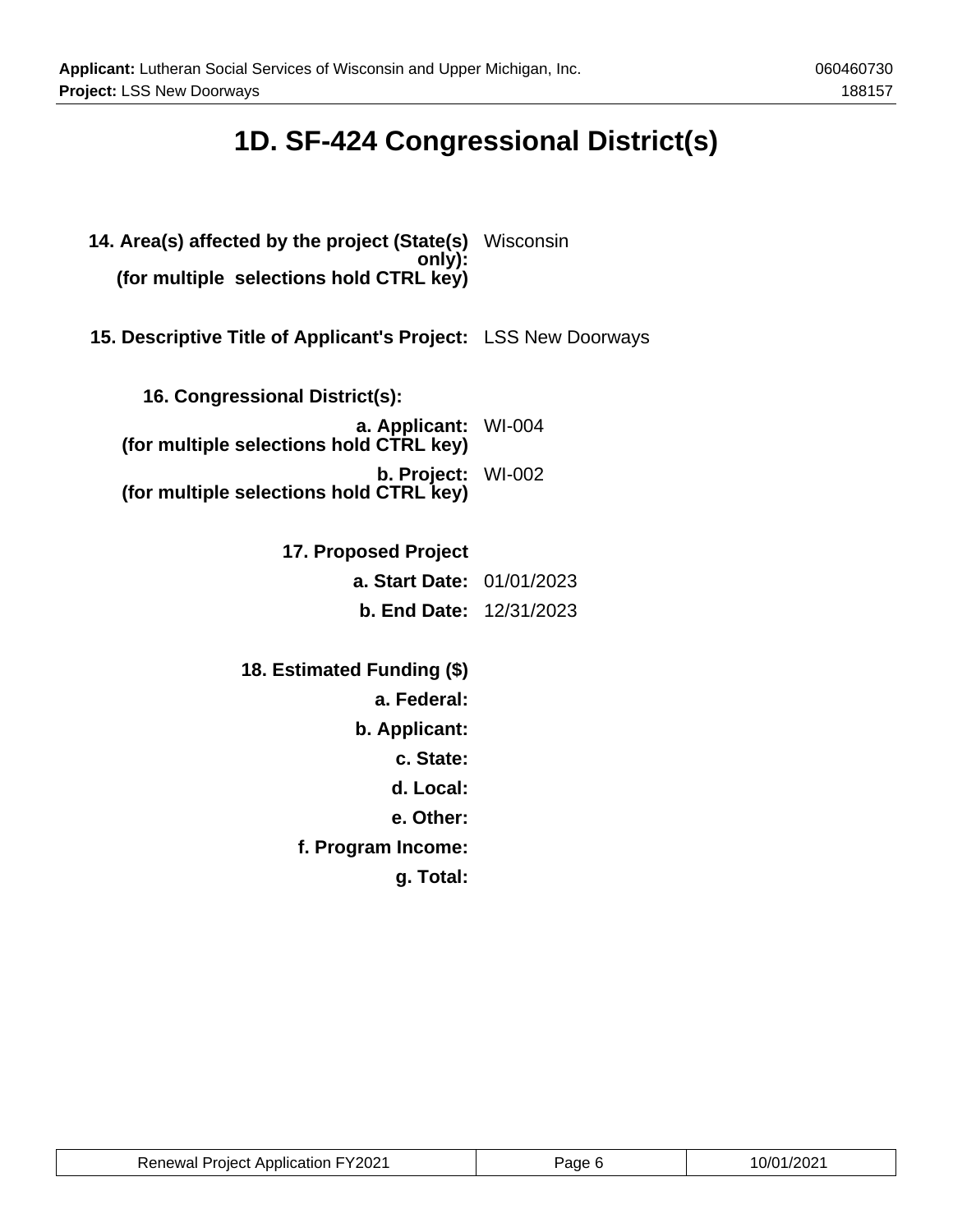### **1E. SF-424 Compliance**

**19. Is the Application Subject to Review By State Executive Order 12372 Process?** b. Program is subject to E.O. 12372 but has not been selected by the State for review.

**If "YES", enter the date this application was made available to the State for review:**

**20. Is the Applicant delinquent on any Federal** No **debt?**

**If "YES," provide an explanation:**

| <b>Renewal Project Application FY2021</b> | Page | 10/01/2021 |
|-------------------------------------------|------|------------|
|-------------------------------------------|------|------------|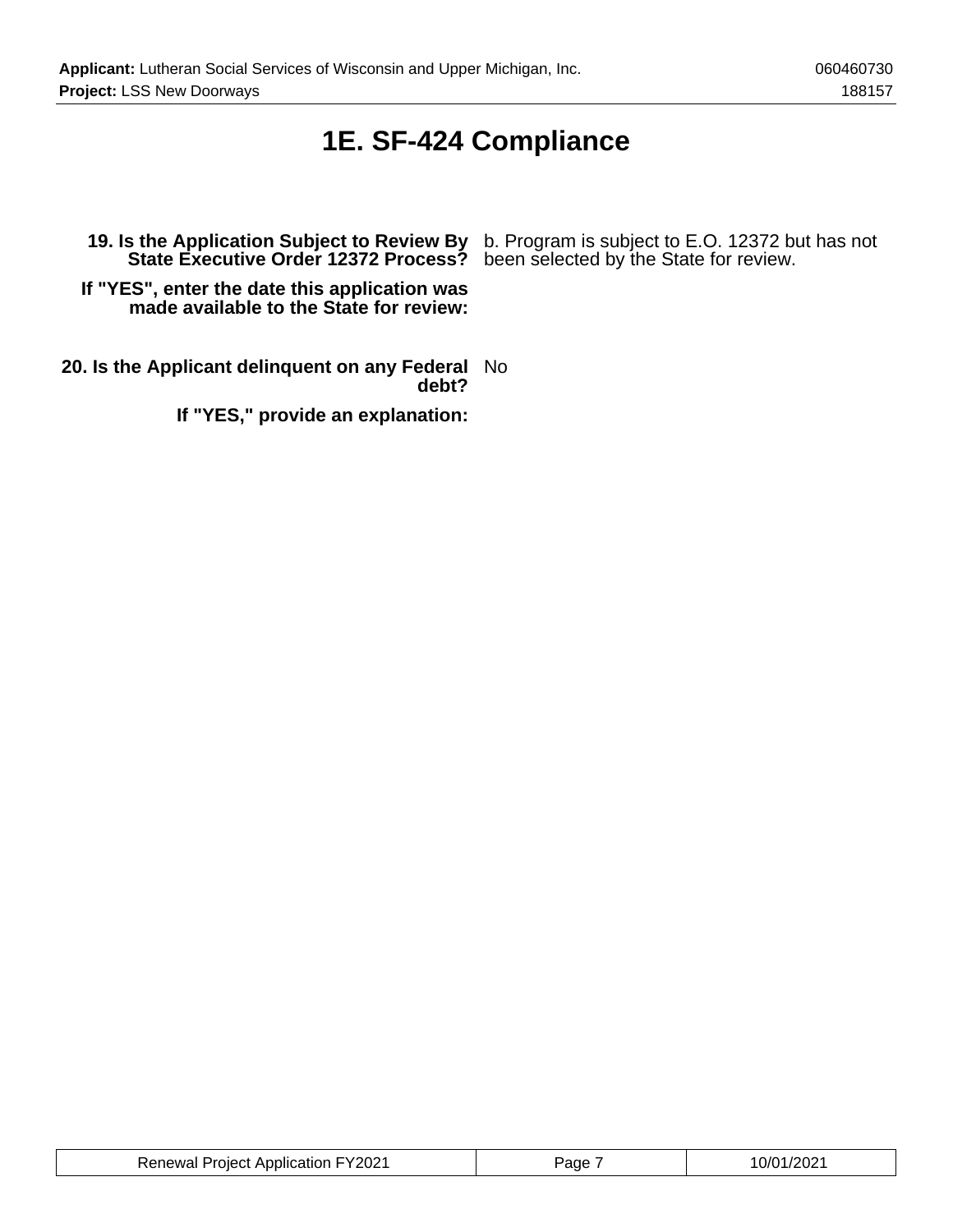### **1F. SF-424 Declaration**

**By signing and submitting this application, I certify (1) to the statements contained in the list of certifications\*\* and (2) that the statements herein are true, complete, and accurate to the best of my knowledge. I also provide the required assurances\*\* and agree to comply with any resulting terms if I accept an award. I am aware that any false, fictitious, or fraudulent statements or claims may subject me to criminal, civil, or administrative penalties. (U.S. Code, Title 218, Section 1001)**

**I AGREE:** X

**21. Authorized Representative**

| <b>Prefix: Ms.</b>                                                |                                                                                       |
|-------------------------------------------------------------------|---------------------------------------------------------------------------------------|
| <b>First Name: Michelle</b>                                       |                                                                                       |
| <b>Middle Name:</b>                                               |                                                                                       |
| <b>Last Name: Naples</b>                                          |                                                                                       |
| Suffix:                                                           |                                                                                       |
|                                                                   | <b>Title:</b> Chief Integration Officer                                               |
| <b>Telephone Number:</b> (414) 246-2300<br>(Format: 123-456-7890) |                                                                                       |
| (Format: 123-456-7890)                                            | <b>Fax Number:</b> (414) 246-2524                                                     |
|                                                                   | <b>Email:</b> Michelle.Naples@Isswis.org                                              |
|                                                                   | Signature of Authorized Representative: Considered signed upon submission in e-snaps. |
| Date Signed: 10/01/2021                                           |                                                                                       |

| <b>Renewal Project Application FY2021</b> | Page P | 10/01/2021 |
|-------------------------------------------|--------|------------|
|-------------------------------------------|--------|------------|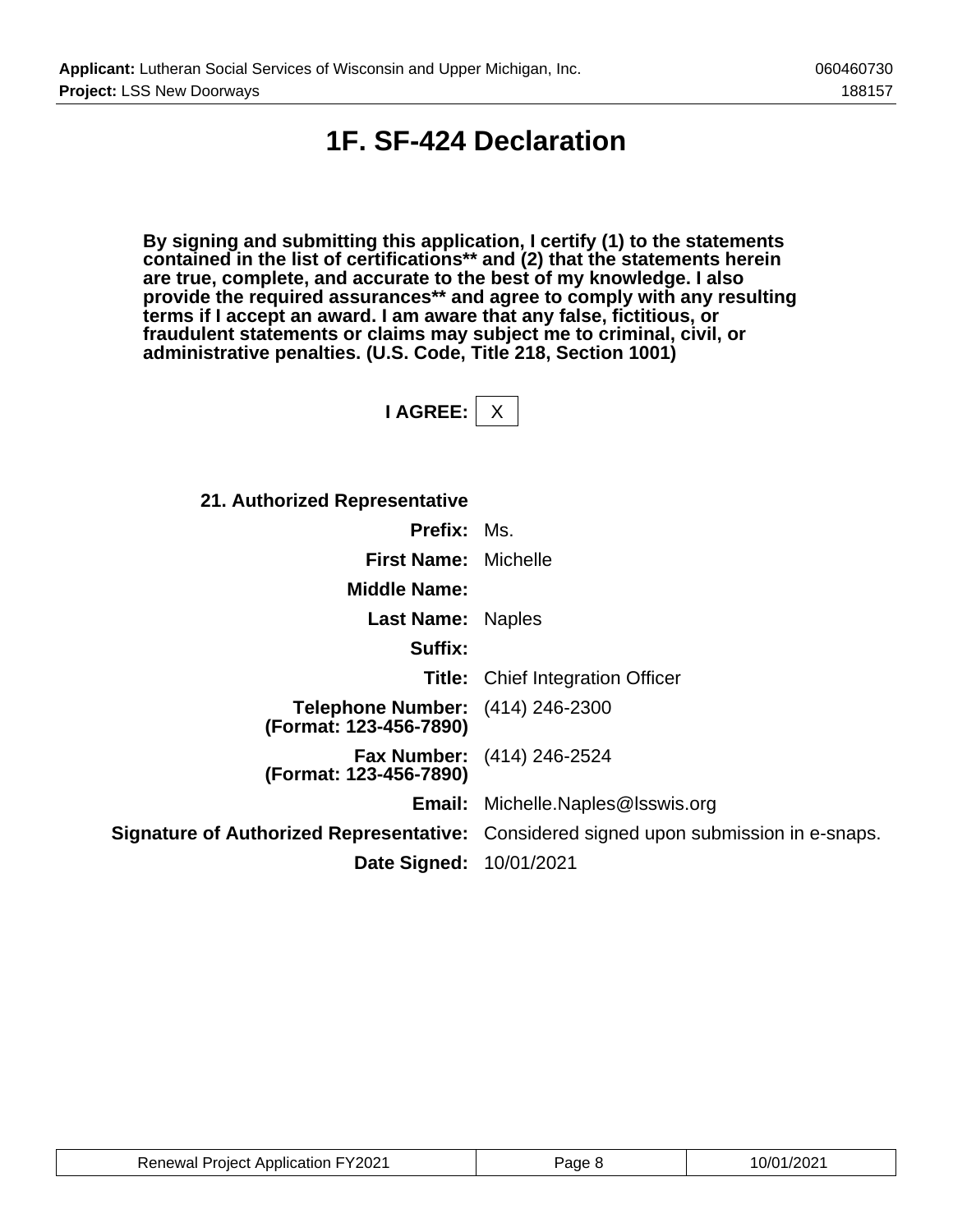# **1G. HUD 2880**

#### **Applicant/Recipient Disclosure/Update Report - form HUD-2880 U.S. Department of Housing and Urban Development OMB Approval No. 2506-0214 (exp.02/28/2022)**

### **Applicant/Recipient Information**

### **1. Applicant/Recipient Name, Address, and Phone**

|                                         | Agency Legal Name: Lutheran Social Services of Wisconsin and<br>Upper Michigan, In          |
|-----------------------------------------|---------------------------------------------------------------------------------------------|
| <b>Prefix: Ms.</b>                      |                                                                                             |
| <b>First Name: Michelle</b>             |                                                                                             |
| <b>Middle Name:</b>                     |                                                                                             |
| <b>Last Name: Naples</b>                |                                                                                             |
| Suffix:                                 |                                                                                             |
|                                         | <b>Title:</b> Chief Integration Officer                                                     |
|                                         | Organizational Affiliation: Lutheran Social Services of Wisconsin and<br>Upper Michigan, In |
| <b>Telephone Number:</b> (414) 246-2300 |                                                                                             |
| <b>Extension:</b>                       |                                                                                             |
|                                         | <b>Email:</b> Michelle.Naples@Isswis.org                                                    |
|                                         | <b>City: West Allis</b>                                                                     |
|                                         | <b>County: Milwaukee</b>                                                                    |
|                                         | <b>State: Wisconsin</b>                                                                     |
|                                         | <b>Country: United States</b>                                                               |
| Zip/Postal Code: 53214                  |                                                                                             |
|                                         |                                                                                             |
| 2. Employer ID Number (EIN): 39-0816846 |                                                                                             |
|                                         |                                                                                             |

**3. HUD Program:** Continuum of Care Program

#### **4. Amount of HUD Assistance Requested/Received**

| <b>Renewal Project Application FY2021</b> | Page 9 | 10/01/2021 |
|-------------------------------------------|--------|------------|
|-------------------------------------------|--------|------------|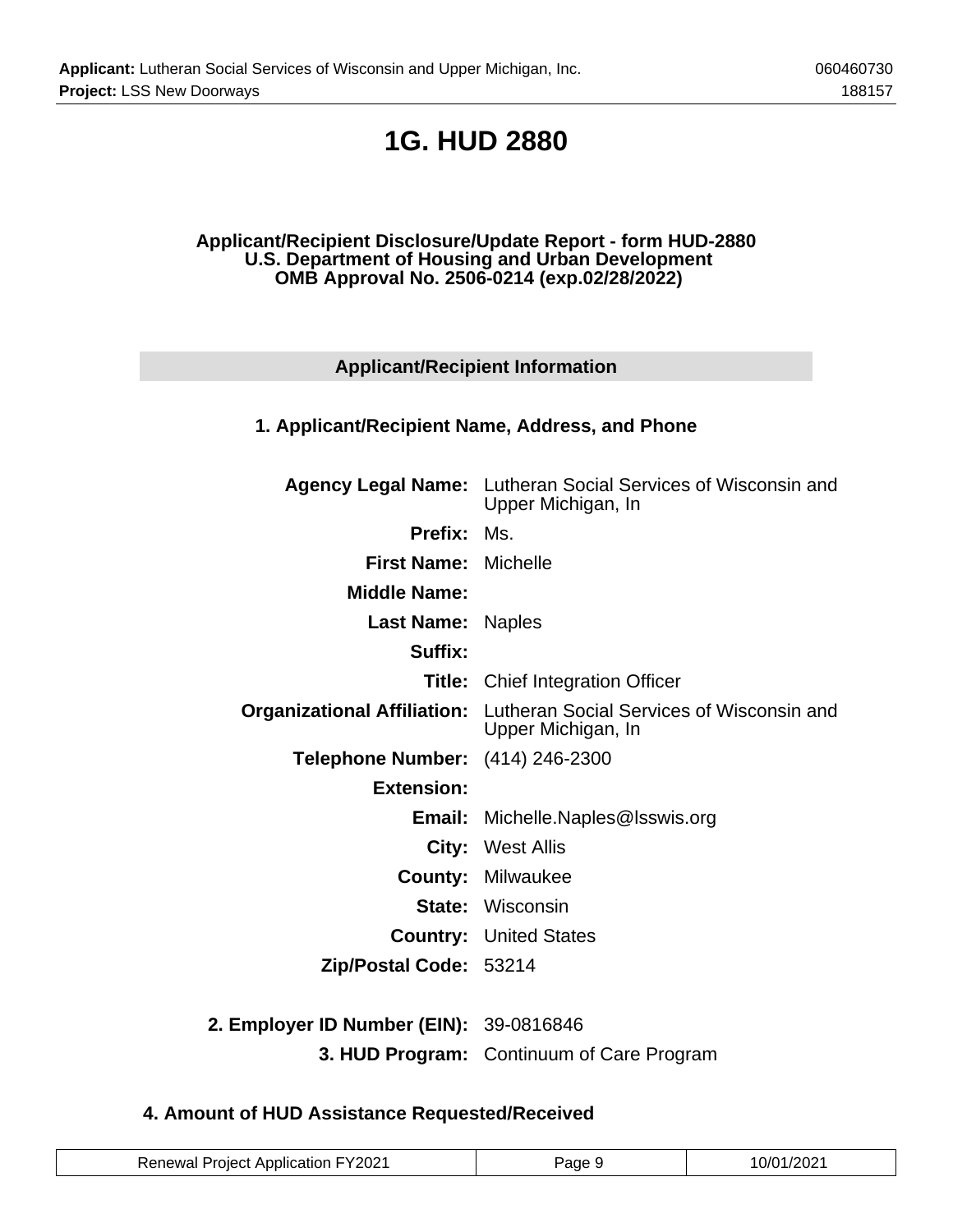#### **4a. Total Amount Requested for this project:** \$91,399

#### **5. State the name and location (street** LSS New Doorways 6737 W. Washington Street, **address, city and state) of the project or** Suite 2275 West Allis Wisconsin **activity:**

Refer to project name, addresses and CoC Project Identifying Number (PIN) entered into the attached project application.

#### **Part I Threshold Determinations**

**1. Are you applying for assistance for a** Yes **specific project or activity? (For further information, see 24 CFR Sec. 4.3).**

**2. Have you received or do you expect to** No **receive assistance within the jurisdiction of the Department (HUD), involving the project or activity in this application, in excess of \$200,000 during this fiscal year (Oct. 1 - Sep. 30)? For further information, see 24 CFR Sec. 4.9.**

#### **Certification**

Warning: If you knowingly make a false statement on this form, you may be subject to civil or criminal penalties under Section 1001 of Title 18 of the United States Code. In addition, any person who knowingly and materially violates any required disclosures of information, including intentional nondisclosure, is subject to civil money penalty not to exceed \$10,000 for each violation.

I certify that the information provided on this form and in any accompanying documentation is true and accurate. I acknowledge that making, presenting, submitting, or causing to be submitted a false, fictitious, or fraudulent statement, representation, or certification may result in criminal, civil, and/or administrative sanctions, including fines, penalties, and imprisonment.

| <b>AGREE:</b> |  |
|---------------|--|
|---------------|--|

**Name / Title of Authorized Official:** Michelle Naples, Chief Integration Officer

**Signature of Authorized Official:** Considered signed upon submission in e-snaps.

**Date Signed:** 10/01/2021

| <b>Renewal Project Application FY2021</b> | <sup>o</sup> age 10 | 10/01/2021 |
|-------------------------------------------|---------------------|------------|
|-------------------------------------------|---------------------|------------|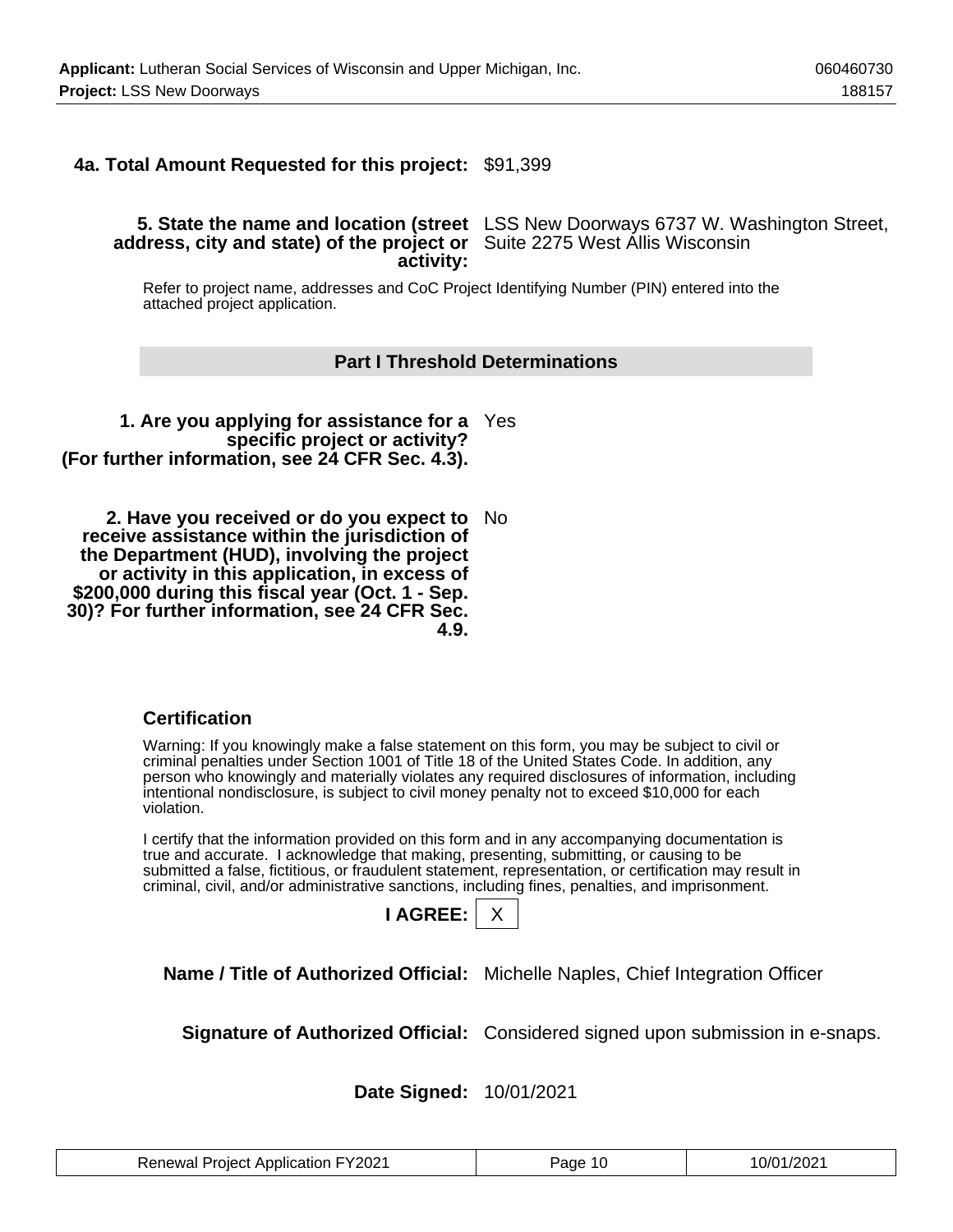### **1H. HUD 50070**

### **HUD 50070 Certification for a Drug Free Workplace**

**Applicant Name:** Lutheran Social Services of Wisconsin and Upper Michigan, In

#### **Program/Activity Receiving Federal Grant** CoC Program **Funding:**

**Acting on behalf of the above named Applicant as its Authorized Official, I make the following certifications and agreements to the Department of Housing and Urban Development (HUD) regarding the sites listed below:**

|     | I certify that the above named Applicant will or will continue to<br>provide a drug-free workplace by:                                                                                                                                                                                                                                                                                                                |    |                                                                                                                                                                                                                                                                                                                                                                                                                                                                                                                                                                                                                |
|-----|-----------------------------------------------------------------------------------------------------------------------------------------------------------------------------------------------------------------------------------------------------------------------------------------------------------------------------------------------------------------------------------------------------------------------|----|----------------------------------------------------------------------------------------------------------------------------------------------------------------------------------------------------------------------------------------------------------------------------------------------------------------------------------------------------------------------------------------------------------------------------------------------------------------------------------------------------------------------------------------------------------------------------------------------------------------|
| ۱a. | Publishing a statement notifying employees that the unlawful<br>manufacture, distribution, dispensing, possession, or use of a<br>controlled substance is prohibited in the Applicant's workplace<br>and specifying the actions that will be taken against employees<br>for violation of such prohibition.                                                                                                            | e. | Notifying the agency in writing, within ten calendar days after<br>receiving notice under subparagraph d.(2) from an employee or<br>otherwise receiving actual notice of such conviction. Employers<br>of convicted employees must provide notice, including position<br>title, to every grant officer or other designee on whose grant<br>activity the convicted employee was working, unless the<br>Federalagency has designated a central point for the receipt of<br>such notices. Notice shall include the identification number(s)<br>of each affected grant;                                            |
| ١b. | Establishing an on-going drug-free awareness program to<br>inform employees ---<br>(1) The dangers of drug abuse in the workplace<br>(2) The Applicant's policy of maintaining a drug-free workplace;<br>(3) Any available drug counseling, rehabilitation, and employee<br>assistance programs; and<br>(4) The penalties that may be imposed upon employees for drug<br>abuse violations occurring in the workplace. | f. | Taking one of the following actions, within 30 calendar days of<br>receiving notice under subparagraph d.(2), with respect to any<br>employee who is so convicted ---<br>(1) Taking appropriate personnel action against such an<br>employee, up to and including termination, consistent with the<br>requirements of the Rehabilitation Act of 1973, as amended; or<br>(2) Requiring such employee to participate satisfactorily in a<br>drug abuse assistance or rehabilitation program approved for<br>such purposes by a Federal, State, or local health, law<br>enforcement, or other appropriate agency; |
| ۱c. | Making it a requirement that each employee to be engaged in<br>the performance of the grant be given a copy of the statement<br>required by paragraph a.;                                                                                                                                                                                                                                                             | g. | Making a good faith effort to continue to maintain a drugfree<br>workplace through implementation of paragraphs a. thru f.                                                                                                                                                                                                                                                                                                                                                                                                                                                                                     |
| ld. | Notifying the employee in the statement required by paragraph<br>a. that, as a condition of employment under the grant, the<br>employee will ---<br>(1) Abide by the terms of the statement; and<br>(2) Notify the employer in writing of his or her conviction for a<br>violation of a criminal drug statute occurring in the workplace<br>no later than five calendar days after such conviction;                   |    |                                                                                                                                                                                                                                                                                                                                                                                                                                                                                                                                                                                                                |

#### **Sites for Work Performance.**

The Applicant shall list (on separate pages) the site(s) for the performance of work done in connection with the HUD funding of the program/activity shown above: Place of Performance shall include the street address, city, county, State, and zip code. Identify each sheet with the Applicant name and address and the program/activity receiving grant funding.) Workplaces, including addresses, entered in the attached project application. Refer to addresses entered into the attached project application.

| I certify that the information provided on this $\mid$ $\times$<br>form and in any accompanying |         |            |
|-------------------------------------------------------------------------------------------------|---------|------------|
| <b>Renewal Project Application FY2021</b>                                                       | Page 11 | 10/01/2021 |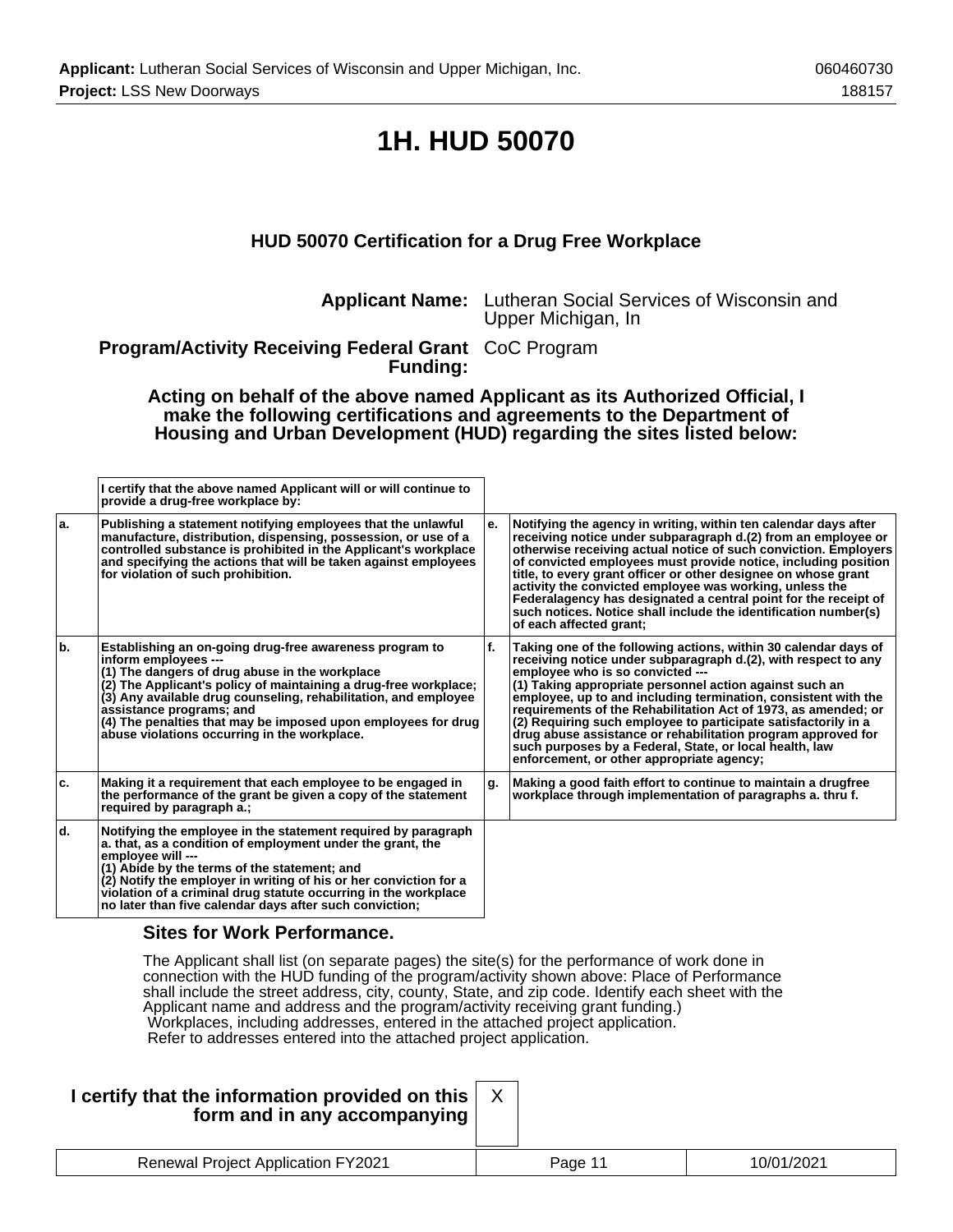**documentation is true and accurate. I acknowledge that making, presenting, submitting, or causing to be submitted a false, fictitious, or fraudulent statement, representation, or certification may result in criminal, civil, and/or administrative sanctions, including fines, penalties, and imprisonment.**

> WARNING: Anyone who knowingly submits a false claim or makes a false statement is subject to criminal and/or civil penalties, including confinement for up to 5 years, fines, and civil and administrative penalties. (18 U.S.C. §§ 287, 1001, 1010, 1012; 31 U.S.C. §3729, 3802)

### **Authorized Representative**

| <b>Prefix: Ms.</b>                                                |                                                                                              |
|-------------------------------------------------------------------|----------------------------------------------------------------------------------------------|
| <b>First Name: Michelle</b>                                       |                                                                                              |
| <b>Middle Name</b>                                                |                                                                                              |
| <b>Last Name: Naples</b>                                          |                                                                                              |
| Suffix:                                                           |                                                                                              |
|                                                                   | <b>Title:</b> Chief Integration Officer                                                      |
| <b>Telephone Number:</b> (414) 246-2300<br>(Format: 123-456-7890) |                                                                                              |
| (Format: 123-456-7890)                                            | <b>Fax Number:</b> (414) 246-2524                                                            |
|                                                                   | <b>Email:</b> Michelle.Naples@Isswis.org                                                     |
|                                                                   | <b>Signature of Authorized Representative:</b> Considered signed upon submission in e-snaps. |
| <b>Date Signed: 10/01/2021</b>                                    |                                                                                              |

| <b>Renewal Project Application FY2021</b> | Page 12 | 10/01/2021 |
|-------------------------------------------|---------|------------|
|-------------------------------------------|---------|------------|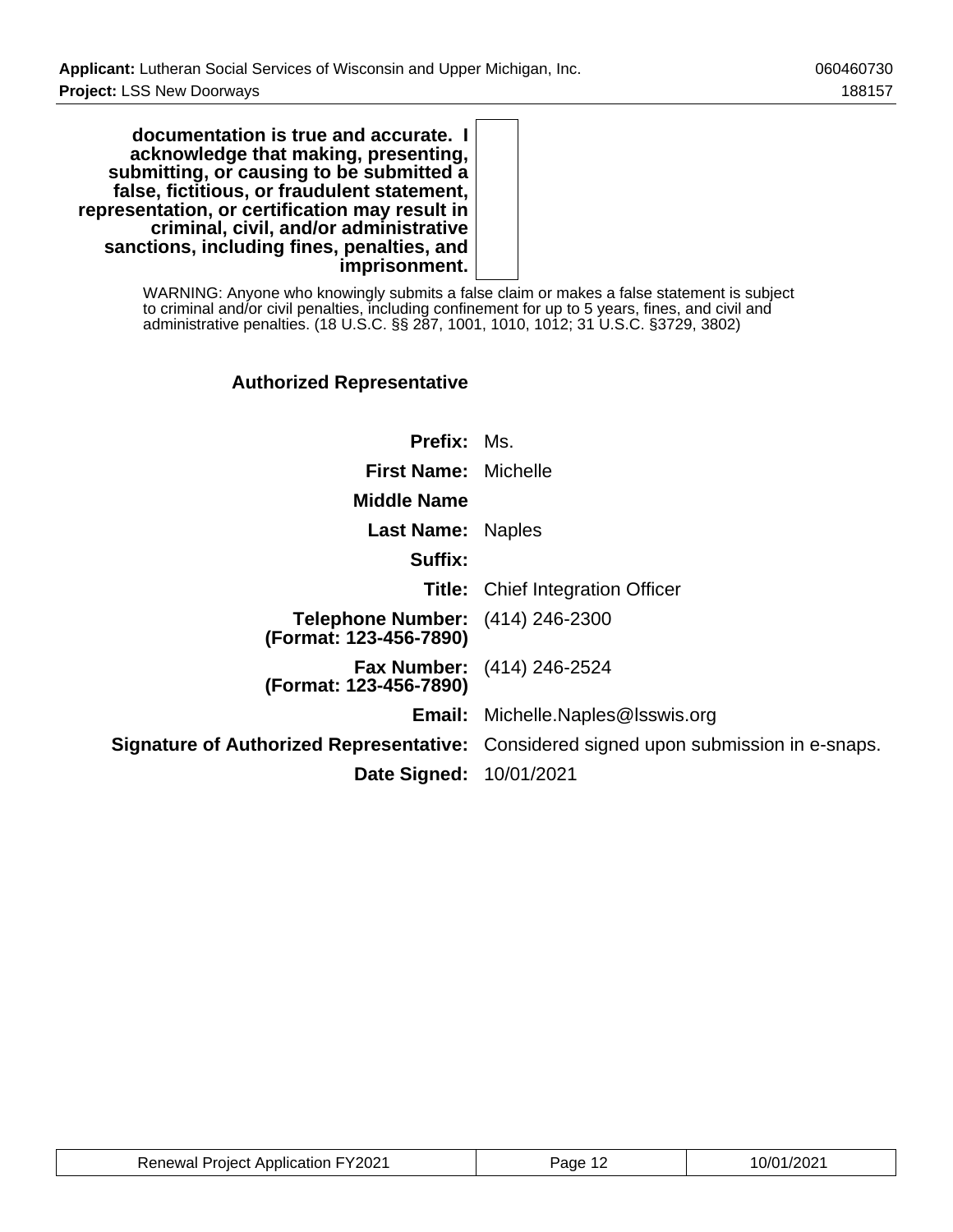### **CERTIFICATION REGARDING LOBBYING**

**Certification for Contracts, Grants, Loans, and Cooperative Agreements**

 **The undersigned certifies, to the best of his or her knowledge and belief, that:**

 **(1) No Federal appropriated funds have been paid or will be paid, by or on behalf of the undersigned, to any person for influencing or attempting to influence an officer or employee of an agency, a Member of Congress, an officer or employee of Congress, or an employee of a Member of Congress in connection with the awarding of any Federal contract, the making of any Federal grant, the making of any Federal loan, the entering into of any cooperative agreement, and the extension, continuation, renewal, amendment, or modification of any Federal contract, grant, loan, or cooperative agreement.**

 **2) If any funds other than Federal appropriated funds have been paid or will be paid to any person for influencing or attempting to influence an officer or employee of any agency, a Member of Congress, an officer or employee of Congress, or an employee of a Member of Congress in connection with this Federal contract, grant, loan, or cooperative agreement, the undersigned shall complete and submit Standard Form-LLL, ''Disclosure of Lobbying Activities,'' in accordance with its instructions.**

 **(3) The undersigned shall require that the language of this certification be included in the award documents for all subawards at all tiers (including subcontracts, subgrants, and contracts under grants, loans, and cooperative agreements) and that all subrecipients shall certify and disclose accordingly. This certification is a material representation of fact upon which reliance was placed when this transaction was made or entered into. Submission of this certification is a prerequisite for making or entering into this transaction imposed by section 1352, title 31, U.S. Code. Any person who fails to file the required certification shall be subject to a civil penalty of not less than \$10,000 and not more than \$100,000 for each such failure.**

 **Statement for Loan Guarantees and Loan Insurance**

 **The undersigned states, to the best of his or her knowledge and belief, that:**

 **If any funds have been paid or will be paid to any person for influencing or attempting to influence an officer or employee of any agency, a Member of Congress, an officer or employee of Congress, or an employee of a Member of Congress in connection with this commitment providing for the United States to insure or guarantee a loan, the undersigned shall complete and submit Standard Form-LLL, ''Disclosure of Lobbying Activities,'' in accordance with its instructions. Submission of this statement is a prerequisite for making or entering into this transaction imposed by section 1352, title 31, U.S. Code. Any person who fails to file**

| <b>Renewal Project Application FY2021</b> | Page 13 | 10/01/2021 |
|-------------------------------------------|---------|------------|
|-------------------------------------------|---------|------------|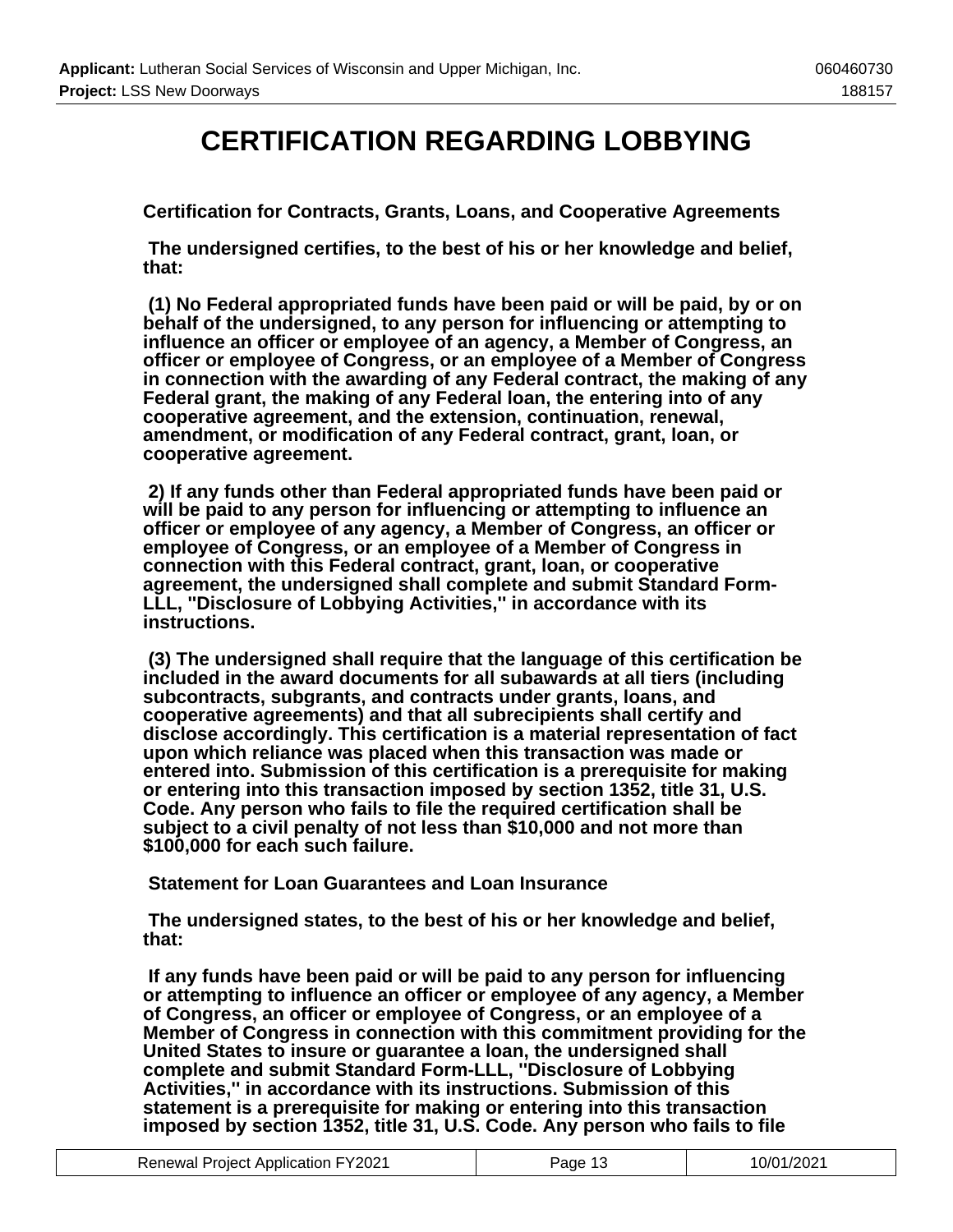#### **the required statement shall be subject to a civil penalty of not less than \$10,000 and not more than \$100,000 for each such failure.**

| I hereby certify that all the information stated<br>herein, as well as any information provided in<br>the accompaniment herewith, is true and | X |
|-----------------------------------------------------------------------------------------------------------------------------------------------|---|
| accurate:                                                                                                                                     |   |

**Warning: HUD will prosecute false claims and statements. Conviction may result in criminal and/or civil penalties. (18 U.S.C. 1001, 1010, 1012; 31 U.S.C. 3729, 3802)**

|                         | Applicant's Organization: Lutheran Social Services of Wisconsin and<br>Upper Michigan, In |
|-------------------------|-------------------------------------------------------------------------------------------|
|                         | <b>Name / Title of Authorized Official:</b> Michelle Naples, Chief Integration Officer    |
|                         | Signature of Authorized Official: Considered signed upon submission in e-snaps.           |
| Date Signed: 10/01/2021 |                                                                                           |

| <b>Renewal Project Application FY2021</b> | Page 14 | 10/01/2021 |
|-------------------------------------------|---------|------------|
|-------------------------------------------|---------|------------|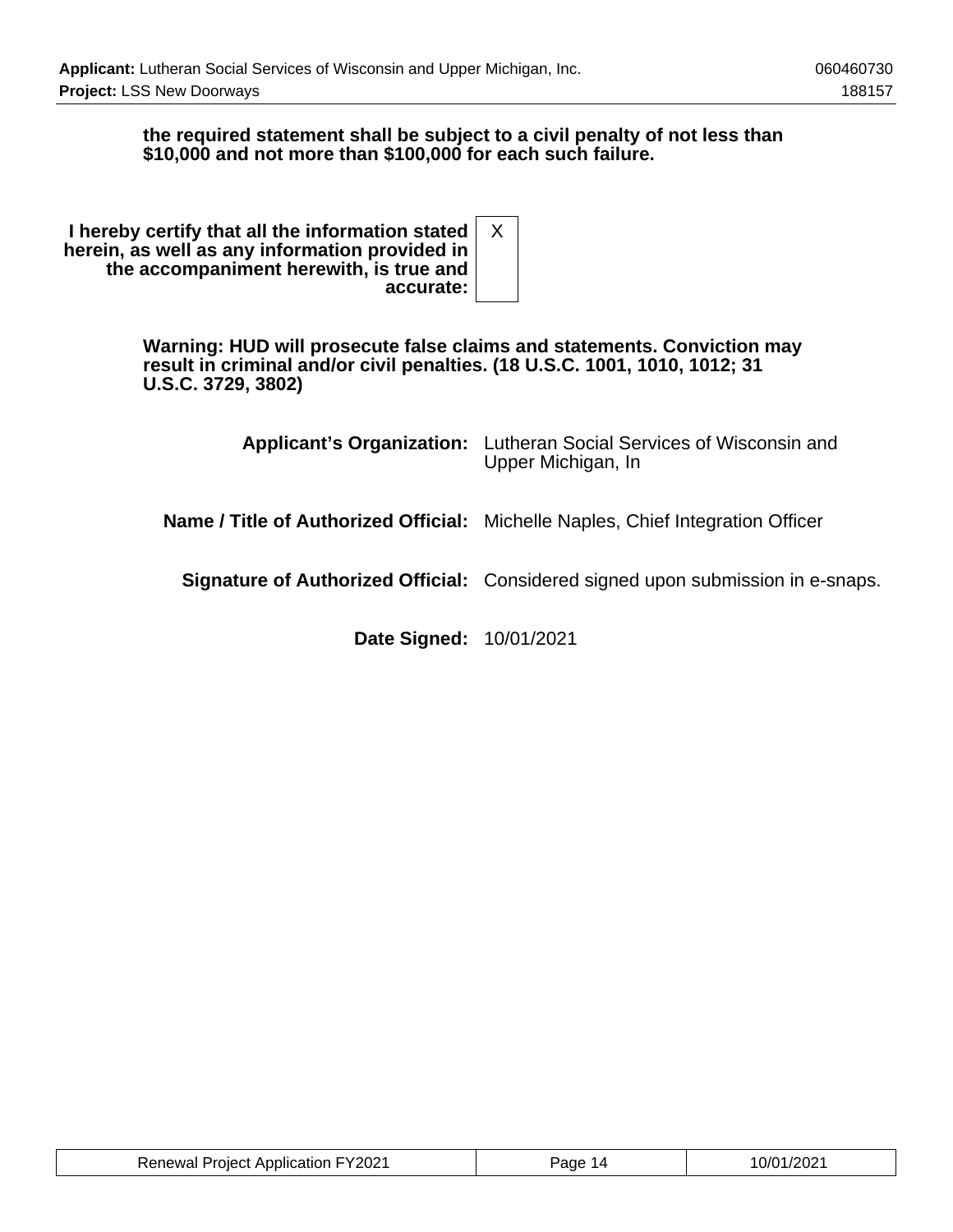# **1J. SF-LLL**

#### **DISCLOSURE OF LOBBYING ACTIVITIES Complete this form to disclose lobbying activities pursuant to 31 U.S.C. 1352. Approved by OMB0348-0046**

HUD requires a new SF-LLL submitted with each annual CoC competition and completing this screen fulfills this requirement.

Answer "Yes" if your organization is engaged in lobbying associated with the CoC Program and answer the questions as they appear next on this screen. The requirement related to lobbying as explained in the SF-LLL instructions states: "The filing of a form is required for each payment or agreement to make payment to any lobbying entity for influencing or attempting to influence an officer or employee of any agency, a Member of Congress, an officer or employee of Congress, or an employee of a Member of Congress in connection with a covered Federal action."

Answer "No" if your organization is NOT engaged in lobbying.

| Does the recipient or subrecipient of this CoC No                                  |
|------------------------------------------------------------------------------------|
| <b>Legal Name:</b> Lutheran Social Services of Wisconsin and<br>Upper Michigan, In |
| <b>Street 1: 6737 W. Washington Street, Suite 2275</b>                             |
|                                                                                    |
| <b>City: West Allis</b>                                                            |
| <b>County: Milwaukee</b>                                                           |
| <b>State:</b> Wisconsin                                                            |
| <b>Country: United States</b>                                                      |
| Zip / Postal Code: 53214                                                           |
|                                                                                    |

**11. Information requested through this form is authorized by title 31 U.S.C. section 1352. This disclosure of lobbying activities is a material representation of fact upon which reliance was placed by the tier above when this transaction was made or entered into. This disclosure is required pursuant to 31 U.S.C. 1352. This information will be available for public inspection. Any person who fails to file the required disclosure shall be subject to a civil penalty of not less than \$10,000 and not more than \$100,000 for each such failure.**

| I certify that this information is true and $ X $ |         |            |
|---------------------------------------------------|---------|------------|
| <b>Renewal Project Application FY2021</b>         | Page 15 | 10/01/2021 |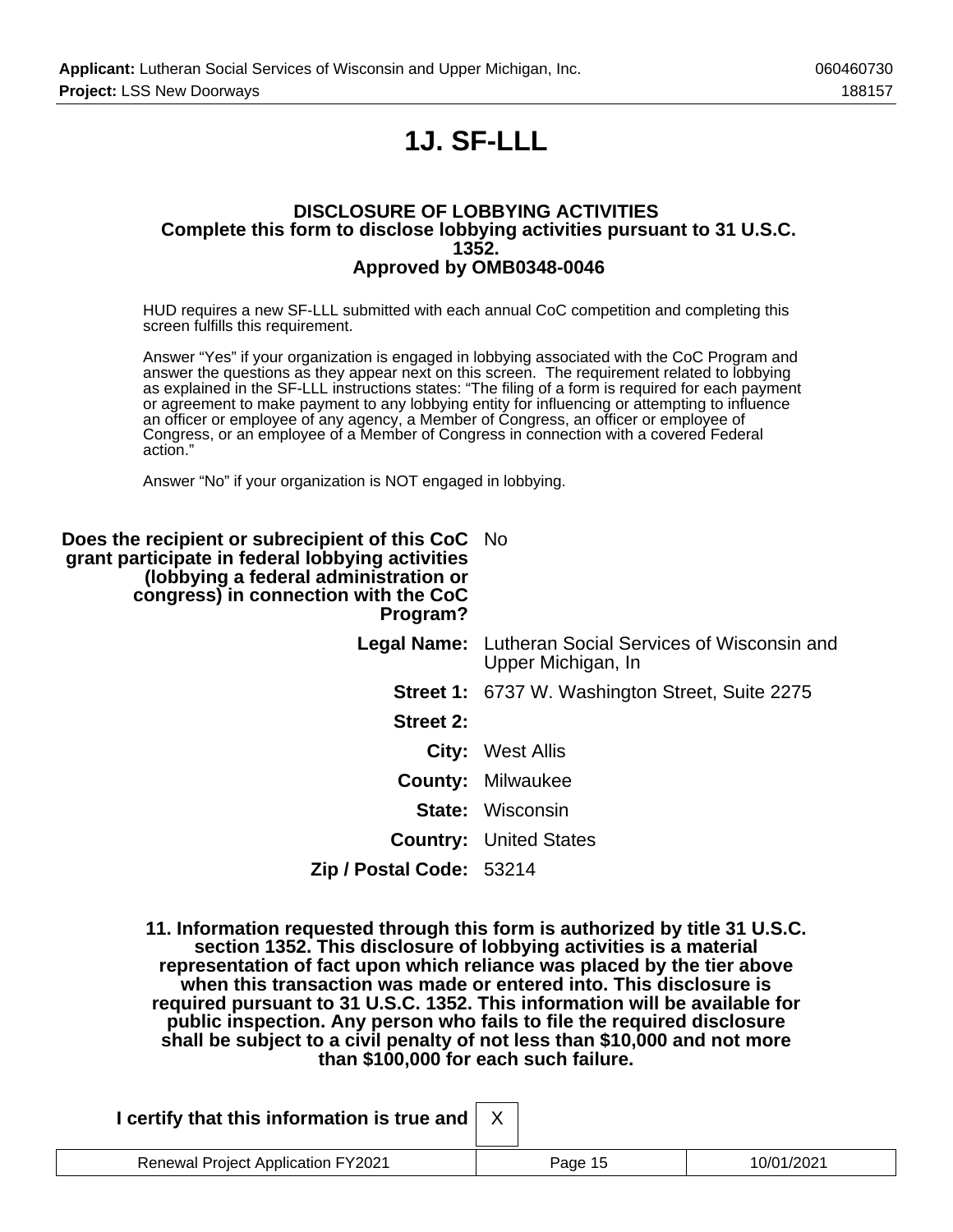| complete.                                                         |                                                                                 |
|-------------------------------------------------------------------|---------------------------------------------------------------------------------|
| <b>Authorized Representative</b>                                  |                                                                                 |
| <b>Prefix: Ms.</b>                                                |                                                                                 |
| <b>First Name: Michelle</b>                                       |                                                                                 |
| <b>Middle Name:</b>                                               |                                                                                 |
| <b>Last Name: Naples</b>                                          |                                                                                 |
| Suffix:                                                           |                                                                                 |
|                                                                   | <b>Title:</b> Chief Integration Officer                                         |
| <b>Telephone Number:</b> (414) 246-2300<br>(Format: 123-456-7890) |                                                                                 |
| (Format: 123-456-7890)                                            | <b>Fax Number:</b> (414) 246-2524                                               |
| <b>Email:</b>                                                     | Michelle.Naples@Isswis.org                                                      |
|                                                                   | Signature of Authorized Official: Considered signed upon submission in e-snaps. |
| <b>Date Signed: 10/01/2021</b>                                    |                                                                                 |

| <b>Renewal Project Application FY2021</b> | Page 16 | 10/01/2021 |
|-------------------------------------------|---------|------------|
|-------------------------------------------|---------|------------|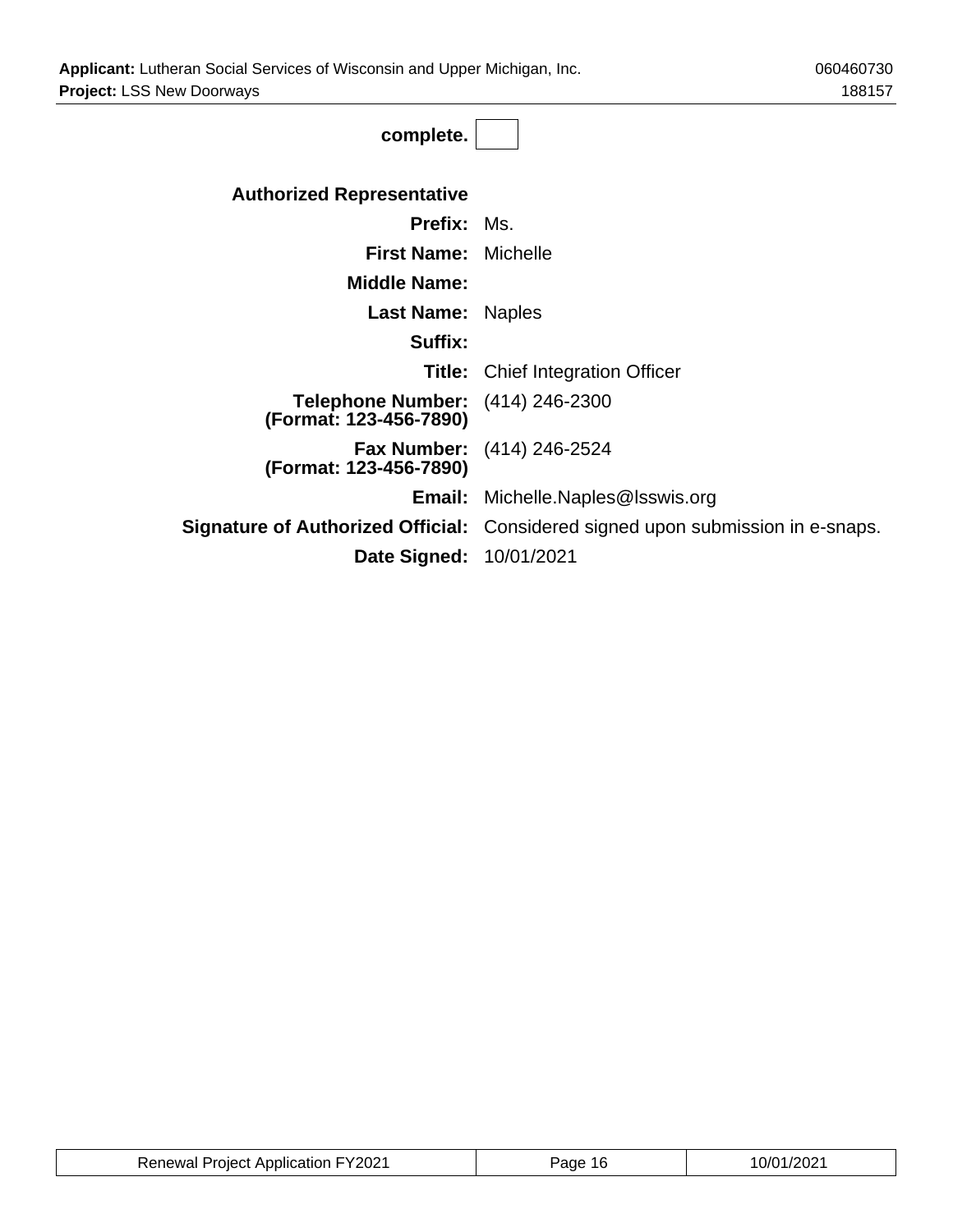### **IK. SF-424B**

### **(SF-424B) ASSURANCES - NON-CONSTRUCTION PROGRAMS**

#### **OMB Number: 4040-0007 Expiration Date: 02/28/2022**

NOTE: Certain of these assurances may not be applicable to your project or program. If you have questions, please contact the awarding agency. Further, certain Federal awarding agencies may require applicants to certify to additional assurances. If such is the case, you will be notified.

As the duly authorized representative of the applicant, I certify that the applicant:

**1. Has the legal authority to apply for Federal assistance and the institutional, managerial and financial capability (including funds sufficient to pay the non-Federal share of project cost) to ensure proper planning, management and completion of the project described in this application.**

**2. Will give the awarding agency, the Comptroller General of the United States and, if appropriate, the State, through any authorized representative, access to and the right to examine all records, books, papers, or documents related to the award; and will establish a proper accounting system in accordance with generally accepted accounting standards or agency directives.**

**3. Will establish safeguards to prohibit employees from using their positions for a purpose that constitutes or presents the appearance of personal or organizational conflict of interest, or personal gain.**

**4. Will initiate and complete the work within the applicable time frame after receipt of approval of the awarding agency.**

**5. Will comply with the Intergovernmental Personnel Act of 1970 (42 U.S.C. §§4728-4763) relating to prescribed standards for merit systems for programs funded under one of the 19 statutes or regulations specified in Appendix A of OPM's Standards for a Merit System of Personnel Administration (5 C.F.R. 900, Subpart F).**

**6. Will comply with all Federal statutes relating to nondiscrimination. These include but are not limited to: (a) Title VI of the Civil Rights Act of 1964 (P.L. 88-352) which prohibits discrimination on the basis of race, color or national origin; (b) Title IX of the Education Amendments of 1972, as amended (20 U.S.C.§§1681-1683, and 1685-1686), which prohibits discrimination on the basis of sex; (c) Section 504 of the Rehabilitation Act of 1973, as amended (29 U.S.C. §794), which prohibits discrimination on the basis of handicaps; (d) the Age Discrimination Act of 1975, as amended (42 U.S.C. §§6101-6107), which prohibits discrimination on the basis of age; (e) the Drug Abuse Office and Treatment Act of 1972 (P.L. 92-255), as amended, relating to nondiscrimination on the basis of drug abuse; (f) the Comprehensive Alcohol Abuse and Alcoholism Prevention, Treatment and Rehabilitation Act of 1970 (P.L. 91-616), as amended, relating to nondiscrimination**

**on the basis of alcohol abuse or alcoholism, (g) §§523 and 527 of the Public Health Service Act of 1912 (42 U.S.C. §§290 dd-3 and 290 ee-3), as amended, relating to confidentiality of alcohol and drug abuse patient records; (h) Title VIII of the Civil Rights Act of 1968 (42 U.S.C. §§3601 et seq.), as amended, relating to nondiscrimination in the sale, rental or financing of housing; (i) any other nondiscrimination provisions in the specific statute(s) under which application for Federal assistance is being made; and, (j) the requirements of any other nondiscrimination statute(s) which may apply to the application.**

**7. Will comply, or has already complied, with the requirements of Titles II and III of the Uniform Relocation Assistance and Real Property Acquisition Policies Act of 1970 (P.L. 91-646) which provide for fair and equitable treatment of persons displaced or whose property is acquired as a result of Federal or federally-assisted programs. These requirements apply to all interests in real property acquired for project purposes regardless of Federal participation in purchases.**

| <b>Renewal Project Application FY2021</b> | Page 1 <sup>-</sup> | 10/01/2021 |
|-------------------------------------------|---------------------|------------|
|-------------------------------------------|---------------------|------------|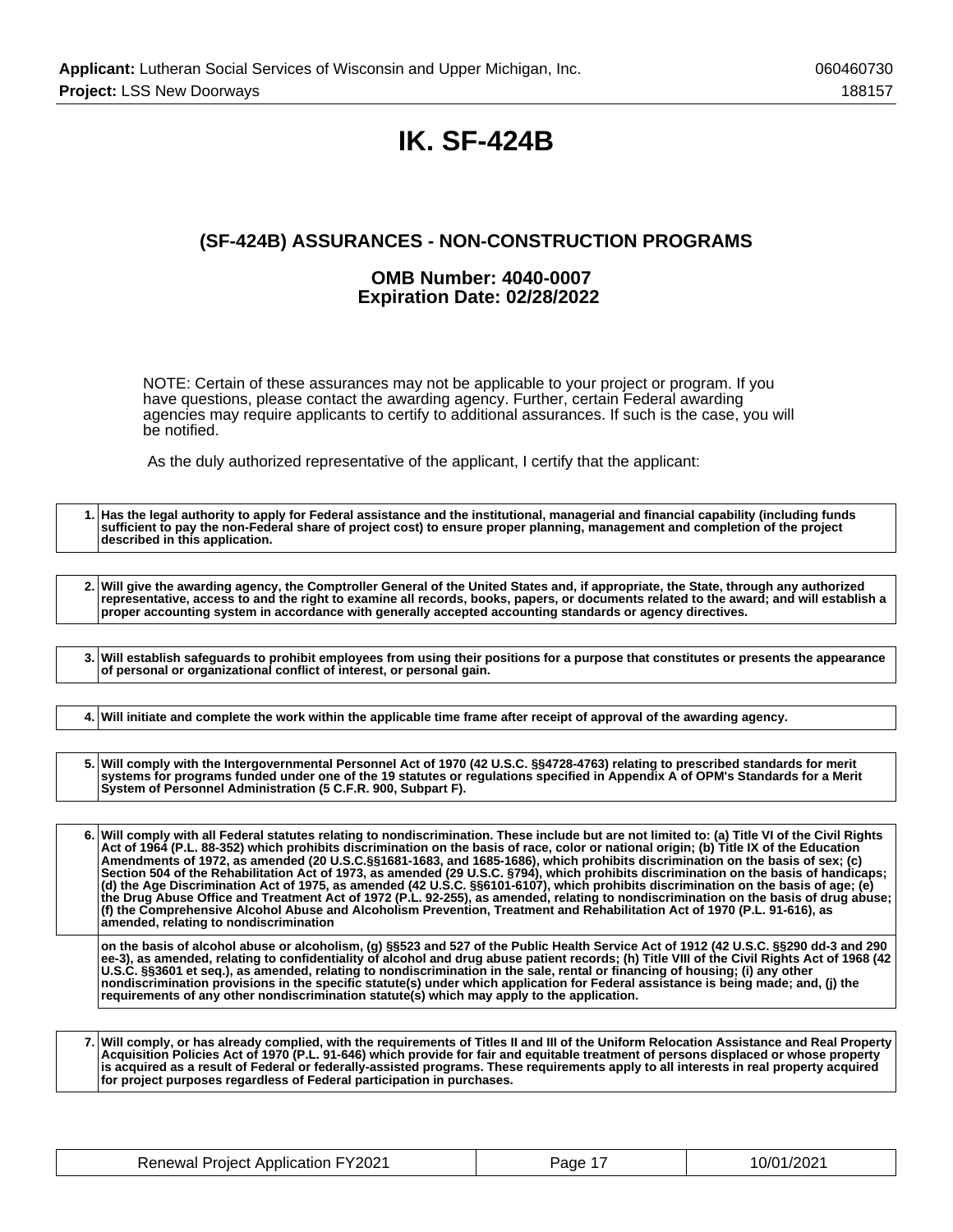**8. Will comply, as applicable, with provisions of the Hatch Act (5 U.S.C. §§1501-1508 and 7324-7328) which limit the political activities of employees whose principal employment activities are funded in whole or in part with Federal funds.**

**9. Will comply, as applicable, with the provisions of the Davis-Bacon Act (40 U.S.C. §§276a to 276a-7), the Copeland Act (40 U.S.C. §276c and 18 U.S.C. §874), and the Contract Work Hours and Safety Standards Act (40 U.S.C. §§327¬333), regarding labor standards for federally-assisted construction subagreements.**

**10. Will comply, if applicable, with flood insurance purchase requirements of Section 102(a) of the Flood Disaster Protection Act of 1973 (P.L. 93-234) which requires recipients in a special flood hazard area to participate in the program and to purchase flood insurance if the total cost of insurable construction and acquisition is \$10,000 or more.**

**11. Will comply with environmental standards which may be prescribed pursuant to the following: (a) institution of environmental quality control measures under the National Environmental Policy Act of 1969 (P.L. 91-190) and Executive Order (EO) 11514; (b) notification of violating facilities pursuant to EO 11738; (c) protection of wetlands pursuant to EO 11990; (d) evaluation of flood hazards in floodplains in accordance with EO 11988; (e) assurance of project consistency with the approved State management program developed under the Coastal Zone Management Act of 1972 (16 U.S.C. §§1451 et seq.); (f) conformity of Federal actions to State (Clean Air) Implementation Plans under Section 176(c) of the Clean Air Act of 1955, as amended (42 U.S.C. §§7401 et seq.); (g) protection of underground sources of drinking water under the Safe Drinking Water Act of 1974, as amended (P.L. 93-523); and, (h) protection of endangered species under the Endangered Species Act of 1973, as amended (P.L. 93¬205).**

**12. Will comply with the Wild and Scenic Rivers Act of 1968 (16 U.S.C. §§1271 et seq.) related to protecting components or potential components of the national wild and scenic rivers system.**

**13. Will assist the awarding agency in assuring compliance with Section 106 of the National Historic Preservation Act of 1966, as amended (16 U.S.C. §470), EO 11593 (identification and protection of historic properties), and the Archaeological and Historic Preservation Act of 1974 (16 U.S.C. §§469a-1 et seq.).**

**14. Will comply with P.L. 93-348 regarding the protection of human subjects involved in research, development, and related activities supported by this award of assistance.**

**15. Will comply with the Laboratory Animal Welfare Act of 1966 (P.L. 89-544, as amended, 7 U.S.C. §§2131 et seq.) pertaining to the care, handling, and treatment of warm blooded animals held for research, teaching, or other activities supported by this award of assistance.**

**16. Will comply with the Lead-Based Paint Poisoning Prevention Act (42 U.S.C. §§4801 et seq.) which prohibits the use of lead-based paint in construction or rehabilitation of residence structures.**

**17. Will cause to be performed the required financial and compliance audits in accordance with the Single Audit Act Amendments of 1996 and OMB Circular No. A-133, "Audits of States, Local Governments, and Non-Profit Organizations."**

**18. Will comply with all applicable requirements of all other Federal laws, executive orders, regulations, and policies governing this program.**

**19. Will comply with the requirements of Section 106(g) of the Trafficking Victims Protection Act (TVPA) of 2000, as amended (22 U.S.C. 7104) which prohibits grant award recipients or a sub-recipient from (1) Engaging in severe forms of trafficking in persons during the period of time that the award is in effect (2) Procuring a commercial sex act during the period of time that the award is in effect or (3) Using forced labor in the performance of the award or subawards under the award.**

X

| As the duly authorized representative of the $ $ |  |
|--------------------------------------------------|--|
| $applied$ , I certify:                           |  |

**Authorized Representative for:** Lutheran Social Services of Wisconsin and Upper Michigan, In

**Prefix:** Ms.

| <b>Renewal Project Application FY2021</b> | Page 18 | 10/01/2021 |
|-------------------------------------------|---------|------------|
|-------------------------------------------|---------|------------|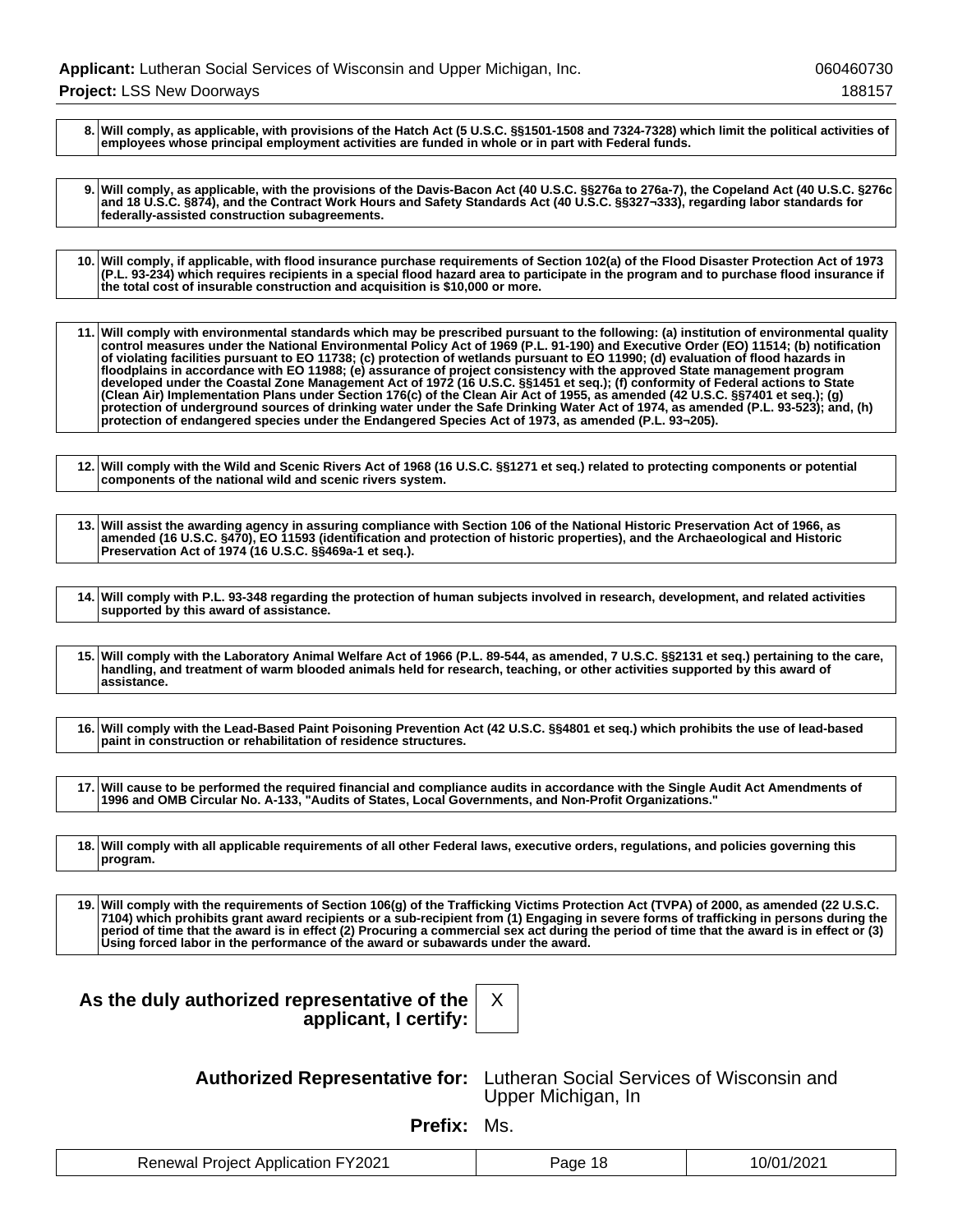| <b>First Name: Michelle</b> |                                                                                                   |
|-----------------------------|---------------------------------------------------------------------------------------------------|
| <b>Middle Name:</b>         |                                                                                                   |
| <b>Last Name: Naples</b>    |                                                                                                   |
| Suffix:                     |                                                                                                   |
|                             | <b>Title:</b> Chief Integration Officer                                                           |
|                             | <b>Signature of Authorized Certifying Official:</b> Considered signed upon submission in e-snaps. |
| Date Signed: 10/01/2021     |                                                                                                   |

| <b>Renewal Project Application FY2021</b> | Page 19 | 10/01/2021 |
|-------------------------------------------|---------|------------|
|-------------------------------------------|---------|------------|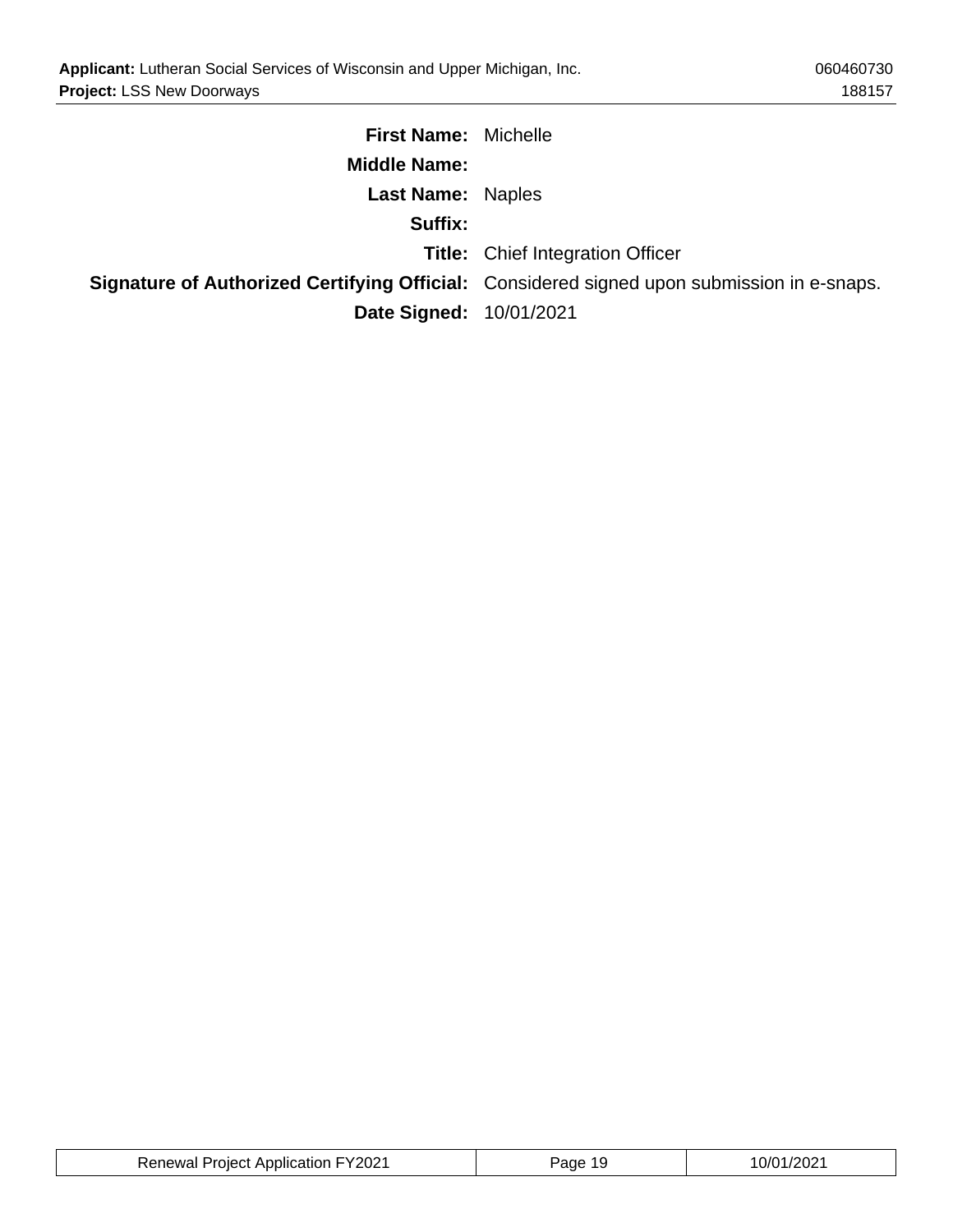### **Information About Submission without Changes**

Follow the instructions below making note of the exceptions and limitations to the "Submit Without Changes" process.

 In general, HUD expects a project's proposed project application information will remain the same from year-to-year unless changes are directed by HUD or approved through the grant agreement amendment process. However, HUD expects applicants to carefully review their information to determine if submitting without changes accurately reflects the expiring grant requesting renewal.

 Due to e-snaps limitations, only previously submitted renewal applications can import data into the FY 2021 renewal project application. The data from previously submitted new and renewal project applications can be imported into a FY 2021 renewal project application. The "Submit without Changes" process is not applicable for:

- first time renewing project applications
- a project application that did not import last FY 2019 information

 - a project that had Issues or Conditions that were addressed in FY 2019 Post-Award and updates need to be reflected in the FY 2021 project application

 - a project that had amendments approved in FY 2019 or FY 2020 that need to be reflected in the FY 2021 project application

 e-snaps will automatically be set to "Make Changes" and all questions on each screen must be updated.

 Renewal projects that brought forward data from FY 2019 and have either a Leasing budget, Operating budget or use HUD PAID RENTS (Actual Rents) instead of FMR MAY NOT use the "Submit Without Changes" process and e-snaps will automatically be set to "Make Changes". All Leasing and Operating budgets, along with Rental Assistance budgets that use HUD PAID Rent will need to be updated in the application. Refer to the GIW posted on the HUD Exchange for accurate budget information on leasing and operating budgets and refer to the HUD PAID RENT document sent by your field office from HUD HQ to accurately set your rental assistance budgets that use HUD PAID rents. This will only impact the FY 2021 competition.

 The e-snaps screens that remain "open" for required annual updates and do not affect applicants' ability to select "Submit without Changes" are:

- Recipient Performance Screen
- Consolidation and Expansion
- Screen 3A. Project Detail
- Screen 6D. Sources of Match
- All of Part 7: Attachments and Certification; and
- All of Part 8: Submission Summary.

 All other screens in Part 2 through Part 6 begin in "Read-Only" format and should be reviewed for accuracy; including any updates that were made to the 2019 or 2020 project during the CoC Post Award Issues and Conditions process or as amended. If all the imported data is accurate and no edits or updates are needed to any screens other than the mandatory screens and questions noted above, project applicants should select "Submit Without Changes" in Part 8. If project applicants imported data and do need to make updates to the information on one or more screens, they must navigate to Part 8: "Submission Without Changes" Screen, select "Make Changes", and check the box next to each relevant screen title to unlock screens for editing. After project applicants select the screens they intend to edit via checkboxes, click ""Save"" and those screens will be available for edit. Once a project applicant selects a checkbox and clicks ""Save"", the project applicant cannot uncheck the box.

 Please refer to the Detailed Instructions found on the left side menu of e-snaps or hud.gov to find more in depth information about applying under the FY 2021 CoC Competition.

| <b>Renewal Project Application FY2021</b> | Page 20 | 10/01/2021 |
|-------------------------------------------|---------|------------|
|-------------------------------------------|---------|------------|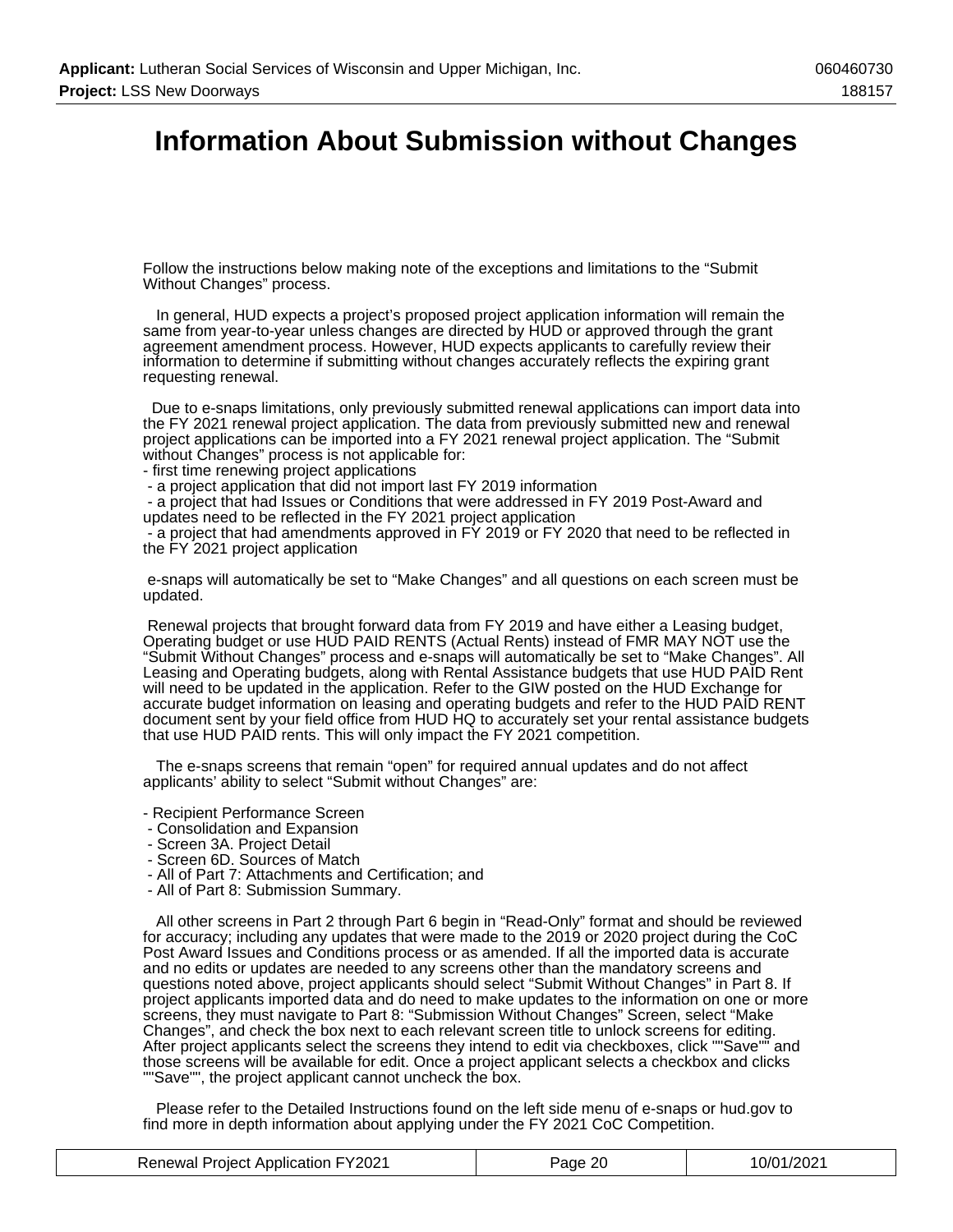# **Submission Without Changes**

#### **1. Are the requested renewal funds reduced** No **from the previous award due to reallocation?**

**2. Do you wish to submit this application without making changes? Please refer to the guidelines below to inform you of the requirements.** Make changes

#### **3. Specify which screens require changes by clicking the checkbox next to the name and then clicking the Save button.**

| Part 2 - Subrecipient Information              |              |
|------------------------------------------------|--------------|
| 2A. Subrecipients                              | $\mathsf{X}$ |
| Part 3 - Project Information                   |              |
| 3A. Project Detail                             | $\mathsf X$  |
| 3B. Description                                | $\mathsf{X}$ |
| Part 4 - Housing Services and HMIS             |              |
| <b>4A. Services</b>                            | $\mathsf{X}$ |
| <b>4B. Housing Type</b>                        | $\times$     |
| Part 5 - Participants and Outreach Information |              |
| 5A. Households                                 | $\mathsf{X}$ |
| 5B. Subpopulations                             | $\mathsf{X}$ |
| Part 6 - Budget Information                    |              |
| 6A. Funding Request                            | $\mathsf X$  |
| <b>6C. Rental Assistance</b>                   | $\mathsf{X}$ |
| 6D. Match                                      | $\mathsf X$  |
| 6E. Summary Budget                             | $\times$     |
| Part 7 - Attachment(s) & Certification         |              |

| <b>Renewal Project Application FY2021</b> | Page $24$ | 10/01/2021 |
|-------------------------------------------|-----------|------------|
|-------------------------------------------|-----------|------------|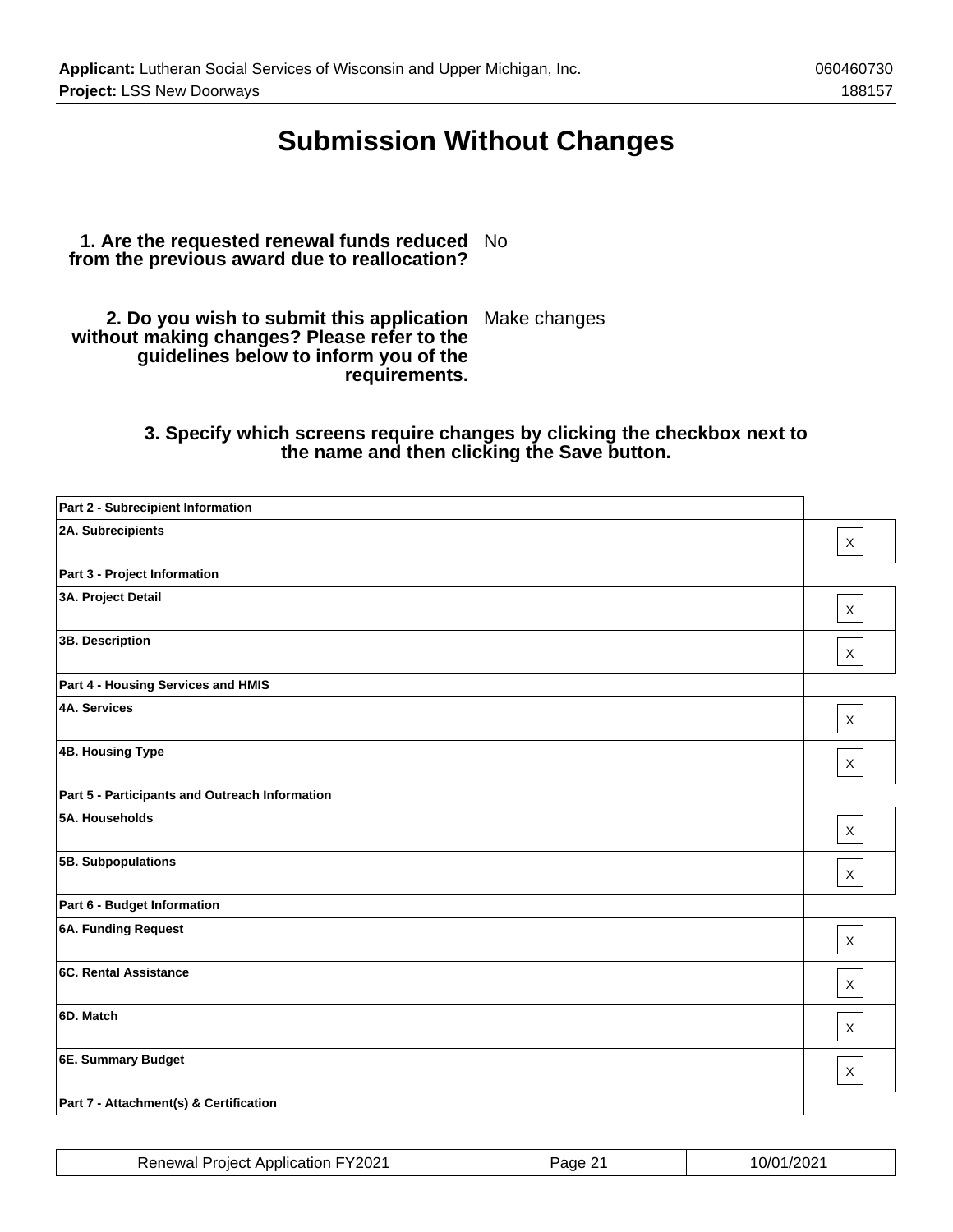| 7A. Attachment(s) | $\lambda$ |
|-------------------|-----------|
| 7B. Certification | $\lambda$ |

#### **You have selected "Make Changes" to question #2 above. Provide a brief description of the changes that will be made to the project information screens (bullets are appropriate):**

Changes to reflect new project administration, changes to reflect increase in FMR

 **You have selected "Make Changes." Once this screen is saved, you will be prohibited from "unchecking" any box that has been checked regardless of whether a change to data on the corresponding screen will be made.**

| <b>Renewal Project Application FY2021</b> | <sup>2</sup> age 22 | 10/01/2021 |
|-------------------------------------------|---------------------|------------|
|-------------------------------------------|---------------------|------------|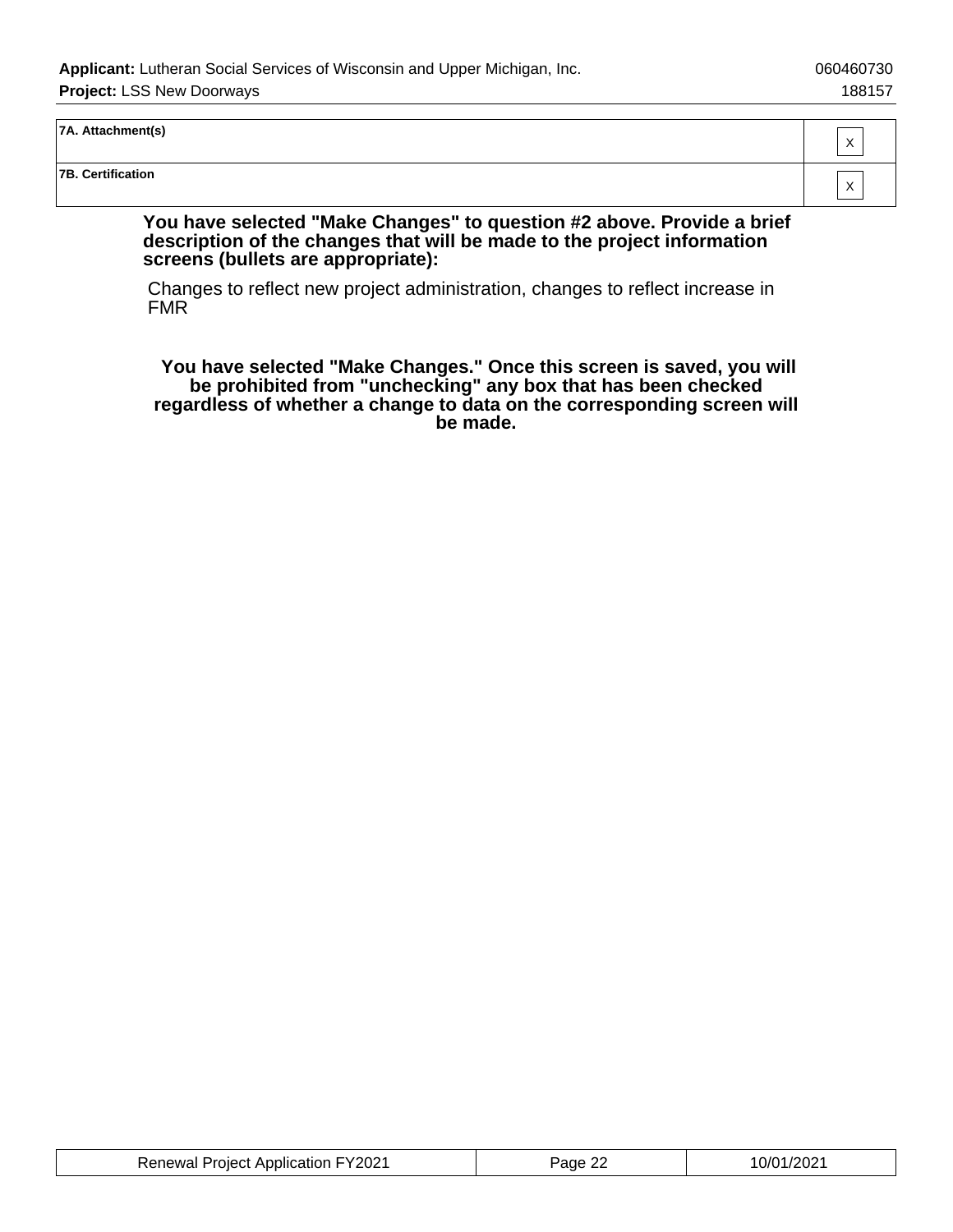### **Recipient Performance**

### **1. Did you submit your previous year's** Not Applicable **Annual Performance Report (APR) on time?**

**1a. If you did not submit your APR on time to the SAGE website, provide an explanation.**

The project was transferred to LSS from another provider and therefore we have not had an APR due.

**2. Do you have any unresolved HUD** No **Monitoring or OIG Audit finding(s) concerning any previous grant term related to this renewal project request?**

> **3. Do you draw funds quarterly for your** Yes **current renewal project?**

**4. Have any funds remained available for** No **recapture by HUD for the most recently expired grant term related to this renewal project request?**

| <b>Renewal Project Application FY2021</b> | Page 23 | 10/01/2021 |
|-------------------------------------------|---------|------------|
|-------------------------------------------|---------|------------|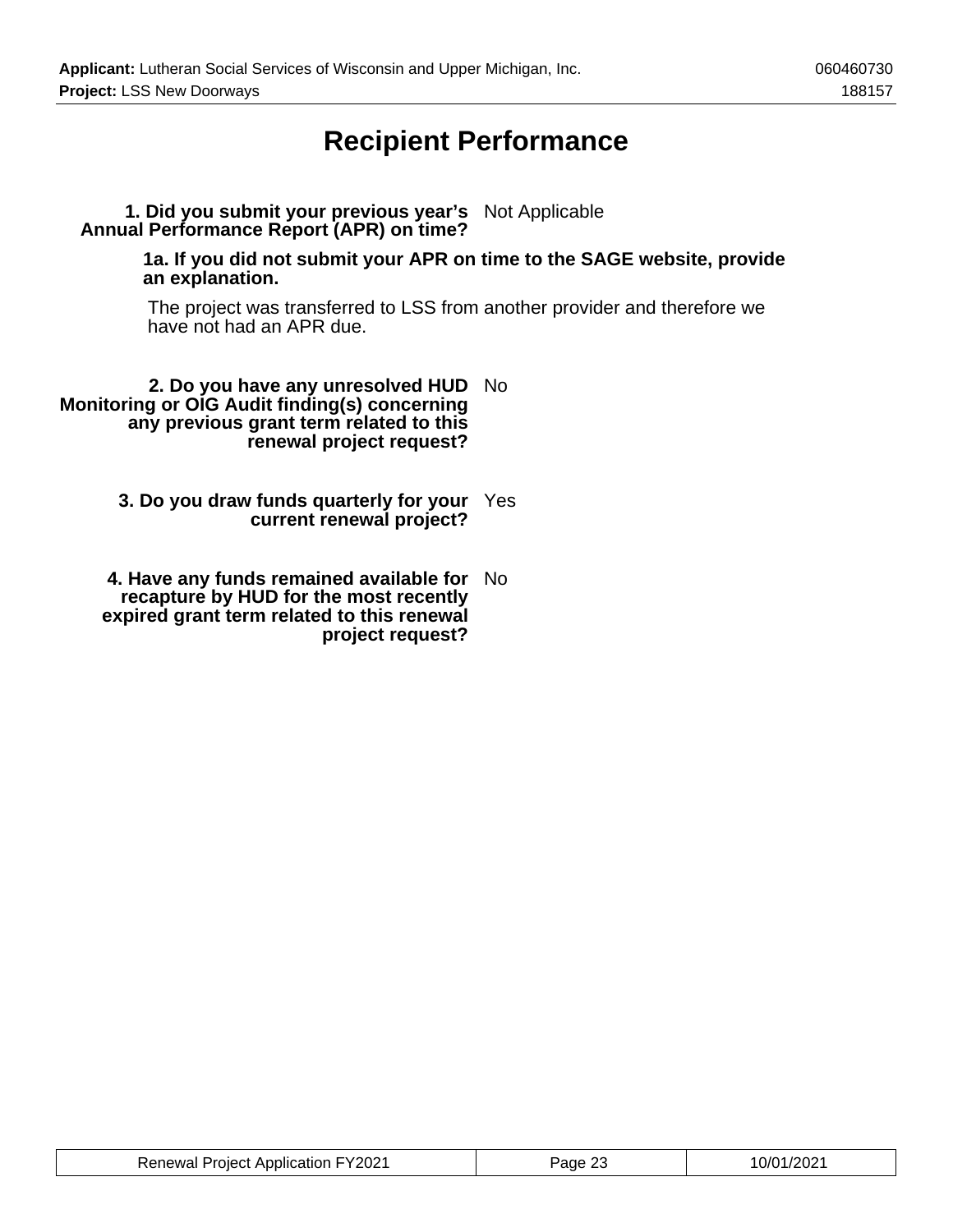### **Renewal Grant Consolidation or Renewal Grant Expansion**

The FY2021 CoC Competition will continue offering opportunities to expand or consolidate CoC projects. A few changes have occurred that differentiate the process from FY 2019.

1. Expansions and Consolidations will submit individual applications.

 a. Expansions will ONLY submit a Stand-Alone Renewal application and a Stand-Alone New application.

 b. Consolidations will ONLY submit individual renewal project applications, identifying the renewal application that will survive, and the renewal applications that will terminate. Up to 10 grants may be included in a consolidation.

 2. HUD HQ will combine the data (e.g., units, budgets) for Expansion or Consolidation requests from the individual project applications selected for conditional award and provide a data report with further instructions for the field office and conditional recipient.

#### **1. Is this renewal project application** No **requesting to consolidate or expand?**

If "No" click on "Next" or "Save & Next" below to move to the next screen.

| <b>Renewal Project Application FY2021</b> | Page 24 | 10/01/2021 |
|-------------------------------------------|---------|------------|
|-------------------------------------------|---------|------------|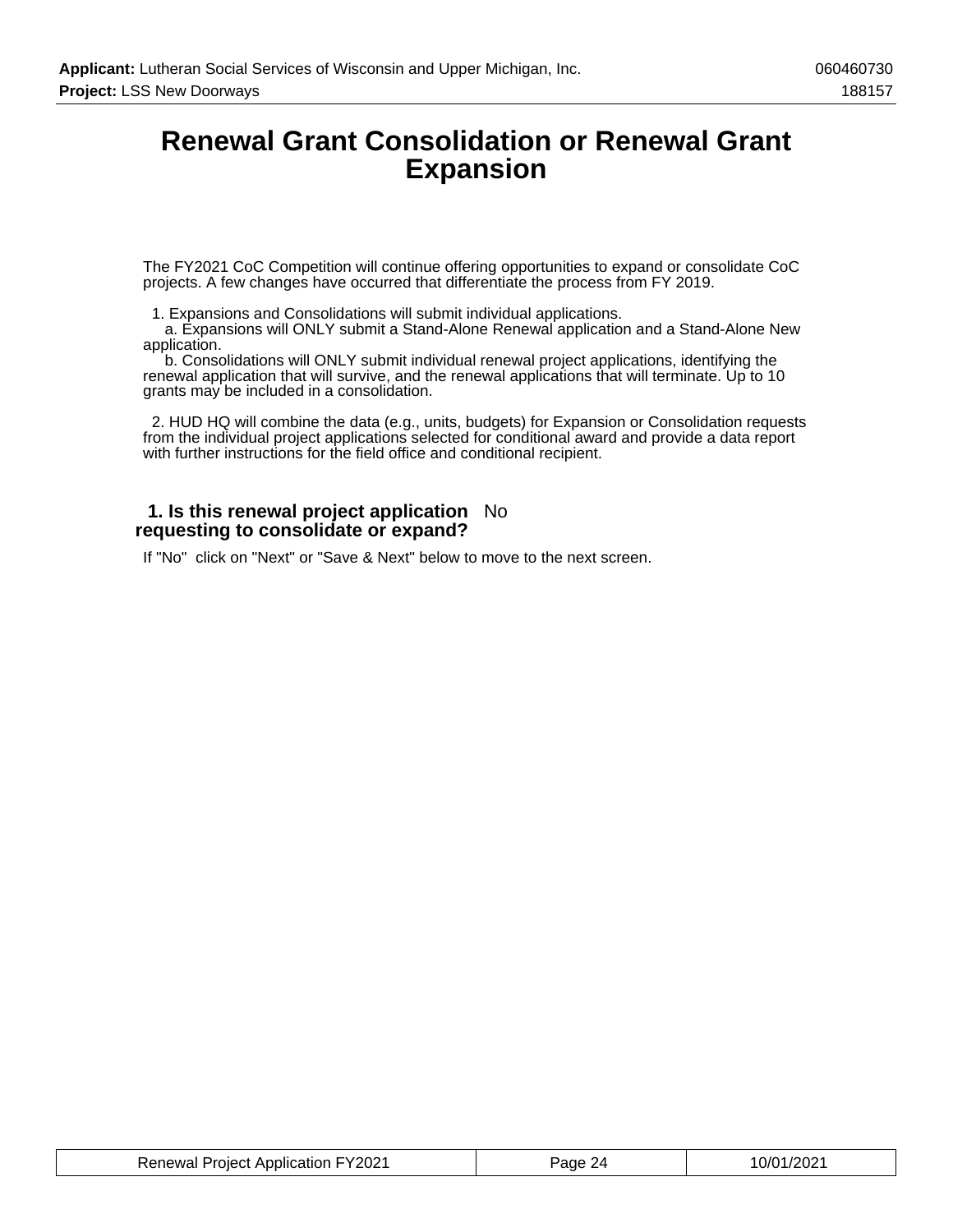# **2A. Project Subrecipients**

#### **This form lists the subrecipient organization(s) for the project. To add a subrecipient, select the icon. To view or update subrecipient information already listed, select the view option.**

### **Total Expected Sub-Awards:** \$0

| Organization | <b>Type</b>                 | Sub-<br>Award<br>Amount |
|--------------|-----------------------------|-------------------------|
|              | This list contains no items |                         |

| <b>Renewal Project Application FY2021</b> | Page $25$ | 10/01/2021 |
|-------------------------------------------|-----------|------------|
|-------------------------------------------|-----------|------------|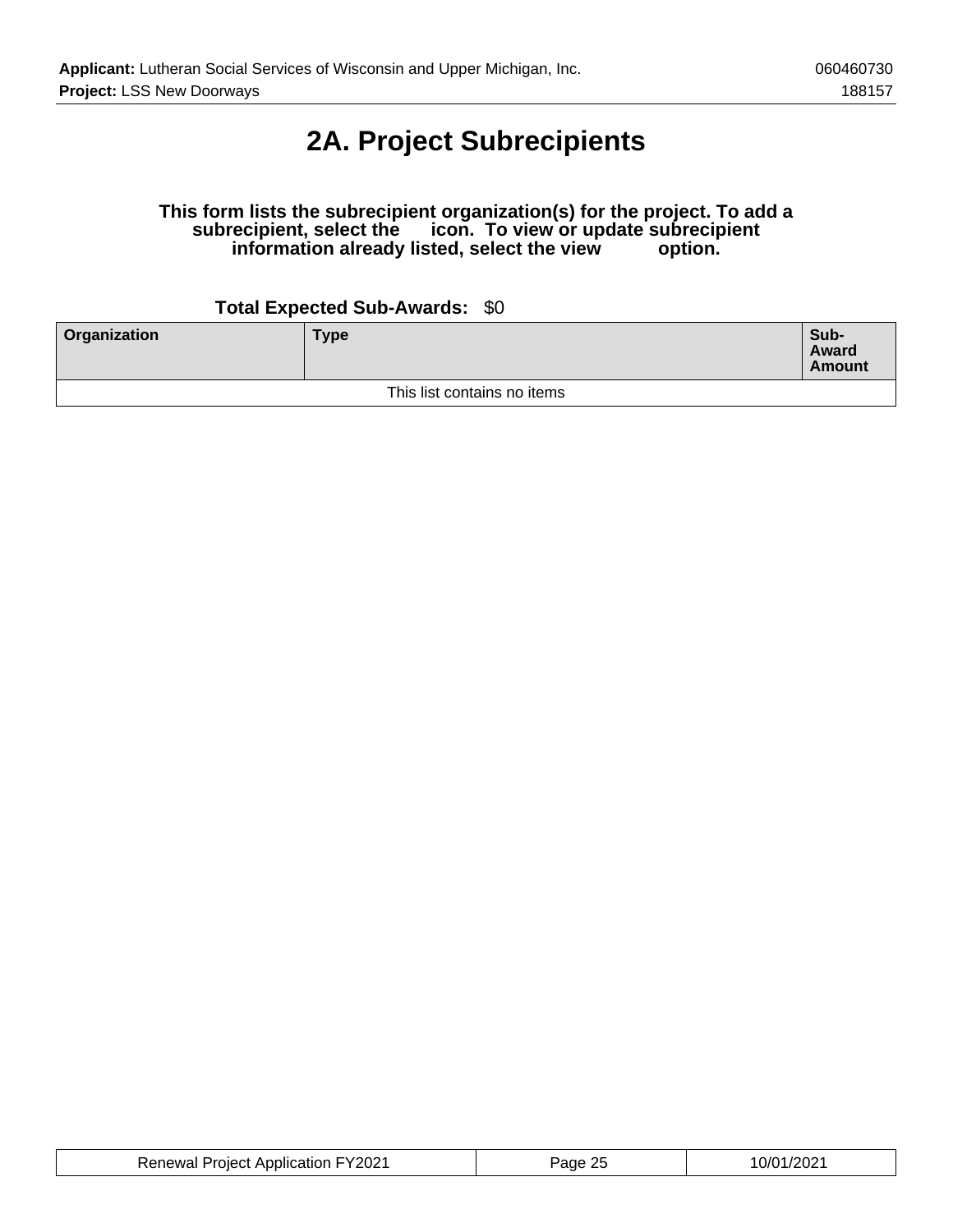# **3A. Project Detail**

### **1. Expiring Grant Project Identification** WI0209 **Number (PIN):**

(e.g., the "Federal Award Identifier" indicated on form 1A. Application Type)

**2. CoC Number and Name:** WI-503 - Madison/Dane County CoC

**3. CoC Collaborative Applicant Name:** City of Madison

**4. Project Name:** LSS New Doorways

- **5. Project Status:** Standard
- **6. Component Type:** PH

**6a. Select the type of PH project.** RRH

**7. Is your organization, or subrecipient, a** No **victim service provider defined in 24 CFR 578.3?**

| <b>Renewal Project Application FY2021</b> | Page 26 | 10/01/2021 |
|-------------------------------------------|---------|------------|
|-------------------------------------------|---------|------------|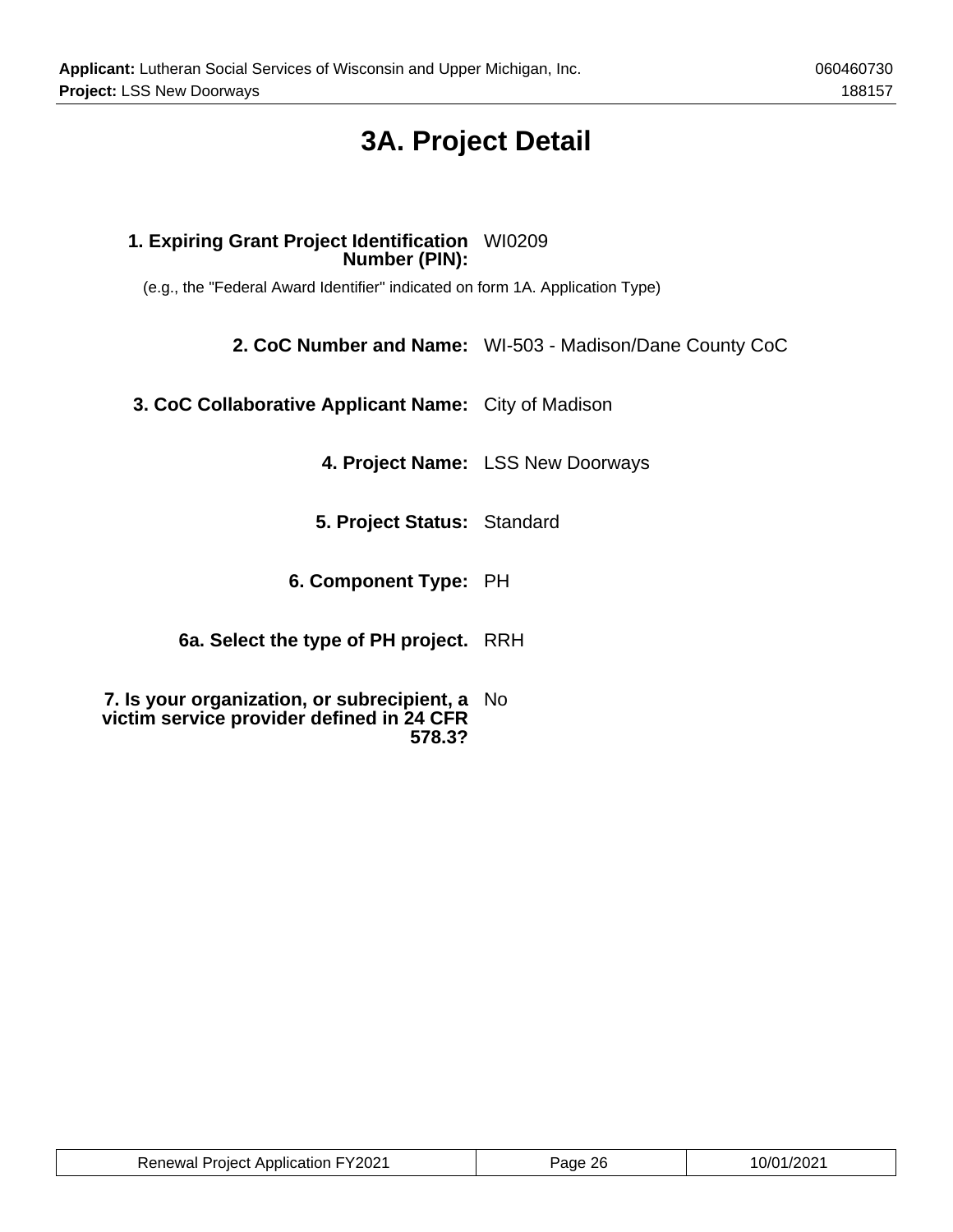# **3B. Project Description**

### **1. Provide a description that addresses the entire scope of the proposed project.**

LSS proposes to provide a PH-RRH project that will address the core components of RRH programming including housing identification, move-in and rent assistance, and RRH case management and services. The LSS New Doorways program, utilizing a Housing First approach, will focus housing identification services on assisting homeless households in identifying and securing permanent housing quickly despite issues that may make securing housing challenging (e.g. criminal history, poor rental history, no income, etc.). As a long-time provider of RRH programming, LSS and the New Doorways case manager have developed good working relationships with a number of local landlords which will facilitate access to housing and will help to ensure that permanent housing units are safe and appropriate. The case manager will also educate clients on issues including but not limited to lease agreements, tenant rights, and household budgeting as means to ensure that clients have the knowledge and skills that will allow them to remain in housing for the long-term. Once safe, appropriate, and affordable housing is identified, the case manager will provide the client with short-term rent and move-in assistance and will connect them to services that will allow them to move into housing quickly and to stabilize. The case manager will assess client needs and may assist in paying security deposits, rent, utility deposits, or other move-in expenses; this assistance is provided without preconditions. Central to the PH-RRH model is the belief that once housed the ability of households to address their needs, including securing or increasing income, will be greatly improved. Throughout this phase of service the case manager will continue to assess household needs and to individualize assistance; in this way, RRH resources can be maximized for the benefit of the greatest number of households. RRH case management and services will assist households in identifying, securing, and moving into permanent housing; will support participants as they stabilize in housing; and will, through assessment of strengths and needs, connect households to mainstream services and community supports that will assist them in meeting their needs. As the LSS New Doorways case manager will only provide short-term support and assistance to households, it will be essential to housing stability and permanence for the household to develop or build upon an ongoing support system. RRH case management services are highly individualized and designed to address the specific, short-term needs of households by connecting them with supports and services such as education and employment services, mental health and substance abuse treatment, legal services, child care, and transportation. In cases where a household wants to engage in longer-term services to support ongoing needs, the LSS New Doorways case manager will connect the household to community-based services designed to address their specific long-term needs.

#### **2. Check the appropriate box(s) if this project will have a specific subpopulation focus. (Select all that apply)**

| N/A - Project Serves All Subpopulations   |  |         | <b>Domestic Violence</b> |            |  |
|-------------------------------------------|--|---------|--------------------------|------------|--|
|                                           |  |         |                          |            |  |
| <b>Renewal Project Application FY2021</b> |  | Page 27 |                          | 10/01/2021 |  |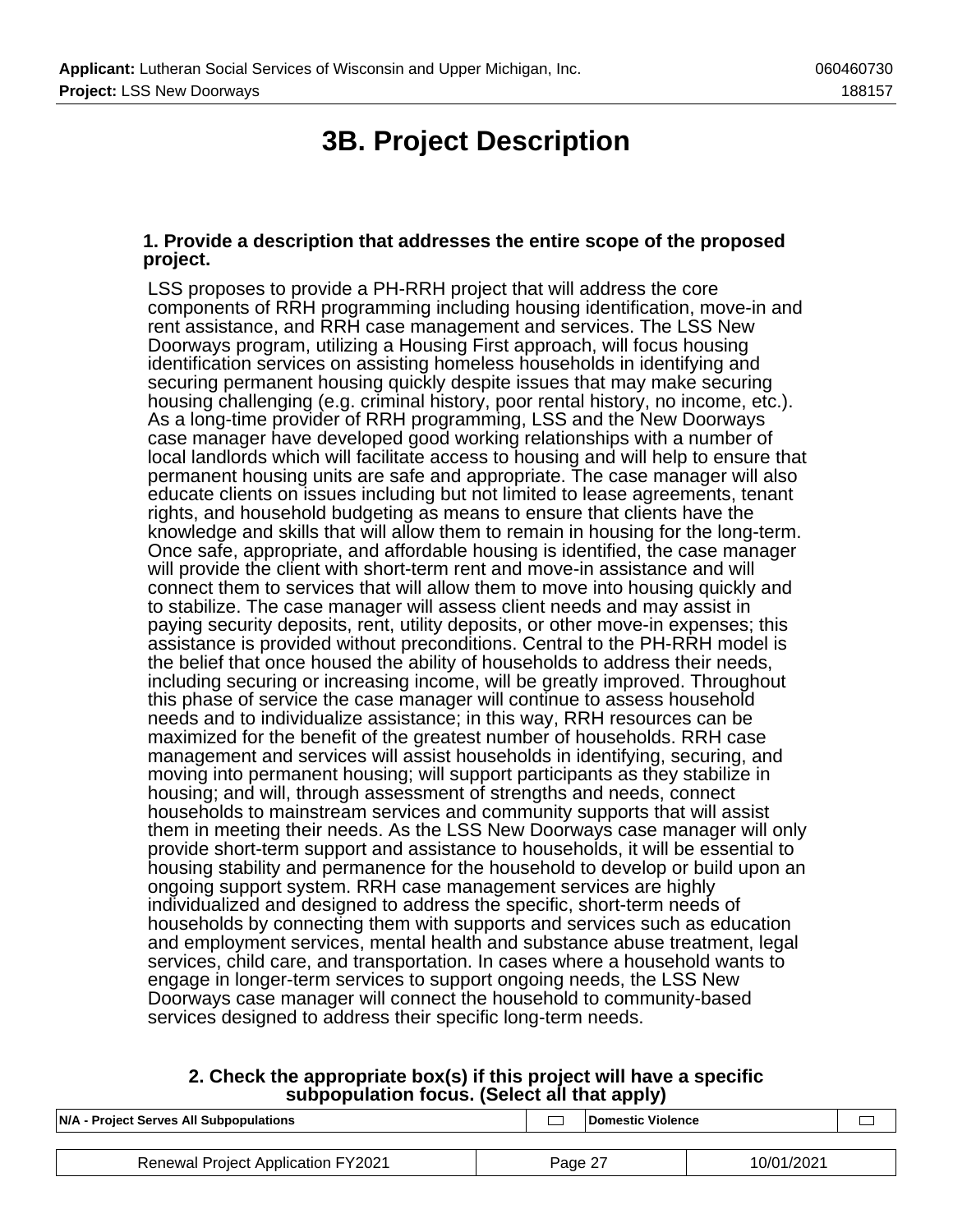| <b>Veterans</b>        | <b>Substance Abuse</b>         |  |
|------------------------|--------------------------------|--|
| Youth (under 25)       | Mental Illness                 |  |
| Families with Children | <b>HIV/AIDS</b>                |  |
|                        | <b>Chronic Homeless</b>        |  |
|                        | Other (Click 'Save' to update) |  |

### **3. Housing First**

#### **3a. Does the project quickly move participants into permanent housing** Yes

### **3b. Does the project enroll program participants who have the following barriers? Select all that apply.**

| Having too little or little income                                                           | Χ |
|----------------------------------------------------------------------------------------------|---|
| Active or history of substance use                                                           | X |
| Having a criminal record with exceptions<br>for state-mandated restrictions                  | X |
| <b>History of victimization</b><br>(e.g. domestic violence, sexual assault, childhood abuse) | Χ |
| None of the above                                                                            |   |

### **3c. Will the project prevent program participant termination for the following reasons? Select all that apply.**

| Failure to participate in supportive services                                                                               | X |
|-----------------------------------------------------------------------------------------------------------------------------|---|
| Failure to make progress on a service plan                                                                                  | X |
| Loss of income or failure to improve income                                                                                 | X |
| Any other activity not covered in a lease agreement typically found for unassisted persons in the project's geographic area | X |
| None of the above                                                                                                           |   |

#### **3d. Does the project follow a "Housing First"** Yes **approach?**

| <b>Renewal Project Application FY2021</b> | Page 28 | 10/01/2021 |
|-------------------------------------------|---------|------------|
|-------------------------------------------|---------|------------|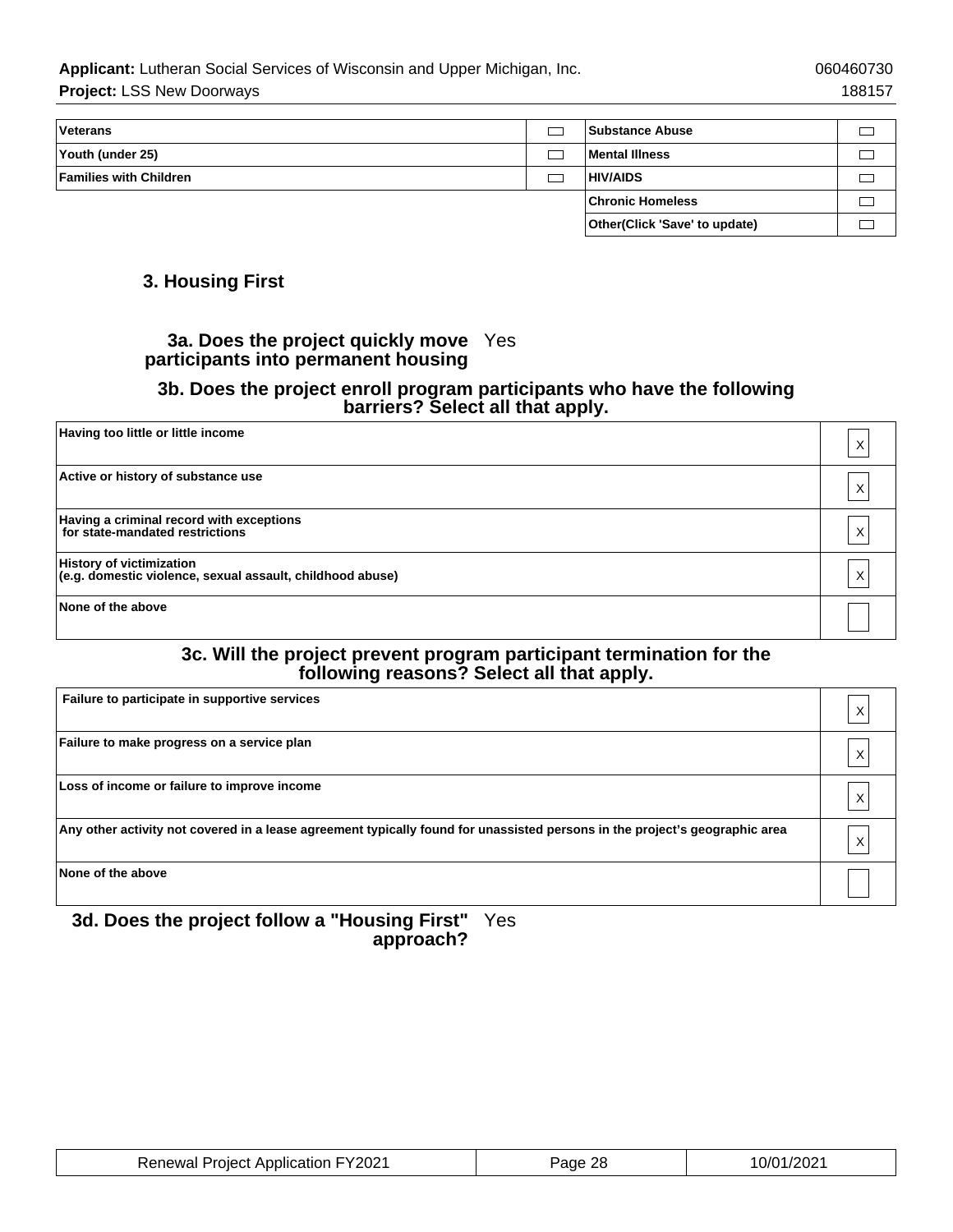# **4A. Supportive Services for Program Participants**

#### **1. For all supportive services available to program participants, indicate who will provide them and how often they will be provided. Click 'Save' to update.**

| <b>Supportive Services</b>                    | <b>Provider</b> | Frequency     |
|-----------------------------------------------|-----------------|---------------|
| <b>Assessment of Service Needs</b>            | Applicant       | Weekly        |
| <b>Assistance with Moving Costs</b>           | Partner         | As needed     |
| <b>Case Management</b>                        | Applicant       | <b>Weekly</b> |
| <b>Child Care</b>                             | Non-Partner     | As needed     |
| <b>Education Services</b>                     | Partner         | As needed     |
| <b>Employment Assistance and Job Training</b> | Partner         | As needed     |
| Food                                          | Applicant       | As needed     |
| <b>Housing Search and Counseling Services</b> | Applicant       | Weekly        |
| <b>Legal Services</b>                         | Non-Partner     | As needed     |
| <b>Life Skills Training</b>                   | Applicant       | Monthly       |
| <b>Mental Health Services</b>                 | Partner         | As needed     |
| <b>Outpatient Health Services</b>             | Non-Partner     | As needed     |
| <b>Outreach Services</b>                      | Applicant       | Weekly        |
| <b>Substance Abuse Treatment Services</b>     | Partner         | As needed     |
| Transportation                                | Applicant       | As needed     |
| <b>Utility Deposits</b>                       | Applicant       | As needed     |

**Identify whether the project includes the following activities:**

| 2. Transportation assistance to program<br>participants to attend mainstream benefit<br>appointments, employee training, or jobs?            | Yes |
|----------------------------------------------------------------------------------------------------------------------------------------------|-----|
| 3. Annual follow-up with program participants Yes<br>to ensure mainstream benefits are received<br>and renewed?                              |     |
| 4. Do program participants have access to Yes<br>SSI/SSDI technical assistance provided by<br>this project, subrecipient, or partner agency? |     |
| 4a. Has the staff person providing the<br>technical assistance completed SOAR<br>training in the past 24 months?                             | Yes |

| <b>Renewal Project Application FY2021</b> | Page 29 | 10/01/2021 |
|-------------------------------------------|---------|------------|
|-------------------------------------------|---------|------------|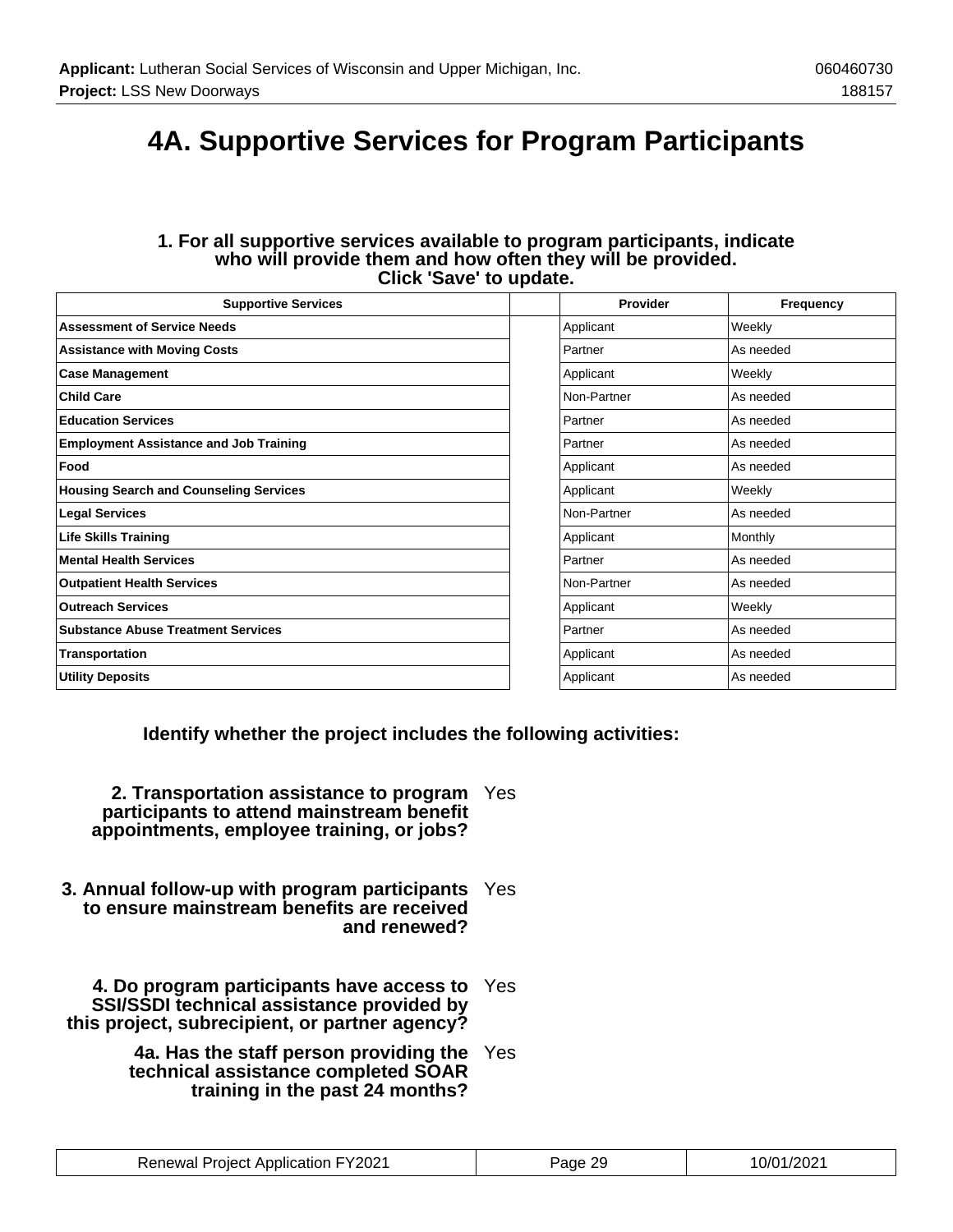# **4B. Housing Type and Location**

#### **The following list summarizes each housing site in the project. To add a housing site to the list, select the icon. To view or update a housing site already listed, select the icon.**

### **Total Units:** 5

#### **Total Beds:** 6

| <b>Housing Type</b>         | Housing Type (JOINT) | <b>Units</b> | <b>Beds</b> |
|-----------------------------|----------------------|--------------|-------------|
| Single Room Occupancy (SRO) | ---                  |              |             |
| Scattered-site apartments ( | ---                  |              |             |

| <b>Renewal Project Application FY2021</b> | Page 30 | 10/01/2021 |
|-------------------------------------------|---------|------------|
|-------------------------------------------|---------|------------|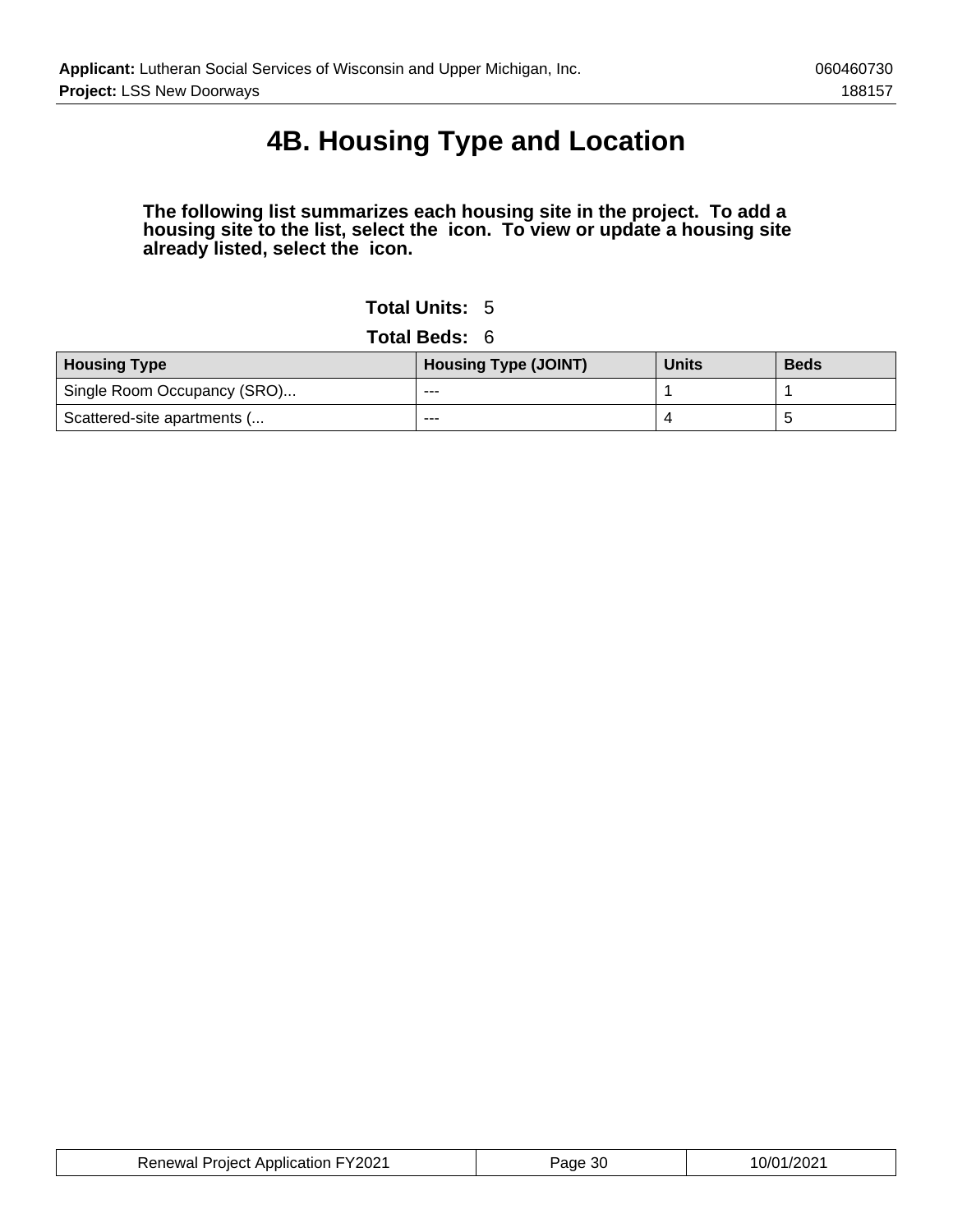### **4B. Housing Type and Location Detail**

**1. Housing Type:** Single Room Occupancy (SRO) units

#### **2. Indicate the maximum number of units and beds available for program participants at the selected housing site.**

#### **a. Units:** 1

**b. Beds:** 1

#### **3. Address**

Project applicants must enter an address for all proposed and existing properties. If the location is not yet known, enter the expected location of the housing units. For Scattered-site and Singlefamily home housing, or for projects that have units at multiple locations, project applicants should enter the address where the majority of beds will be located or where the majority of beds are located as of the application submission. Where the project uses tenant-based rental assistance in the RRH portion, or if the address for scattered-site or single-family homes housing cannot be identified at the time of application, enter the address for the project's administration office. Projects serving victims of domestic violence, including human trafficking, must use a PO Box or other anonymous address to ensure the safety of participants.

> **Street 1:** 1904 Winnebago St. 2nd Floor **Street 2: City:** Madison **State:** Wisconsin **ZIP Code:** 53704

**4. Select the geographic area(s) associated with the address: (for multiple selections hold CTRL Key)**

559025 Dane County

### **4B. Housing Type and Location Detail**

**1. Housing Type:** Scattered-site apartments (including efficiencies)

**2. Indicate the maximum number of units and beds available for program participants at the selected housing site.**

**a. Units:** 4

| olication FY2021<br><b>A</b><br>ewa.<br>ADDIIC?*∵<br>.olect. | $\sim$<br>ane | ാറെ<br>. .<br>wz |
|--------------------------------------------------------------|---------------|------------------|
|--------------------------------------------------------------|---------------|------------------|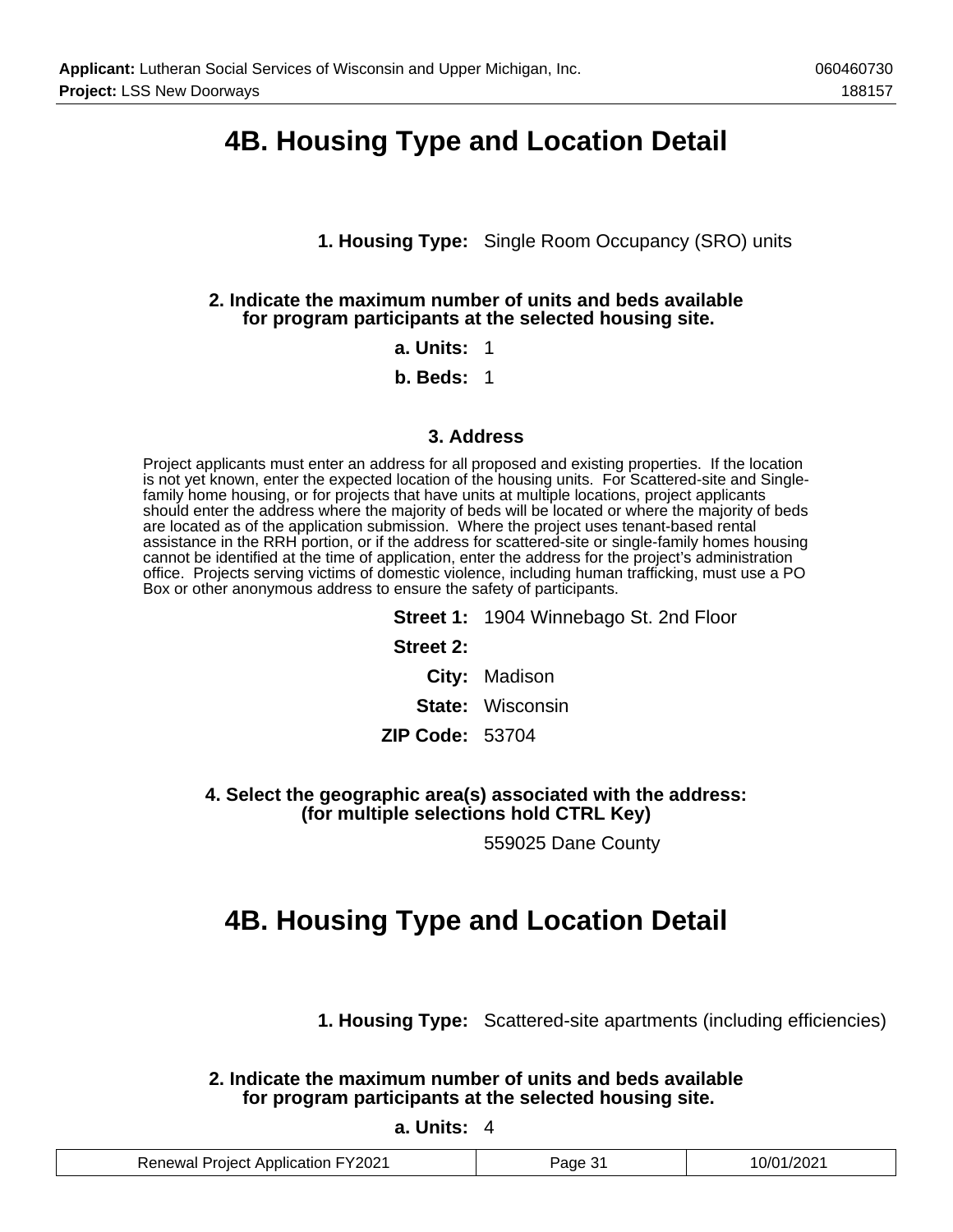### **b. Beds:** 5

#### **3. Address**

Project applicants must enter an address for all proposed and existing properties. If the location is not yet known, enter the expected location of the housing units. For Scattered-site and Singlefamily home housing, or for projects that have units at multiple locations, project applicants should enter the address where the majority of beds will be located or where the majority of beds are located as of the application submission. Where the project uses tenant-based rental assistance in the RRH portion, or if the address for scattered-site or single-family homes housing cannot be identified at the time of application, enter the address for the project's administration office. Projects serving victims of domestic violence, including human trafficking, must use a PO Box or other anonymous address to ensure the safety of participants.

|                        | <b>Street 1: 1904 Winnebago St. 2nd Floor</b> |
|------------------------|-----------------------------------------------|
| <b>Street 2:</b>       |                                               |
|                        | City: Madison                                 |
|                        | <b>State: Wisconsin</b>                       |
| <b>ZIP Code: 53704</b> |                                               |
|                        |                                               |

#### **4. Select the geographic area(s) associated with the address: (for multiple selections hold CTRL Key)**

559025 Dane County

| <b>Renewal Project Application FY2021</b><br>Page 32 | 10/01/2021 |  |
|------------------------------------------------------|------------|--|
|------------------------------------------------------|------------|--|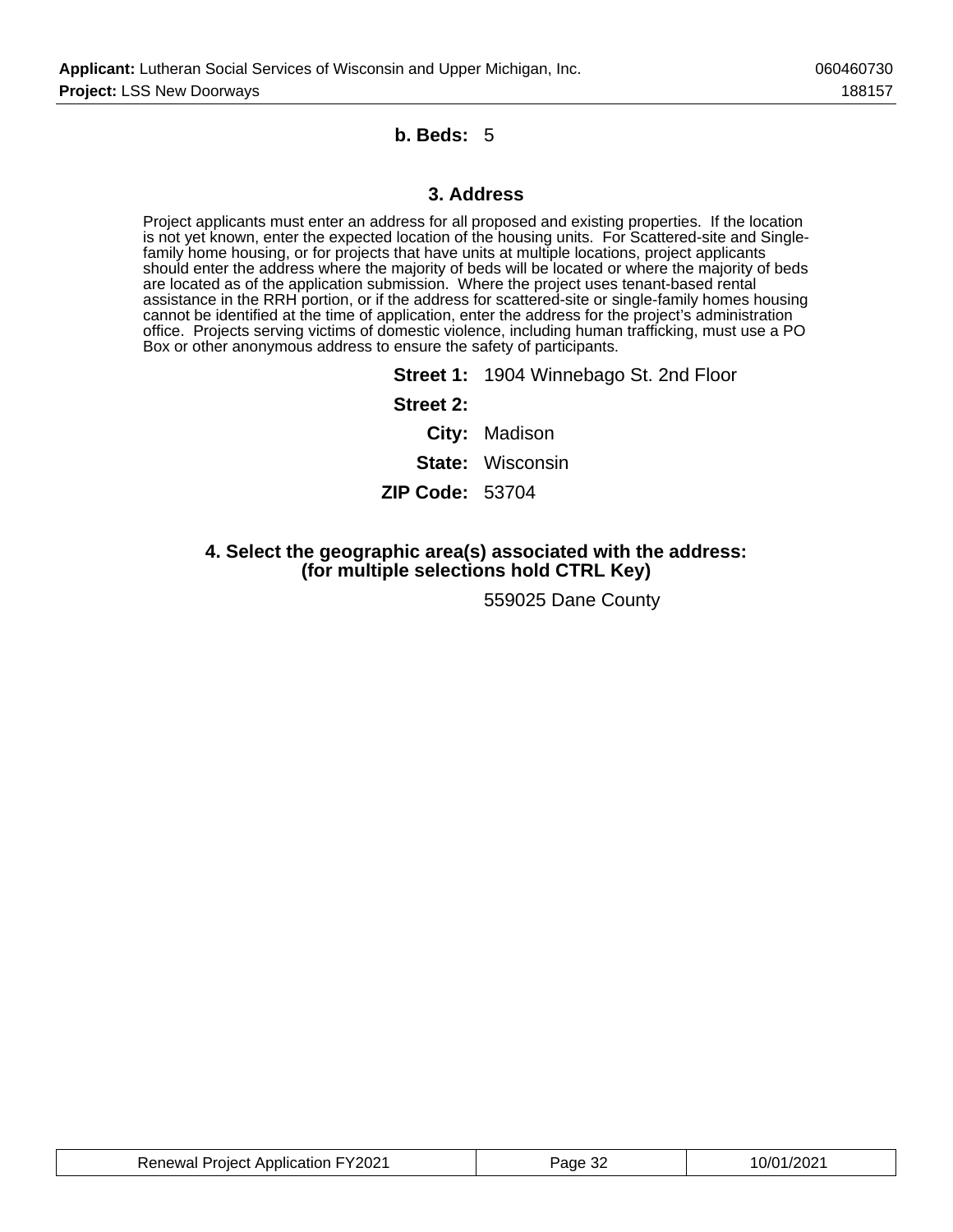# **5A. Program Participants - Households**



**Click Save to automatically calculate totals**

| <b>Renewal Project Application FY2021</b> | Page 33 | 10/01/2021 |
|-------------------------------------------|---------|------------|
|-------------------------------------------|---------|------------|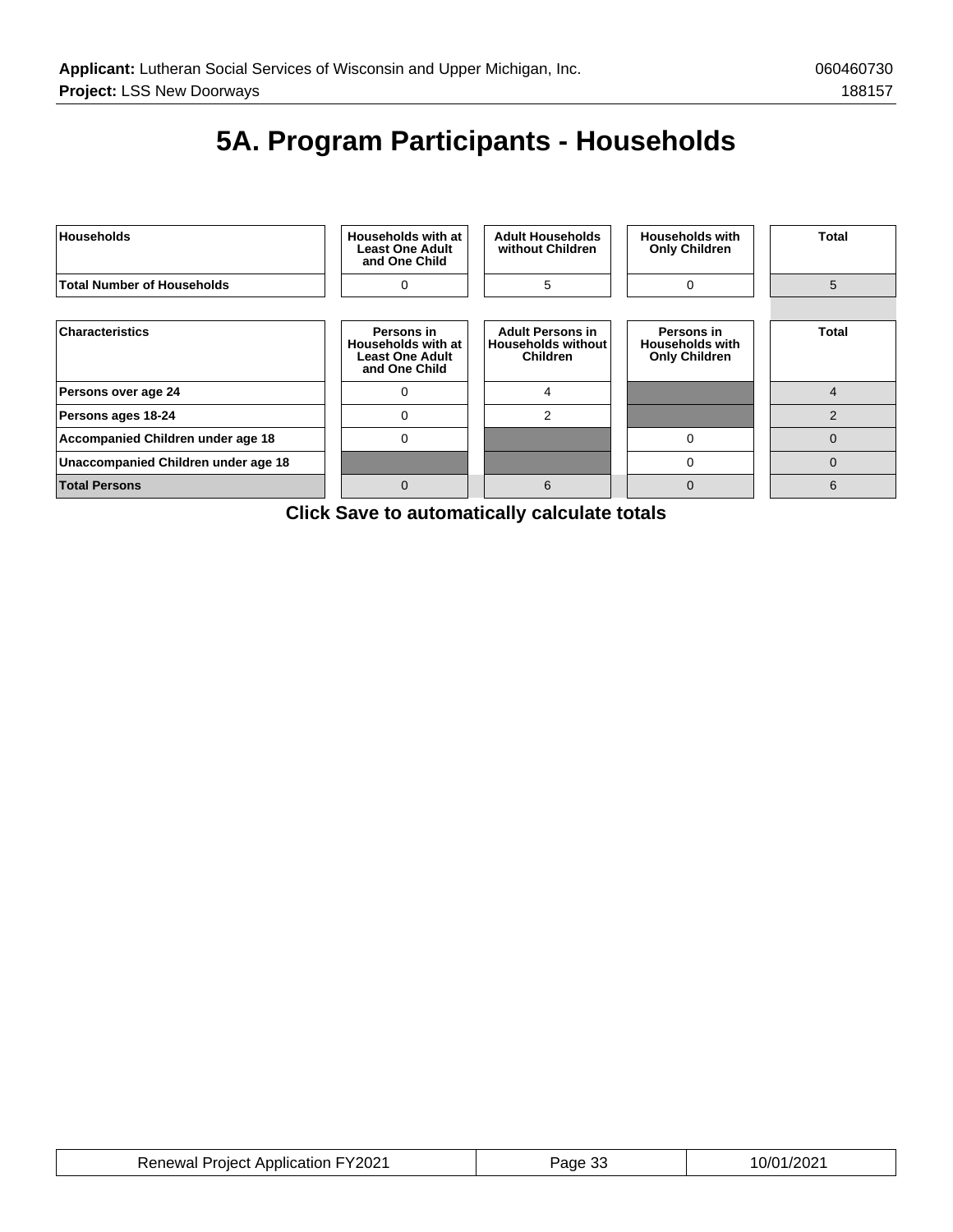# **5B. Program Participants - Subpopulations**

| <b>Characteristics</b> | <b>CH</b><br>(Not<br>∣Veterans I | <b>CH</b><br><b>Veterans</b> | <b>Veterans</b><br>(Not CH) Substan | <b>Chronic</b><br>ce<br><b>Abuse</b> | <b>HIV/AID</b><br>S | <b>Severely</b><br><b>Mentally</b><br>Ш | <b>DV</b> | Physical Developmenta<br><b>Disability</b> | <b>Persons Not</b><br>Represented<br>by a<br>Listed<br>Subpopulatio |
|------------------------|----------------------------------|------------------------------|-------------------------------------|--------------------------------------|---------------------|-----------------------------------------|-----------|--------------------------------------------|---------------------------------------------------------------------|
| Persons over age 24    |                                  |                              |                                     |                                      |                     |                                         |           |                                            |                                                                     |
| Persons ages 18-24     |                                  |                              |                                     |                                      |                     |                                         |           |                                            |                                                                     |
| Children under age 18  |                                  |                              |                                     |                                      |                     |                                         |           |                                            |                                                                     |
| <b>Total Persons</b>   | $\Omega$                         | $\Omega$                     | 0                                   |                                      | $\mathbf 0$         |                                         | $\Omega$  | $\mathbf 0$                                | 0                                                                   |

### **Persons in Households with at Least One Adult and One Child**

### **Persons in Households without Children**

| <b>Characteristics</b> | <b>CH</b><br>(Not<br><b>Veterans</b> | <b>CH</b><br><b>Veterans</b> | <b>Veterans</b><br>(Not CH) Chronic | <b>Substan</b><br>ce<br><b>Abuse</b> | <b>HIV/AID</b> | <b>Severely</b><br><b>Mentally</b><br>Ш | <b>DV</b> | <b>Physical</b><br><b>Disability</b> | Developmenta<br><b>Disability</b> | <b>Persons Not</b><br>Represented<br>by a<br>Listed<br>Subpopulatio |
|------------------------|--------------------------------------|------------------------------|-------------------------------------|--------------------------------------|----------------|-----------------------------------------|-----------|--------------------------------------|-----------------------------------|---------------------------------------------------------------------|
| Persons over age 24    |                                      |                              |                                     |                                      |                |                                         |           |                                      |                                   |                                                                     |
| Persons ages 18-24     |                                      |                              |                                     |                                      |                |                                         |           |                                      |                                   |                                                                     |
| <b>Total Persons</b>   |                                      |                              |                                     |                                      |                |                                         |           |                                      |                                   |                                                                     |

**Click Save to automatically calculate totals**

### **Persons in Households with Only Children**

| <b>Characteristics</b>                        | <b>CH</b><br>(Not<br><b>Veterans</b> | <b>CH</b><br>  Veterans | Veterans<br>(Not CH) | <b>Chronic</b><br><b>Substan</b><br>ce<br><b>Abuse</b> | <b>HIV/AID</b><br>s | <b>Severely</b><br><b>Mentally</b><br>Ш | <b>DV</b> | <b>Physical</b><br><b>Disability</b> | Developmenta<br><b>Disability</b> | <b>Persons Not</b><br>Represented<br>by a<br>Listed<br>Subpopulatio |
|-----------------------------------------------|--------------------------------------|-------------------------|----------------------|--------------------------------------------------------|---------------------|-----------------------------------------|-----------|--------------------------------------|-----------------------------------|---------------------------------------------------------------------|
| Accompanied Children under<br>age 18          |                                      |                         |                      |                                                        |                     |                                         |           |                                      |                                   |                                                                     |
| <b>Unaccompanied Children</b><br>under age 18 |                                      |                         |                      |                                                        |                     |                                         |           |                                      |                                   |                                                                     |
| <b>Total Persons</b>                          |                                      |                         |                      | $\Omega$                                               | $\Omega$            | $\Omega$                                |           | $\Omega$                             |                                   |                                                                     |

### **Describe the unlisted subpopulations referred to above:**

LSS will provide services to all participants eligible for and referred to the RRH program.

| <b>Renewal Project Application FY2021</b> | Page 34 | 10/01/2021 |
|-------------------------------------------|---------|------------|
|-------------------------------------------|---------|------------|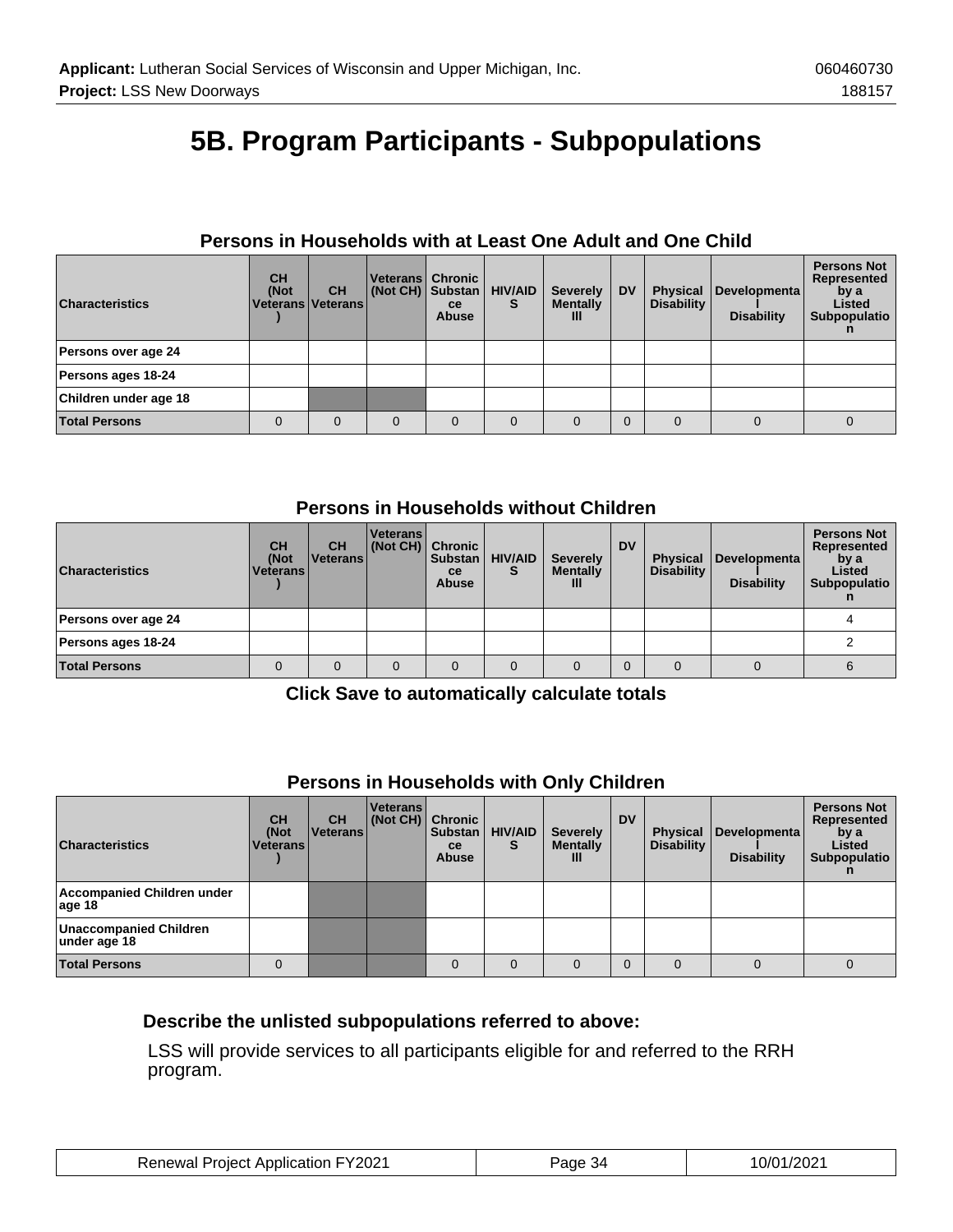# **6A. Funding Request**

- **1. Do any of the properties in this project have an active restrictive covenant?** No
- **2. Was the original project awarded as either** No **a Samaritan Bonus or Permanent Housing Bonus project?**
- **3. Does this project propose to allocate funds according to an indirect cost rate?** No
	- **4. Renewal Grant Term: This field is pre-**1 Year **populated with a one-year grant term and cannot be edited:**
		- **5. Select the costs for which funding is requested:**

| Rental Assistance   X               |  |
|-------------------------------------|--|
| Supportive Services $\mid$ $\times$ |  |
| HMIS                                |  |

| <b>Renewal Project Application FY2021</b> | 'age<br>ູບປ | 10/01/2021 |
|-------------------------------------------|-------------|------------|
|-------------------------------------------|-------------|------------|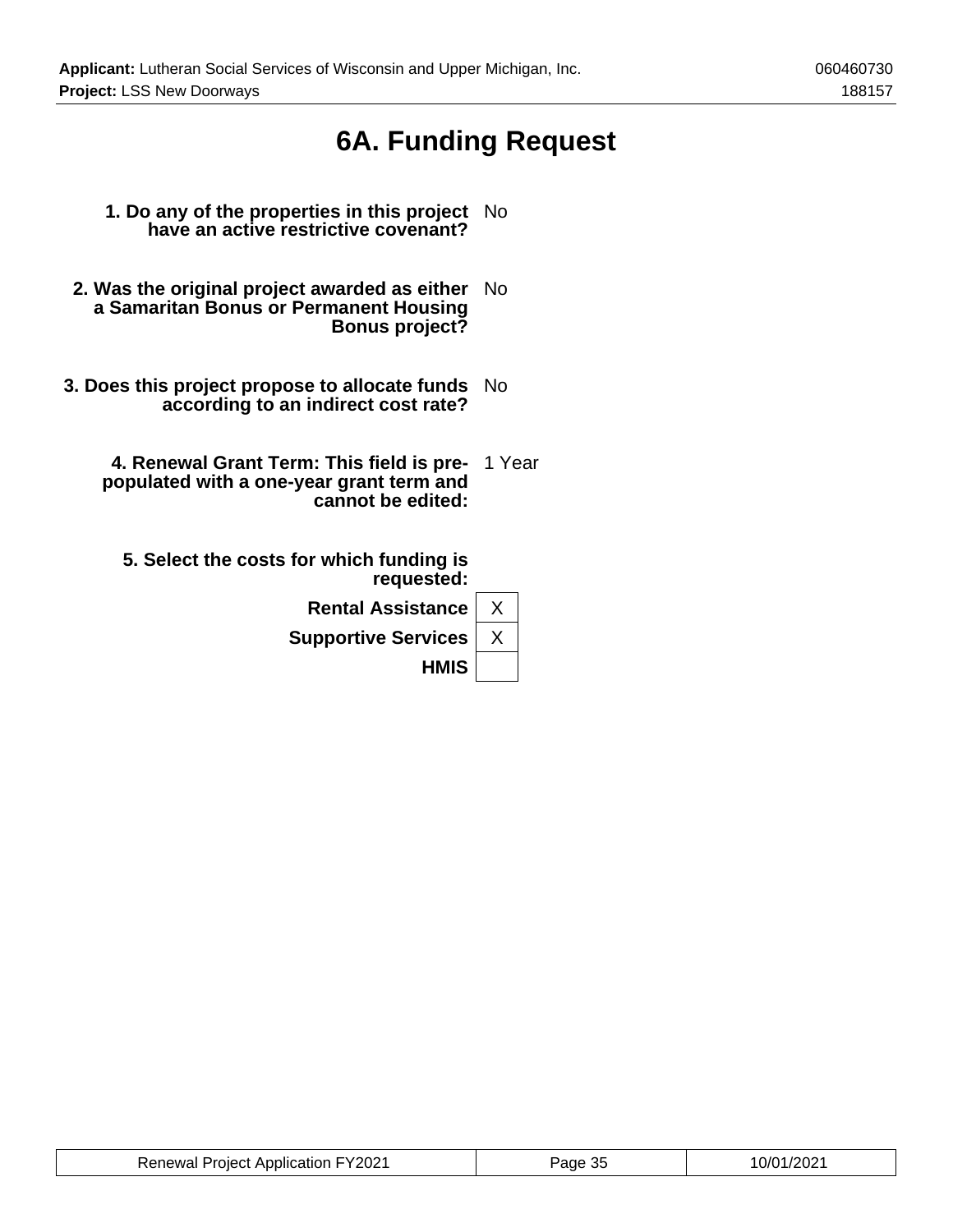# **6C. Rental Assistance Budget**

#### **The following list summarizes the rental assistance funding request for the total term of the project. To add information to the list, select the icon. To view or update information already listed, select the icon.**

|                                     | <b>Total Request for Grant Term:</b>  |                                 | \$56,076             |
|-------------------------------------|---------------------------------------|---------------------------------|----------------------|
|                                     | <b>Total Units:</b>                   |                                 | 5 <sup>1</sup>       |
| Type of Rental<br><b>Assistance</b> | <b>FMR Area</b>                       | <b>Total Units</b><br>Requested | <b>Total Request</b> |
| <b>TRA</b>                          | WI - Madison, WI HUD Metro FMR Area ( | 5                               | \$56,076             |

| <b>Renewal Project Application FY2021</b> | Page 36 | 10/01/2021 |
|-------------------------------------------|---------|------------|
|-------------------------------------------|---------|------------|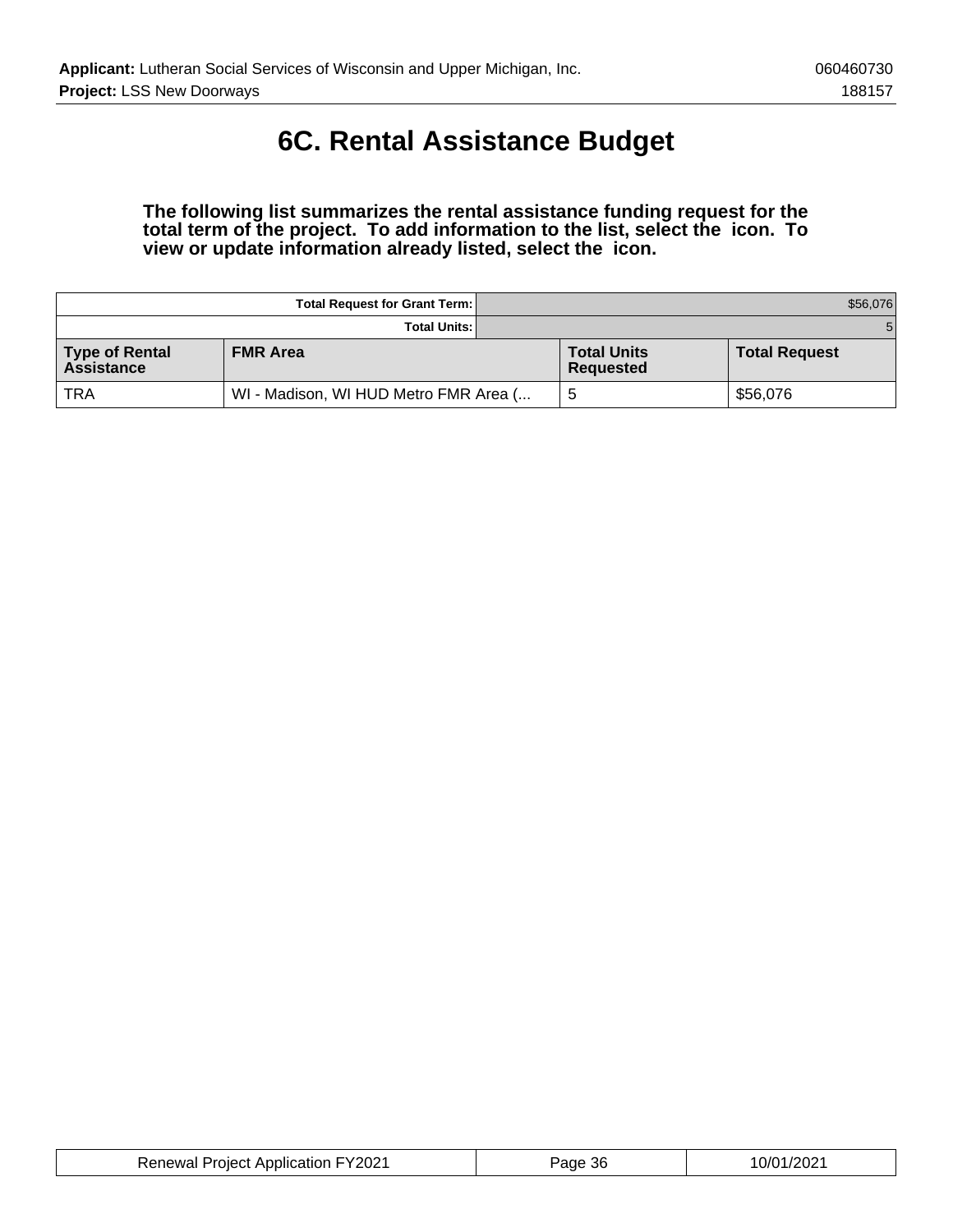### **Rental Assistance Budget Detail**

### **Type of Rental Assistance:** TRA

#### **Metropolitan or non-metropolitan fair market rent area:**

WI - Madison, WI HUD Metro FMR Area (5502599999)

#### **Does the applicant request rental assistance funding for less than the area's per unit size fair market rents?** No

| <b>Size of Units</b>                                         | # of Units<br>(Applicant) |                           | <b>FMR Area</b><br>(Applicant) | <b>HUD Paid</b><br>Rent<br>(Applicant) | 12 Months |          | <b>Total</b><br><b>Request</b><br>(Applicant) |
|--------------------------------------------------------------|---------------------------|---------------------------|--------------------------------|----------------------------------------|-----------|----------|-----------------------------------------------|
| <b>SRO</b>                                                   |                           | $\boldsymbol{\mathsf{x}}$ | \$667                          | $$667$ $\times$                        | 12        | $=$      | \$8,004                                       |
| 0 Bedroom                                                    |                           | X                         | \$889                          | $$889$ $x$                             | 12        | =        | \$10,668                                      |
| 1 Bedroom                                                    | 3                         | $\mathbf{x}$              | \$1,039                        | $$1,039$ x                             | 12        | $=$      | \$37,404                                      |
| 2 Bedrooms                                                   |                           | X                         | \$1,211                        | $$1,211$ x                             | 12        | =        | \$0                                           |
| 3 Bedrooms                                                   |                           | $\mathbf x$               | \$1,641                        | $$1,641$ x                             | 12        | =        | \$0                                           |
| 4 Bedrooms                                                   |                           | X                         | \$1,965                        | $$1,965$ $x$                           | 12        | =        | \$0                                           |
| 5 Bedrooms                                                   |                           | X                         | \$2,260                        | $$2,260$ x                             | 12        | $=$      | \$0                                           |
| <b>6 Bedrooms</b>                                            |                           | $\boldsymbol{x}$          | \$2,555                        | $$2,555$ x                             | 12        | Ξ        | \$0                                           |
| 7 Bedrooms                                                   |                           | $\mathbf x$               | \$2,849                        | $$2,849$ x                             | 12        | $=$      | \$0                                           |
| 8 Bedrooms                                                   |                           | $\boldsymbol{x}$          | \$3,144                        | $$3,144$ x                             | 12        | $=$      | \$0                                           |
| 9 Bedrooms                                                   |                           | X                         | \$3,439                        | $$3,439$ x                             | 12        | $\equiv$ | \$0                                           |
| <b>Total Units and Annual Assistance</b><br><b>Requested</b> | 5                         |                           |                                |                                        |           |          | \$56,076                                      |
| <b>Grant Term</b>                                            |                           |                           |                                |                                        |           |          | 1 Year                                        |
| <b>Total Request for Grant Term</b>                          |                           |                           |                                |                                        |           |          | \$56,076                                      |

**Click the 'Save' button to automatically calculate totals.**

| <b>Renewal Project Application FY2021</b> | Page 37 | 10/01/2021 |
|-------------------------------------------|---------|------------|
|-------------------------------------------|---------|------------|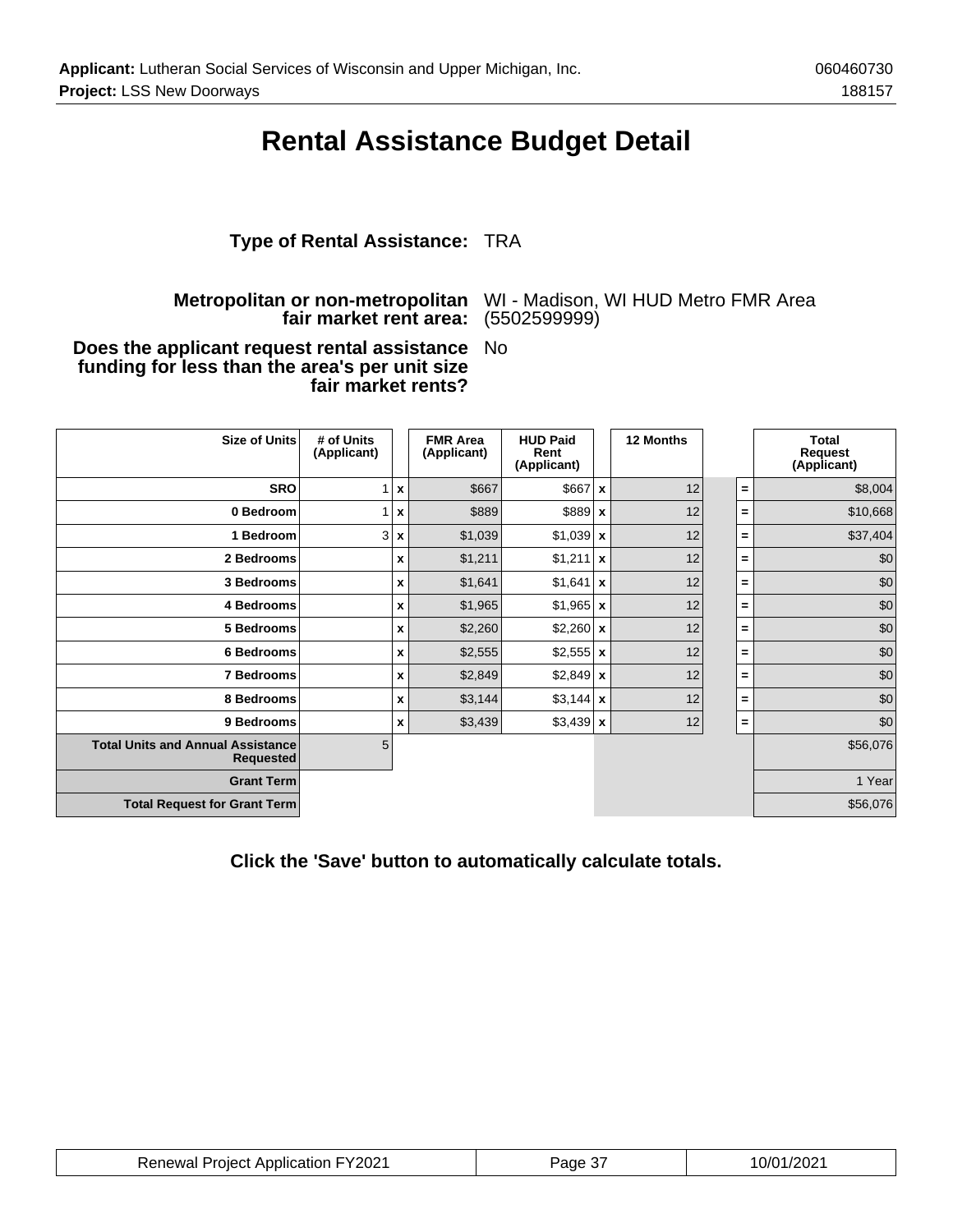## **6D. Sources of Match**

#### **The following list summarizes the funds that will be used as Match for this project. To add a Match source to the list, select the icon. To view or update a Match source already listed, select the icon.**

### **Summary for Match**

| <b>Total Value of Cash Commitments:</b>    | \$23,000 |
|--------------------------------------------|----------|
| <b>Total Value of In-Kind Commitments:</b> | \$0      |
| <b>Total Value of All Commitments:</b>     | \$23,000 |

#### **1. Will this project generate program income described in 24 CFR 578.97 to use as Match for this project?** No

| <b>Type</b> | <b>Source</b> | <b>Contributor</b>    | <b>Value of Commitments</b> |  |  |
|-------------|---------------|-----------------------|-----------------------------|--|--|
| Cash        | Private       | <b>LSS Foundation</b> | \$23,000                    |  |  |

| <b>Renewal Project Application FY2021</b> | Page 38 | 10/01/2021 |
|-------------------------------------------|---------|------------|
|-------------------------------------------|---------|------------|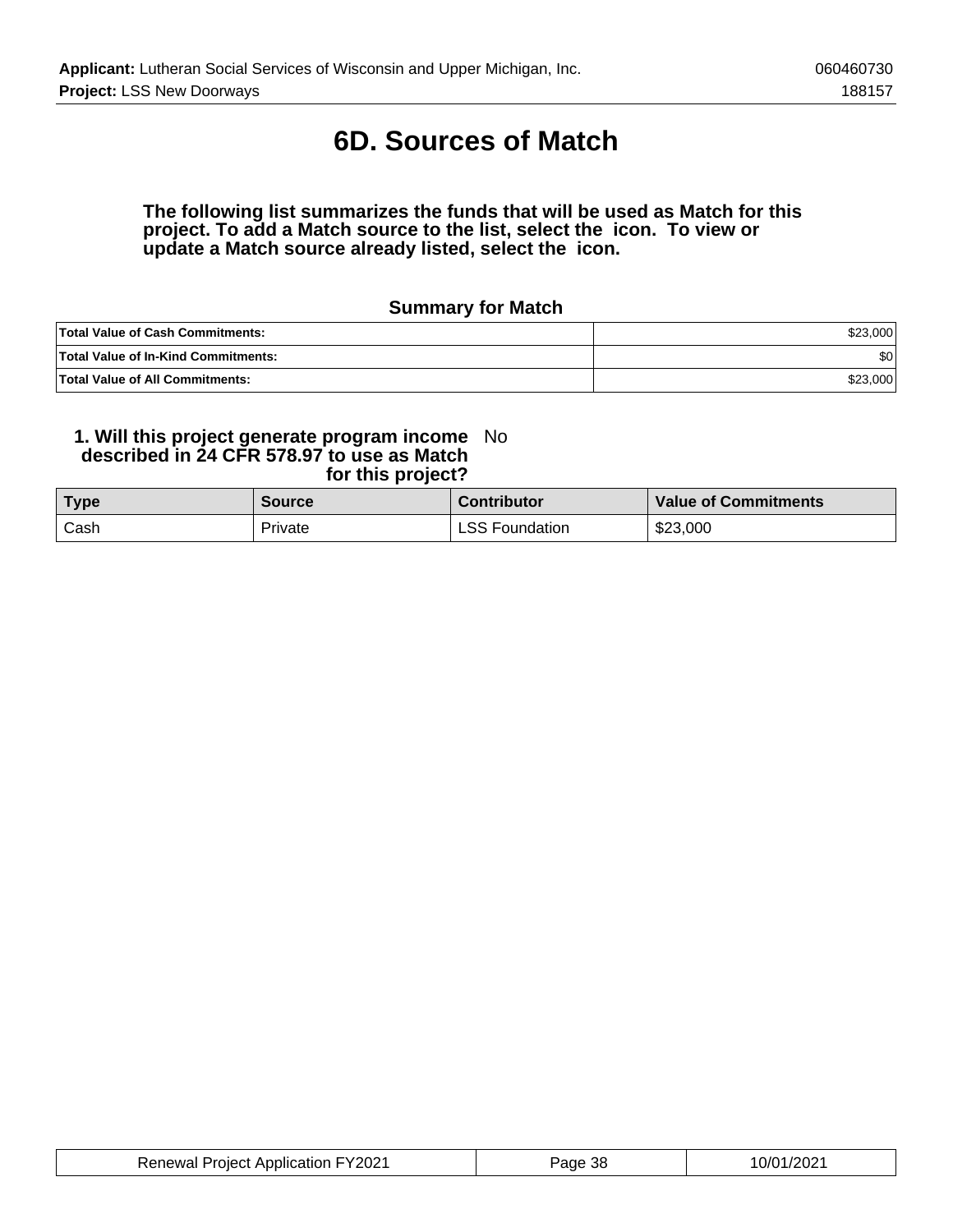# **Sources of Match Detail**

| 1. Type of Match Commitment: Cash                                                                                          |  |
|----------------------------------------------------------------------------------------------------------------------------|--|
| 2. Source: Private                                                                                                         |  |
| 3. Name of Source: LSS Foundation<br>(Be as specific as possible and include the<br>office or grant program as applicable) |  |
| 4. Amount of Written Committment: \$23,000                                                                                 |  |

| <b>Renewal Project Application FY2021</b> | Page 39 | 10/01/2021 |
|-------------------------------------------|---------|------------|
|-------------------------------------------|---------|------------|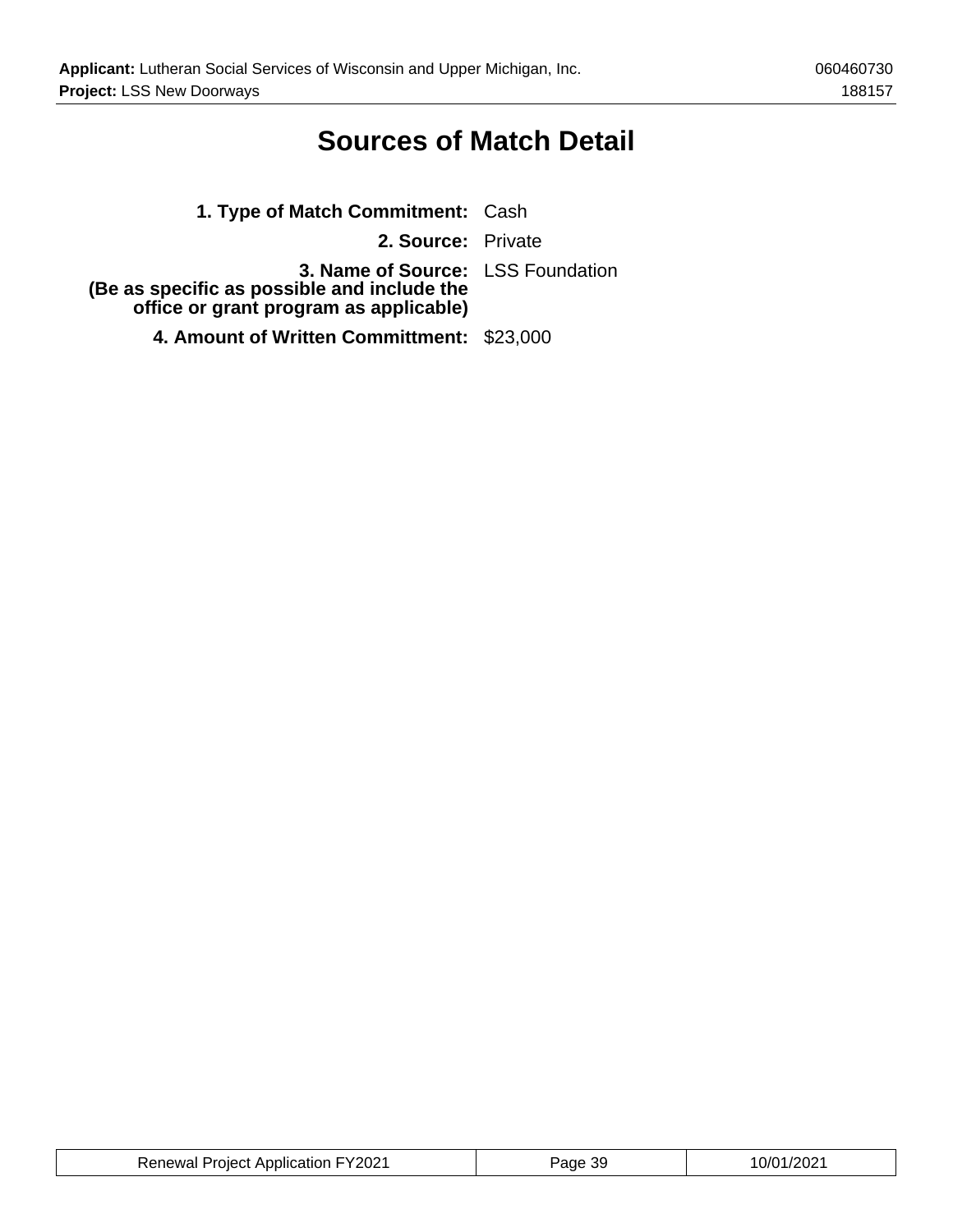# **6E. Summary Budget**

**The following information summarizes the funding request for the total term of the project. Budget amounts from the Leased Units, Rental Assistance, and Match screens have been automatically imported and cannot be edited. However, applicants must confirm and correct, if necessary, the total budget amounts for Leased Structures, Supportive Services, Operating, HMIS, and Admin. Budget amounts must reflect the most accurate project information according to the most recent project grant agreement or project grant agreement amendment, the CoC's final HUD-approved FY 2018 GIW or the project budget as reduced due to CoC reallocation. Please note that, new for FY 2018, there are no detailed budget screens for Leased Structures, Supportive Services, Operating, or HMIS costs. HUD expects the original details of past approved budgets for these costs to be the basis for future expenses. However, any reasonable and eligible costs within each CoC cost category can be expended and will be verified during a HUD monitoring.**

| <b>Eligible Costs</b>                       | <b>Total Assistance</b><br><b>Requested</b><br>for 1 year<br><b>Grant Term</b><br>(Applicant) |
|---------------------------------------------|-----------------------------------------------------------------------------------------------|
| 1a. Leased Units                            | \$0                                                                                           |
| 1b. Leased Structures                       | \$0                                                                                           |
| 2. Rental Assistance                        | \$56,076                                                                                      |
| 3. Supportive Services                      | \$35,323                                                                                      |
| 4. Operating                                | \$0                                                                                           |
| 5. HMIS                                     | \$0                                                                                           |
| 6. Sub-total Costs Requested                | \$91,399                                                                                      |
| 7. Admin<br>(Up to 10%)                     | \$0                                                                                           |
| 8. Total Assistance<br>plus Admin Requested | \$91,399                                                                                      |
| 9. Cash Match                               | \$23,000                                                                                      |
| 10. In-Kind Match                           | \$0                                                                                           |
| 11. Total Match                             | \$23,000                                                                                      |
| 12. Total Budget                            | \$114,399                                                                                     |

| <b>Renewal Project Application FY2021</b> | Page 40 | 10/01/2021 |
|-------------------------------------------|---------|------------|
|-------------------------------------------|---------|------------|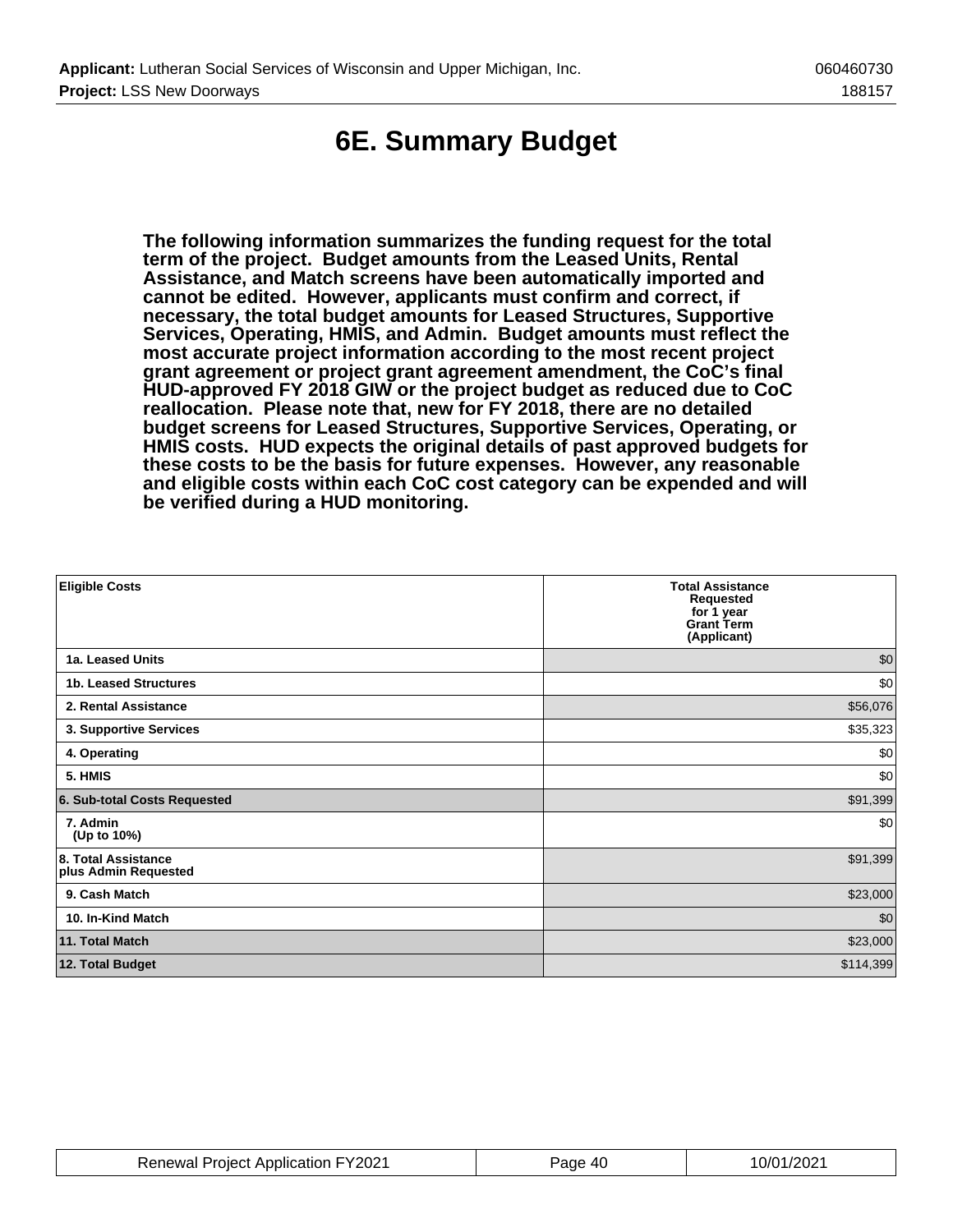# **7A. Attachment(s)**

| <b>Document Type</b>                       | <b>Required?</b> | <b>Document Description</b> | <b>Date Attached</b> |
|--------------------------------------------|------------------|-----------------------------|----------------------|
| 1) Subrecipient Nonprofit<br>Documentation | No               |                             |                      |
| 2) Other Attachment                        | No               |                             |                      |
| 3) Other Attachment                        | No               |                             |                      |

| <b>Renewal Project Application FY2021</b> | Page 41 | 10/01/2021 |
|-------------------------------------------|---------|------------|
|-------------------------------------------|---------|------------|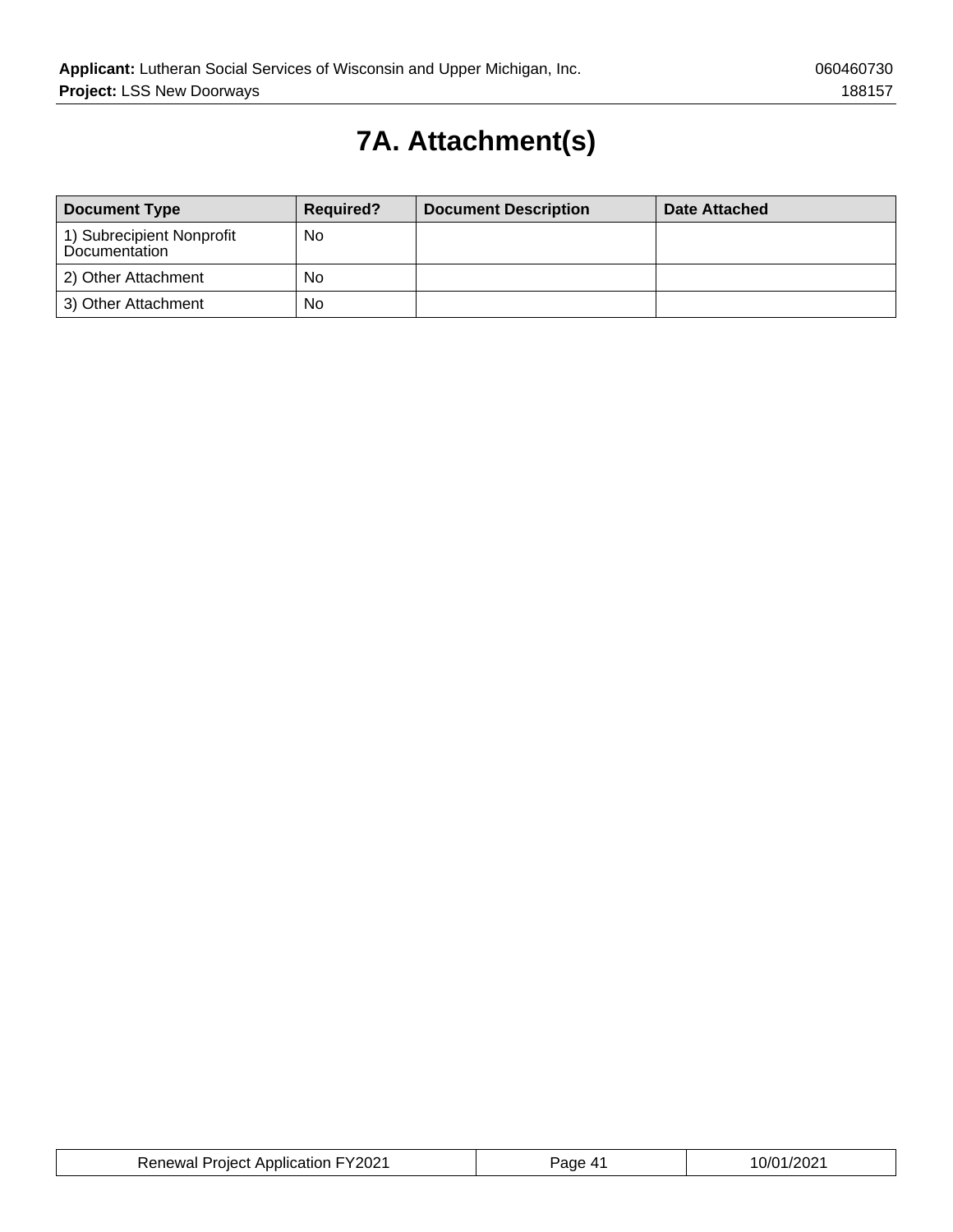## **Attachment Details**

**Document Description:**

## **Attachment Details**

**Document Description:**

## **Attachment Details**

**Document Description:**

| <b>Renewal Project Application FY2021</b> | Page 42 | 10/01/2021 |
|-------------------------------------------|---------|------------|
|                                           |         |            |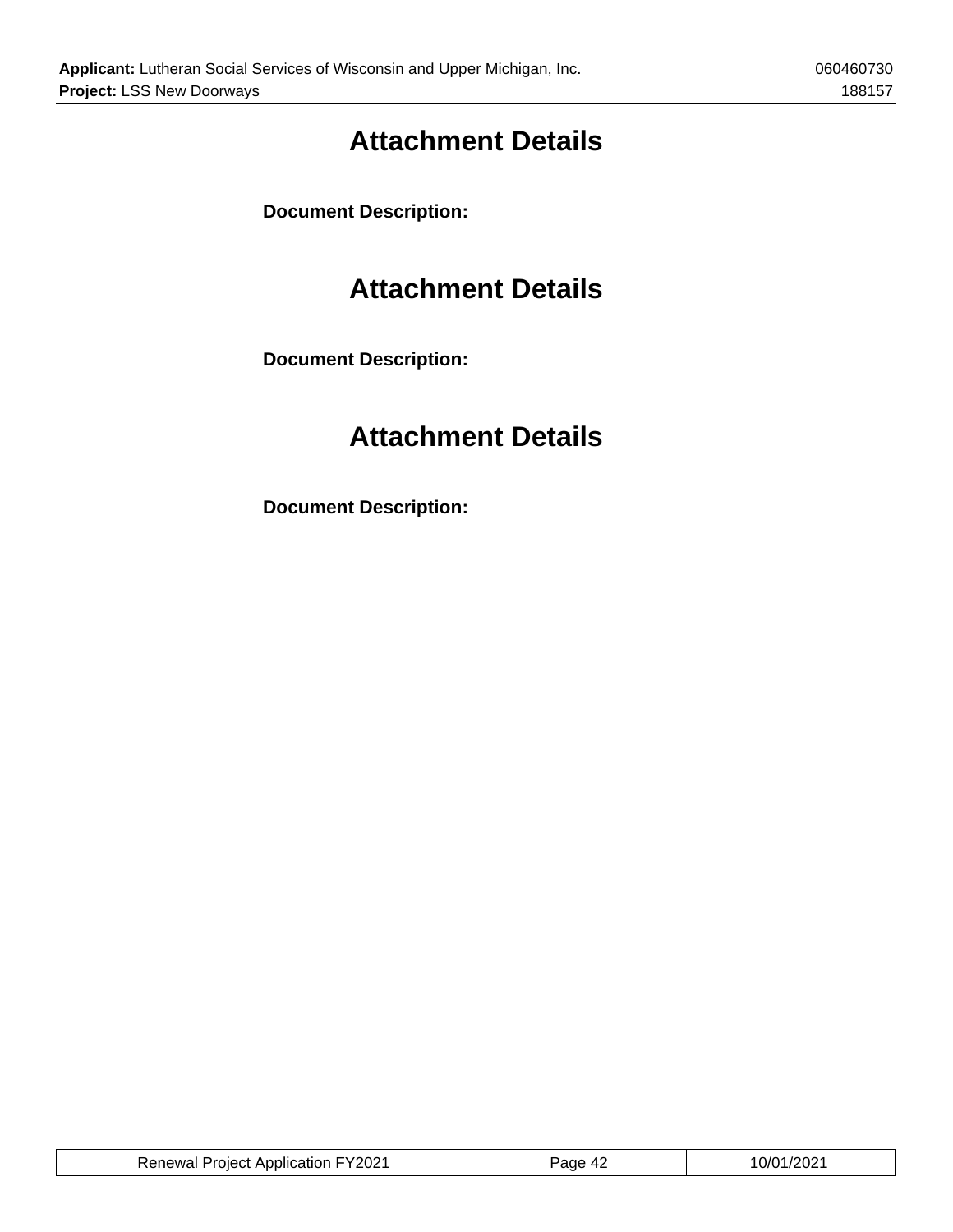# **7B. Certification**

### **A. For all projects: Fair Housing and Equal Opportunity**

It will comply with Title VI of the Civil Rights Act of 1964 (42 U.S.C. 2000(d)) and regulations pursuant thereto (Title 24 CFR part I), which state that no person in the United States shall, on the ground of race, color or national origin, be excluded from participation in, be denied the benefits of, or be otherwise subjected to discrimination under any program or activity for which the applicant receives Federal financial assistance, and will immediately take any measures necessary to effectuate this agreement. With reference to the real property and structure(s) thereon which are provided or improved with the aid of Federal financial assistance extended to the applicant, this assurance shall obligate the applicant, or in the case of any transfer, transferee, for the period during which the real property and structure(s) are used for a purpose for which the Federal financial assistance is extended or for another purpose involving the provision of similar services or benefits.

It will comply with the Fair Housing Act (42 U.S.C. 3601-19), as amended, and with implementing regulations at 24 CFR part 100, which prohibit discrimination in housing on the basis of race, color, religion, sex, disability, familial status or national origin.

It will comply with Executive Order 11063 on Equal Opportunity in Housing and with implementing regulations at 24 CFR Part 107 which prohibit discrimination because of race, color, creed, sex or national origin in housing and related facilities provided with Federal financial assistance.

It will comply with Executive Order 11246 and all regulations pursuant thereto (41 CFR Chapter 60-1), which state that no person shall be discriminated against on the basis of race, color, religion, sex or national origin in all phases of employment during the performance of Federal contracts and shall take affirmative action to ensure equal employment opportunity. The applicant will incorporate, or cause to be incorporated, into any contract for construction work as defined in Section 130.5 of HUD regulations the equal opportunity clause required by Section 130.15(b) of the HUD regulations.

It will comply with Section 3 of the Housing and Urban Development Act of 1968, as amended (12 U.S.C. 1701(u)), and regulations pursuant thereto (24 CFR Part 135), which require that to the greatest extent feasible opportunities for training and employment be given to lower-income residents of the project and contracts for work in connection with the project be awarded in substantial part to persons residing in the area of the project.

It will comply with Section 504 of the Rehabilitation Act of 1973 (29 U.S.C. 794), as amended, and with implementing regulations at 24 CFR Part 8, which prohibit discrimination based on disability in Federally-assisted and conducted programs and activities.

It will comply with the Age Discrimination Act of 1975 (42 U.S.C. 6101-07), as amended, and implementing regulations at 24 CFR Part 146, which prohibit discrimination because of age in projects and activities receiving Federal financial assistance.

| <b>Renewal Project Application FY2021</b> | Page 43 | 10/01/2021 |
|-------------------------------------------|---------|------------|
|-------------------------------------------|---------|------------|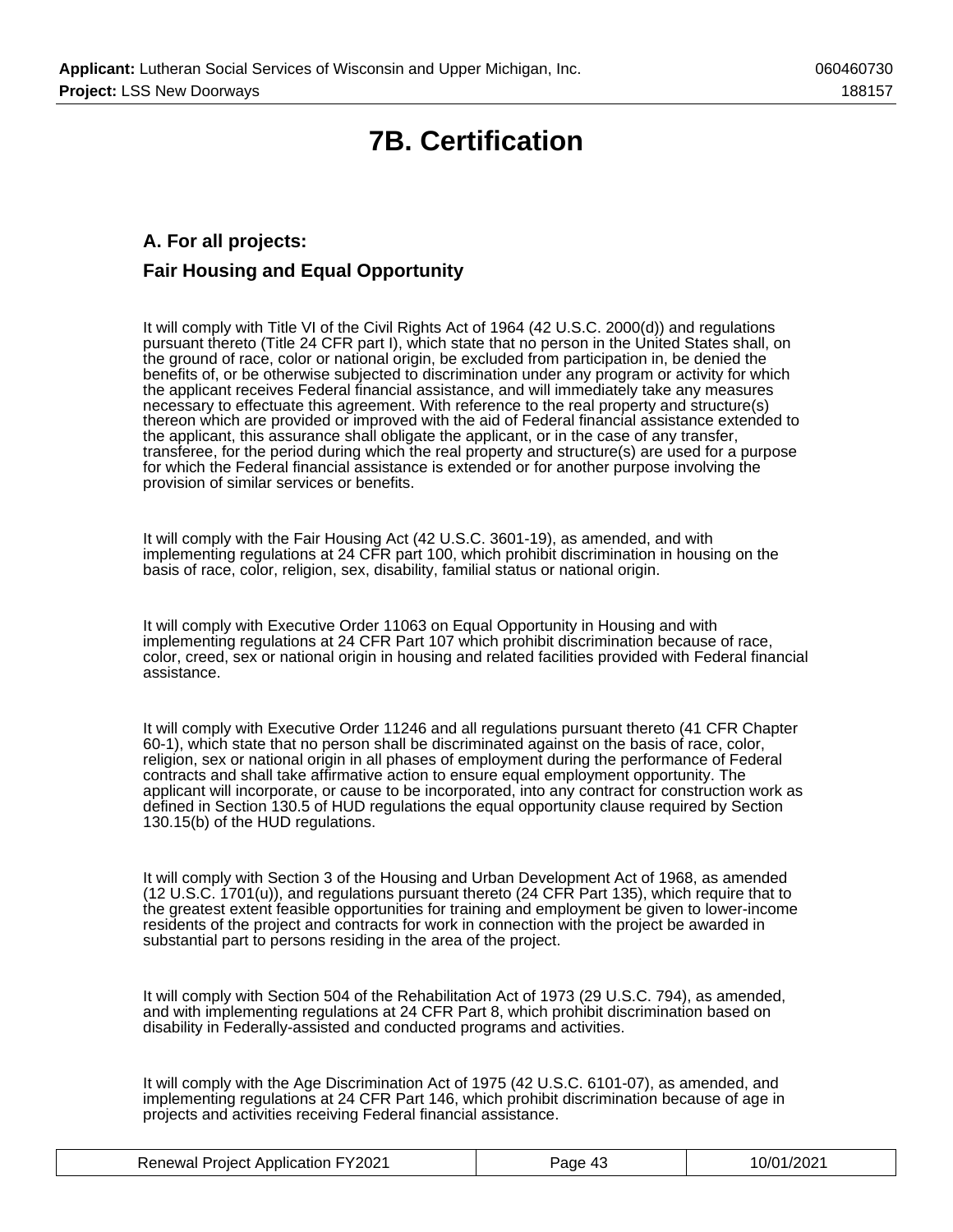It will comply with Executive Orders 11625, 12432, and 12138, which state that program participants shall take affirmative action to encourage participation by businesses owned and operated by members of minority groups and women.

If persons of any particular race, color, religion, sex, age, national origin, familial status, or disability who may qualify for assistance are unlikely to be reached, it will establish additional procedures to ensure that interested persons can obtain information concerning the assistance. It will comply with the reasonable modification and accommodation requirements and, as appropriate, the accessibility requirements of the Fair Housing Act and section 504 of the Rehabilitation Act of 1973, as amended.

#### **Additional for Rental Assistance Projects:**

If applicant has established a preference for targeted populations of disabled persons pursuant to 24 CFR 578.33(d) or 24 CFR 582.330(a), it will comply with this section's nondiscrimination requirements within the designated population.

### **B. For non-Rental Assistance Projects Only.**

#### **20-Year Operation Rule.**

Applicants receiving assistance for acquisition, rehabilitation or new construction: The project will be operated for no less than 20 years from the date of initial occupancy or the date of initial service provision for the purpose specified in the application.

#### **15-Year Operation Rule – 24 CFR part 578 only.**

Applicants receiving assistance for acquisition, rehabilitation or new construction: The project will be operated for no less than 15 years from the date of initial occupancy or the date of initial service provision for the purpose specified in the application.

#### **1-Year Operation Rule.**

For applicants receiving assistance for supportive services, leasing, or operating costs but not receiving assistance for acquisition, rehabilitation, or new construction: The project will be operated for the purpose specified in the application for any year for which such assistance is provided.

#### **C. Explanation.**

Where the applicant is unable to certify to any of the statements in this certification, such applicant shall provide an explanation.

#### **Name of Authorized Certifying Official** Michelle Naples

**Date:** 10/01/2021

**Title:** Chief Integration Officer

#### **Applicant Organization:** Lutheran Social Services of Wisconsin and

| <b>Renewal Project Application FY2021</b> | Page 44 | 10/01/2021 |
|-------------------------------------------|---------|------------|
|-------------------------------------------|---------|------------|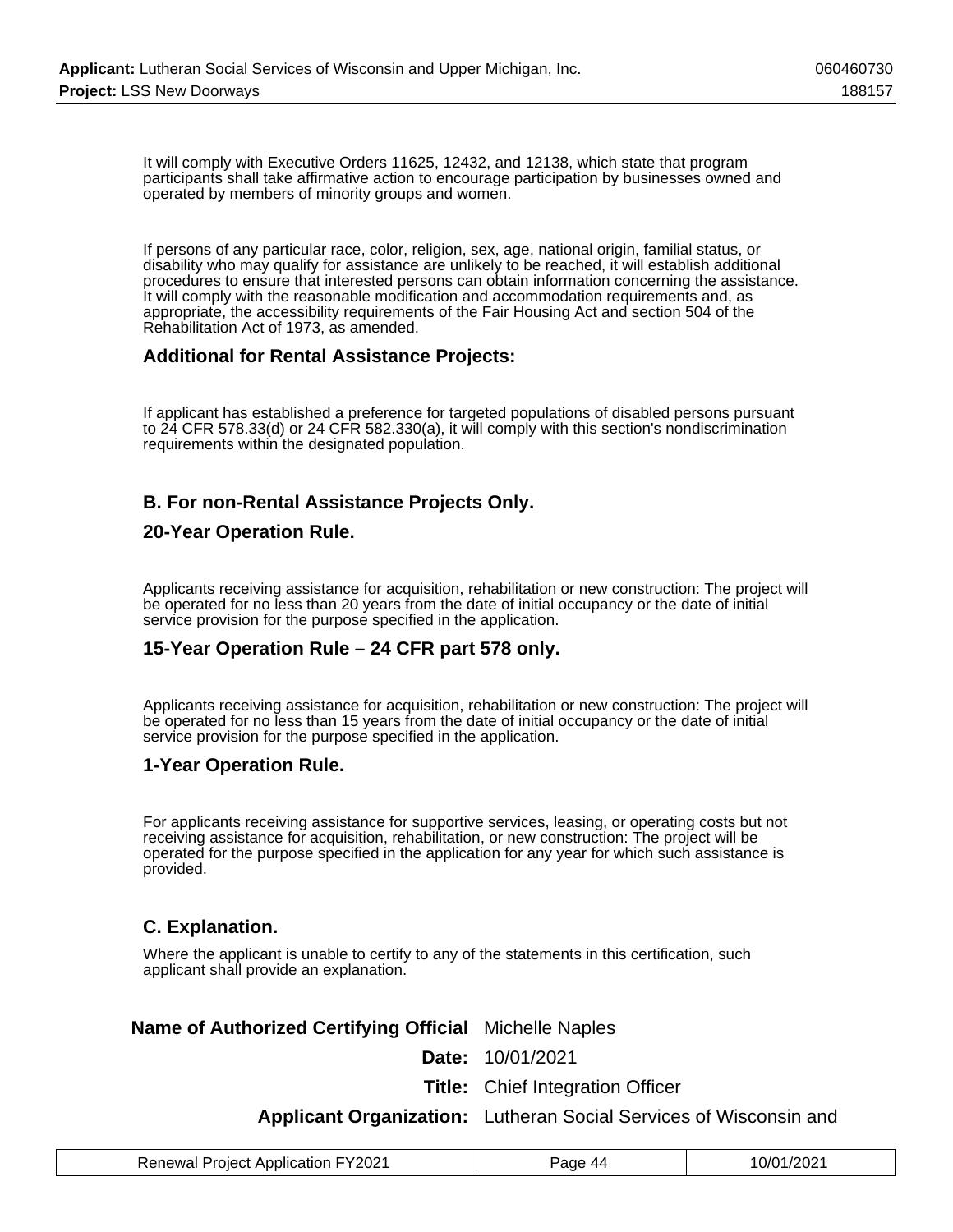Upper Michigan, In

### **PHA Number (For PHA Applicants Only):**

**I certify that I have been duly authorized by the applicant to submit this Applicant Certification and to ensure compliance. I am aware that any false, ficticious, or fraudulent statements or claims may subject me to criminal, civil, or administrative penalties . (U.S. Code, Title 218, Section 1001).** X

**Active SAM Status Requirement. I certify that our organization has an active System for Award Management (SAM) registration as required by 2 CFR 200.300(b) at the time of project application submission to HUD and will ensure this SAM registration will be renewed annually to meet this requirement.** X

| <b>Renewal Project Application FY2021</b> | Page 45 | 10/01/2021 |
|-------------------------------------------|---------|------------|
|-------------------------------------------|---------|------------|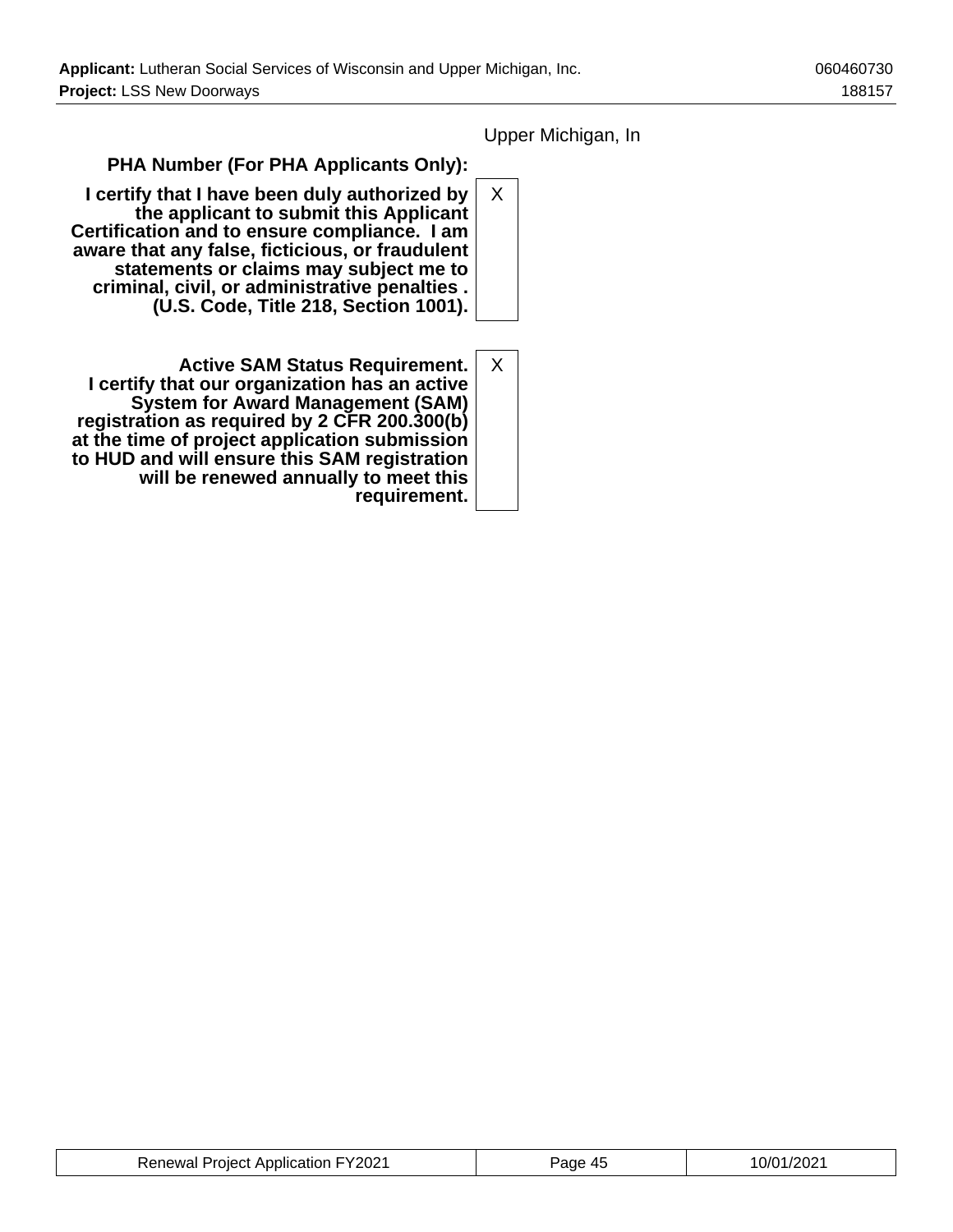# **8B Submission Summary**

| Page                                      |                   | <b>Last Updated</b> |
|-------------------------------------------|-------------------|---------------------|
| 1A. SF-424 Application Type               |                   | 10/01/2021          |
| 1B. SF-424 Legal Applicant                | No Input Required |                     |
| <b>1C. SF-424 Application Details</b>     | No Input Required |                     |
| 1D. SF-424 Congressional District(s)      | 10/01/2021        |                     |
| <b>Renewal Project Application FY2021</b> | Page 46           | 10/01/2021          |